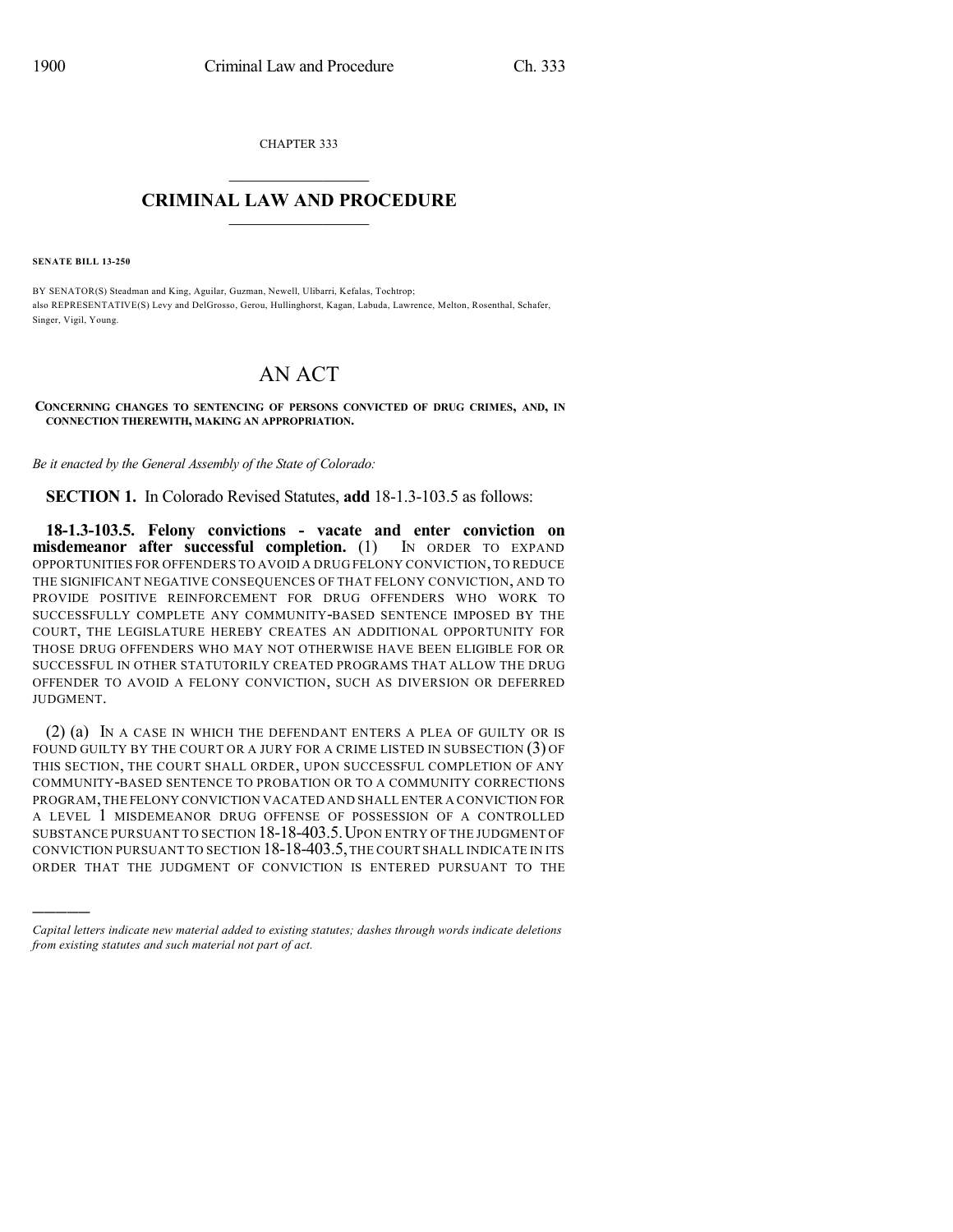PROVISIONS OF THIS SECTION.

(b) WHETHER A SENTENCE IS SUCCESSFULLY COMPLETED SHALL BE DETERMINED BY THE COURT WITHOUT A JURY WITH NOTICE TO THE DISTRICT ATTORNEY AND THE DEFENDANT OR THE DEFENDANT'S ATTORNEY OF RECORD. A COMMUNITY-BASED SENTENCE IS NOT SUCCESSFULLY COMPLETED IF THE DEFENDANT HAS NOT SUCCESSFULLY COMPLETED THE TREATMENT AS ORDERED BY THE COURT AND DETERMINED APPROPRIATE TO ADDRESS THE DEFENDANT'S TREATMENT NEEDS.

(3) THIS SECTION APPLIES TO CONVICTIONS FOR THE FOLLOWING OFFENSES:

(a) POSSESSION OF A CONTROLLED SUBSTANCE; BUT ONLY WHEN THE QUANTITY OF THE CONTROLLED SUBSTANCE IS NOT MORE THAN FOUR GRAMS OF A SCHEDULE I OR SCHEDULE II CONTROLLED SUBSTANCE, NOT MORE THAN TWO GRAMS OF METHAMPHETAMINE,HEROIN,KETAMINE,OR CATHINONE,OR NOT MORE THAN FOUR MILLIGRAMS OF FLUNITRAZEPAM. THE DISTRICT ATTORNEY AND DEFENDANT MAY STIPULATE TO THE AMOUNT OF THE CONTROLLED SUBSTANCE POSSESSED BY THE DEFENDANT AT THE TIME OF SENTENCING, OR THE COURT SHALL DETERMINE THE AMOUNT AT THE TIME OF SENTENCING.

(b) ALEVEL 4 DRUG FELONY FOR DISTRIBUTION PURSUANT TO THE PROVISIONS OF SECTION 18-18-405 (2) (c) (II);

(c) POSSESSION OF TWELVE OUNCES OR MORE OF MARIJUANA OR THREE OUNCES OR MORE OF MARIJUANA CONCENTRATE; OR

(d) A VIOLATION OF SECTION 18-18-415.

(4) NOTWITHSTANDING ANY PROVISION OF THIS SECTION TO THE CONTRARY, A DEFENDANT IS NOT ELIGIBLE FOR RELIEF UNDER THIS SECTION IF:

(a) THE DEFENDANT HAS A PRIOR CONVICTION FOR A CRIME OF VIOLENCE AS DESCRIBED IN SECTION 18-1.3-406 OR A PRIOR CONVICTION FOR AN OFFENSE THAT IS REQUIRED TO BE SENTENCED PURSUANT TO THE PROVISIONS OF SECTION 18-1.3-406 IN THIS STATE, OR A CRIME IN ANOTHER STATE, THE UNITED STATES, OR ANY TERRITORY SUBJECT TO THE JURISDICTION OF THEUNITED STATES THAT WOULD BE A CRIME OF VIOLENCE OR ANY OFFENSE REQUIRED TO BE SENTENCED PURSUANT TO THE PROVISIONS OF SECTION 18-1.3-406 IN THIS STATE;

(b) THE DEFENDANT IS INELIGIBLE FOR PROBATION PURSUANT TO SECTION 18-1.3-201; OR

(c) (I) THE DEFENDANT HAS TWO OR MORE PRIOR FELONY CONVICTIONS FOR A DRUG OFFENSE PURSUANT TO THIS ARTICLE, OR A CRIME IN ANOTHER STATE, THE UNITED STATES, OR ANY TERRITORY SUBJECT TO THE JURISDICTION OF THE UNITED STATES THAT WOULD BE A DRUG OFFENSE VIOLATION OF THIS ARTICLE.

(II) FOR PURPOSES OF THIS PARAGRAPH (c), A PRIOR DRUG FELONY CONVICTION INCLUDES ANY PRIOR DIVERSION,DEFERRED PROSECUTION,OR DEFERRED JUDGMENT AND SENTENCE FOR FELONY OR ANY FELONY OFFENSE FOR WHICH RELIEF WAS PREVIOUSLY GRANTED PURSUANT TO THIS SECTION OR ANY MISDEMEANOR DRUG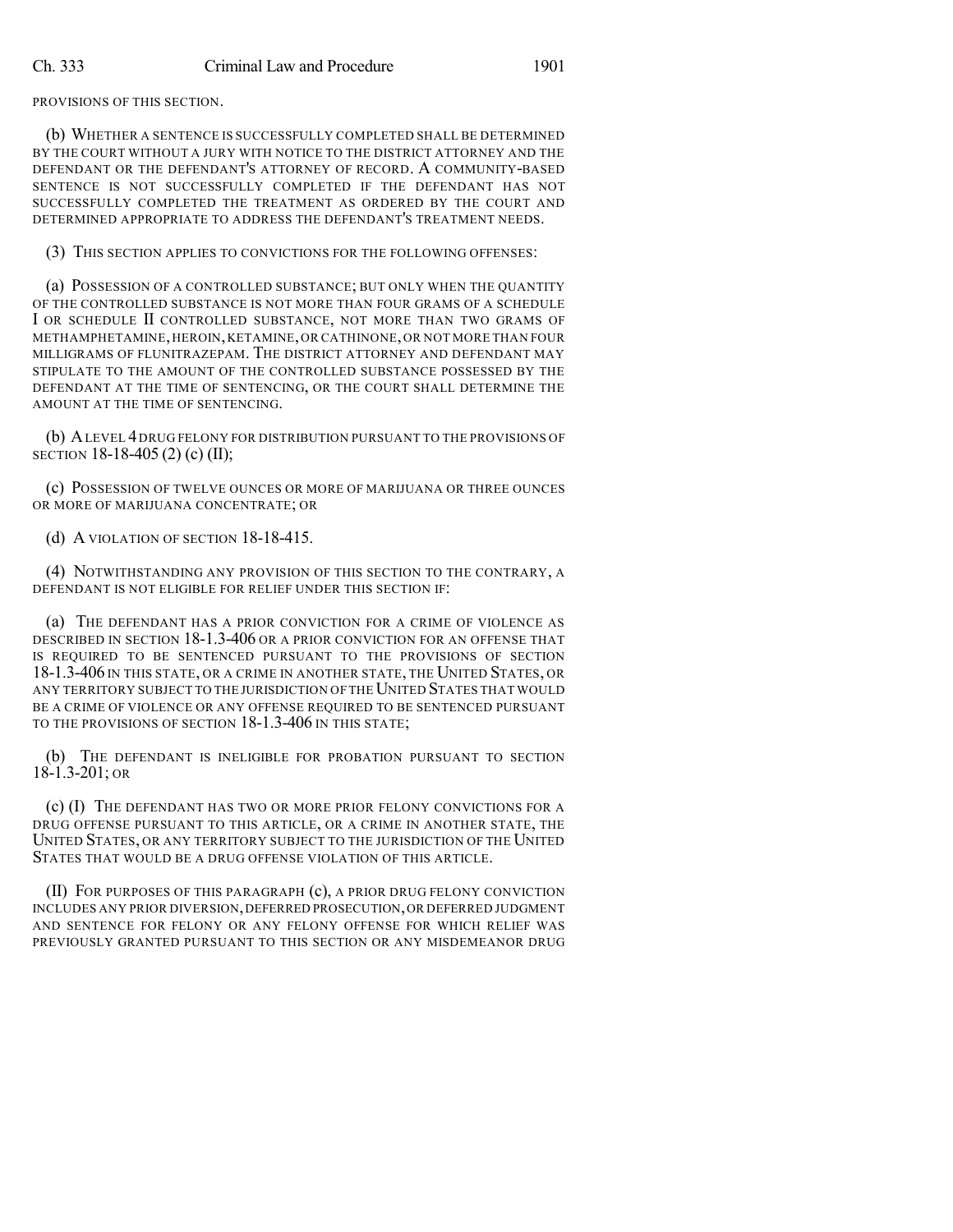CONVICTION THAT WAS ORIGINALLY CHARGED AS A DRUG FELONY OFFENSE.

**SECTION 2.** In Colorado Revised Statutes, **add** 18-1.3-104.5 as follows:

**18-1.3-104.5. Alternatives in imposition of sentence in drug felony cases exhaustion of remedies.** (1) THE GENERAL ASSEMBLY FINDS THAT IT IS ESSENTIAL IN CERTAIN LEVEL 4 DRUG FELONY CASES THAT THE COURT CONSIDER ALL SENTENCING OPTIONS TO ENSURE THAT THE STATE'S COSTLY PRISON RESOURCES ARE USED FOR THOSE OFFENDERS FOR WHOM ANOTHER SENTENCE IS NOT APPROPRIATE OR WILL NOT PROPERLY MEET THE GOALS OF COMMUNITY SAFETY AND REHABILITATION OF THE OFFENDER.

(2) (a) PRIOR TO THE IMPOSITION OF ANY SENTENCE TO THE DEPARTMENT OF CORRECTIONS FOR A LEVEL 4 DRUG FELONY OFFENSE AT SENTENCING OR AT RESENTENCING AFTER A REVOCATION OF PROBATION OR COMMUNITY CORRECTIONS SENTENCE, THE COURT SHALL EXHAUST ALL REASONABLE AND APPROPRIATE ALTERNATIVE SENTENCES FOR THE OFFENSE CONSIDERING ALL FACTORS OUTLINED IN PARAGRAPH (b) OF THIS SUBSECTION (2).

(b) IF THE COURT SENTENCES THE DEFENDANT TO THE DEPARTMENT OF CORRECTIONS FOR A LEVEL 4 DRUG FELONY OFFENSE, IT MUST DETERMINE THAT INCARCERATION IS THE MOST SUITABLE OPTION GIVEN THE FACTS AND CIRCUMSTANCES OF THE CASE, INCLUDING THE DEFENDANT'S WILLINGNESS TO PARTICIPATE IN TREATMENT. FURTHER, THE COURT MUST ALSO DETERMINE THAT ALL OTHER REASONABLE AND APPROPRIATE SANCTIONS AND RESPONSES TO THE VIOLATION THAT ARE AVAILABLE TO THE COURT HAVE BEEN TRIED AND FAILED, DO NOT APPEAR LIKELY TO BE SUCCESSFUL IF TRIED, OR PRESENT AN UNACCEPTABLE RISK TO PUBLIC SAFETY.

(c) IN MAKING THE DETERMINATION IN PARAGRAPH (b) OF THIS SUBSECTION (2), THE COURT SHALL REVIEW, TO THE EXTENT AVAILABLE, THE INFORMATION PROVIDED BY THE SUPERVISING AGENCY, WHICH INCLUDES, BUT IS NOT LIMITED TO, A COMPLETE STATEMENT AS TO WHAT TREATMENT AND SENTENCING OPTIONS HAVE BEEN TRIED AND HAVE FAILED, WHAT OTHER COMMUNITY OPTIONS ARE AVAILABLE AND THE REASONS WHY ANY OTHER AVAILABLE COMMUNITY OPTIONS APPEAR TO BE UNLIKELY TO BE SUCCESSFUL.THE SUPERVISING AGENCY SHALL PROVIDE TO THE COURT THE RISK LEVEL OF THE OFFENDER AS DETERMINED BY AN EVIDENCE-BASED RISK ASSESSMENT TOOL EMPLOYED BY THE SUPERVISING AGENCY AND ANY OTHER INFORMATION RELEVANT TO THE DEFENDANT'S RISK TO PUBLIC SAFETY.

**SECTION 3.** In Colorado Revised Statutes, 18-1.3-301, **amend** (4); and **add** (1) (g.5) as follows:

**18-1.3-301. Authority to place offenders in community corrections programs.** (1) (g.5) NOTWITHSTANDING ANY OTHER PROVISION OF LAW TO THE CONTRARY, IF AN OFFENDER IS TERMINATED OR REJECTED FROM A COMMUNITY CORRECTIONS PROGRAM AFTER HAVING BEEN SENTENCED TO THE PROGRAM FOR A LEVEL 4 DRUG FELONY, THE COURT SHALL CONDUCT A RESENTENCING HEARING IN ORDER TO COMPLY WITH EACH EXHAUSTION OF REMEDY PROVISION IN SECTION 18-1.3-405.5OR SHALL MAKE WRITTEN FINDINGS REGARDING RESENTENCING AFTER CONSIDERATION OF ALL THE INFORMATION PROVIDED TO THE COURT PURSUANT TO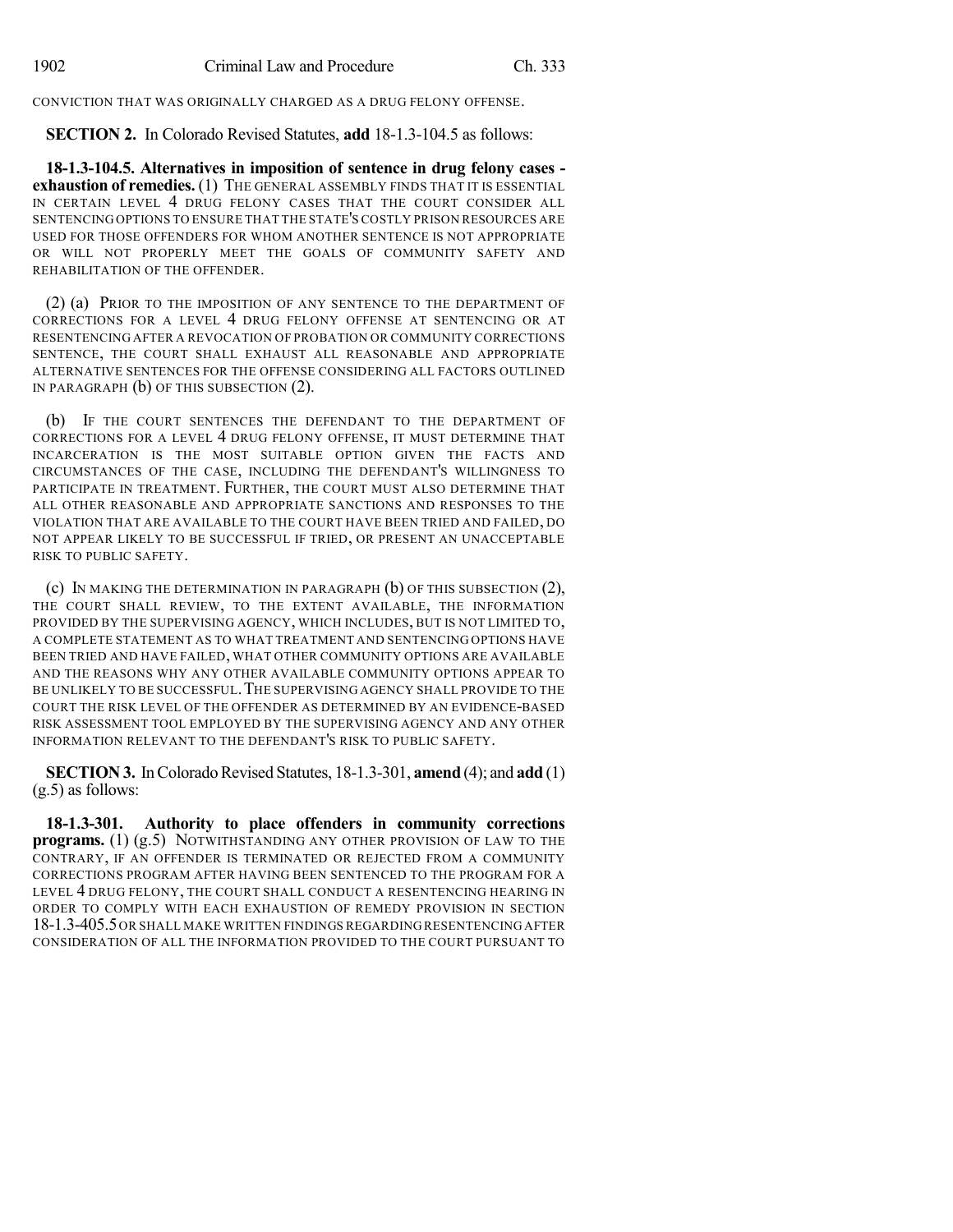SECTION 18-1.3-104.5 (2) (c). NOTHING IN THIS SECTION REQUIRES THAT A COMMUNITY CORRECTIONS PROGRAM ACCEPT OR MAINTAIN AN OFFENDER WHO HAS BEEN TERMINATED FROM A COMMUNITY CORRECTIONS PROGRAM.

 $(4)$ (a) District courts, county courts, and other local criminal justice officials may enter into agreements with community corrections programs which include the use of such programs to supervise offenders awaiting trial for felony or misdemeanor offenses, offenders convicted of misdemeanors, or offenders under deferred judgments. Such agreements are subject to review and approval by the community corrections board of the jurisdiction in which any community corrections program making such agreement is located. Any such use of a community corrections program may be supported with funding from local governments, public or private grants, offender fees, and other sources other than the state general fund.

(b) A DISTRICT COURT, COUNTY COURT, AND ANY OTHER CRIMINAL JUSTICE OFFICIAL MAY ENTER INTO AGREEMENTS WITH COMMUNITY CORRECTIONS PROGRAMS THAT PROVIDE RESIDENTIAL TREATMENT, FOR THE PLACEMENT AND SUPERVISION OF DRUG OFFENDERS AS A TERM AND CONDITION OF PROBATION WHEN ASSESSED TREATMENT NEED LEVELS INDICATE THAT RESIDENTIAL TREATMENT IS NECESSARY AND APPROPRIATE. THE AGREEMENT IS SUBJECT TO REVIEW AND APPROVAL BY THE COMMUNITY CORRECTIONS BOARD IN THE JURISDICTION WHERE A COMMUNITY CORRECTIONS PROGRAM IS LOCATED. A COMMUNITY CORRECTIONS PROGRAM USED PURSUANT TO THIS PARAGRAPH (b) MAY RECEIVE FUNDS FROM THE CORRECTIONAL TREATMENT CASH FUND, AS WELL AS LOCAL FUNDING, PUBLIC OR PRIVATE GRANTS, OR OFFENDER FEES.

**SECTION 4.** In Colorado Revised Statutes, **add** 18-1.3-401.5 as follows:

**18-1.3-401.5. Drug felonies classified - presumptive and aggravated penalties.** (1) THE PROVISIONS OF THIS SECTION ONLY APPLY TO A CONVICTION FOR A DRUG FELONY OFFENSE DESCRIBED IN ARTICLE 18 OF THIS TITLE COMMITTED ON OR AFTER OCTOBER 1, 2013. FOR PURPOSES OF THIS SECTION, "FELONY" MEANS ANY FELONY OR DRUG FELONY DEFINED IN THE STATE STATUTES.

(2) (a) FOR OFFENSES COMMITTED ON OR AFTER OCTOBER 1, 2013, DRUG FELONIES ARE DIVIDED INTO FOUR LEVELS THAT ARE DISTINGUISHED FROM ONE ANOTHER BY THE RANGES OF PENALTIES,WHICH ARE AUTHORIZED UPON CONVICTION OF A DRUG FELONY:

|                 | LEVEL PRESUMPTIVE RANGE |                              | <b>PERIOD OF PAROLE</b> |  |
|-----------------|-------------------------|------------------------------|-------------------------|--|
| DF1             |                         | EIGHT YEARS THIRTY-TWO YEARS | THREE YEARS             |  |
| DF <sub>2</sub> |                         | FOUR YEARS EIGHT YEARS       | TWO YEARS               |  |
| DF3             | TWO YEARS FOUR YEARS    |                              | <b>ONE YEAR</b>         |  |
| DF4             | SIX MONTHS ONE YEAR     |                              | <b>ONE YEAR</b>         |  |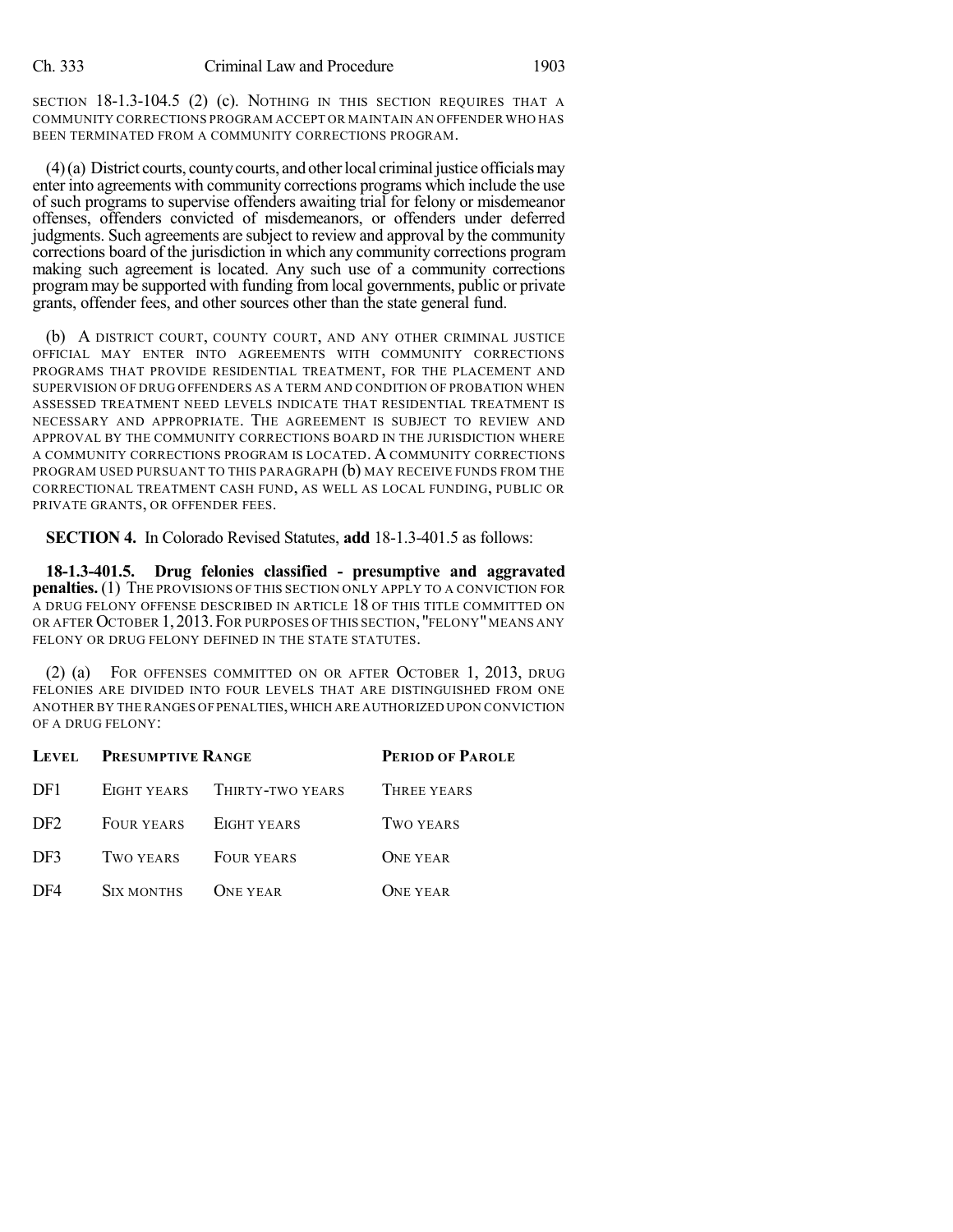| 1904 | Criminal Law and Procedure | Ch. 333 |
|------|----------------------------|---------|
|      |                            |         |

**LEVEL AGGRAVATED RANGE**

| DF <sub>2</sub> |                 | EIGHT YEARS SIXTEEN YEARS | TWO YEARS       |
|-----------------|-----------------|---------------------------|-----------------|
| DF3             | FOUR YEARS      | SIX YEARS                 | <b>ONE YEAR</b> |
| DF4             | <b>ONE YEAR</b> | TWO YEARS                 | <b>ONE YEAR</b> |

(b) (I) AS TO ANY PERSON SENTENCED FOR A DRUG FELONY COMMITTED ON OR AFTER OCTOBER 1, 2013, AS OTHERWISE PROVIDED IN SECTION 18-1.3-401 (1) (a) (III),IN ADDITION TO, OR IN LIEU OF, ANY SENTENCE TO IMPRISONMENT, PROBATION, COMMUNITY CORRECTIONS, OR WORK RELEASE, A FINE WITHIN THE FOLLOWING RANGES MAY BE IMPOSED FOR THE SPECIFIED LEVEL OF DRUG FELONIES:

| LEVEL.          | <b>MINIMUM SENTENCE</b> | <b>MAXIMUM SENTENCE</b>                         |
|-----------------|-------------------------|-------------------------------------------------|
| DF1             | FIVE THOUSAND DOLLARS   | <b>ONE MILLION DOLLARS</b>                      |
| DF <sub>2</sub> | THREE THOUSAND DOLLARS  | SEVEN HUNDRED FIFTY THOUSANDS<br><b>DOLLARS</b> |
| DF3             | TWO THOUSAND DOLLARS    | FIVE HUNDRED THOUSAND DOLLARS                   |
| DF4             | ONE THOUSAND DOLLARS    | ONE HUNDRED THOUSAND DOLLARS                    |

(II) FAILURE TO PAY A FINE IMPOSED PURSUANT TO THIS PARAGRAPH (b) IS GROUNDS FOR REVOCATION OF PROBATION, COMMUNITY CORRECTIONS, OR A SUSPENDED SENTENCE, IF THE DEFENDANT HAS THE ABILITY TO PAY THE FINE.

(III) IF A REVOCATION OCCURS PURSUANT TO SUBPARAGRAPH (II) OF THIS PARAGRAPH (b), THE COURT MAY IMPOSE ANY SENTENCE LEGALLY AVAILABLE, SUBJECT TO THE PROVISIONS OF SECTION 18-1.3-104.5 (2).

(IV) ALL FINES COLLECTED PURSUANT TO THIS PARAGRAPH (b) MUST BE DEPOSITED IN THE FINES COLLECTION FUND CREATED IN SECTION 18-1.3-401 (1) (a) (III) (D) AND ARE SUBJECT TO THE PROVISIONS OF THAT SECTION.

(3) A PERSON WHO IS PAROLED PURSUANT TO SECTION 17-22.5-403, C.R.S., OR ANY PERSON WHO IS NOT PAROLED AND IS DISCHARGED PURSUANT TO LAW, SHALL BE SUBJECT TO THE MANDATORY PERIOD OF PAROLE ESTABLISHED PURSUANT TO PARAGRAPH (a) OF SUBSECTION (2) OF THIS SECTION. THE MANDATORY PERIOD OF PAROLE MAY NOT BE WAIVED BY THE OFFENDER OR WAIVED OR SUSPENDED BY THE COURT AND IS SUBJECT TO THE PROVISIONS OF SECTION 17-22.5-403 (8), C.R.S., WHICH PERMITS THE STATE BOARD OF PAROLE TO DISCHARGE THE OFFENDER AT ANY TIME DURING THE TERM OF PAROLE UPON A DETERMINATION THAT THE OFFENDER HAS BEEN SUFFICIENTLY REHABILITATED AND REINTEGRATED INTO SOCIETY AND CAN NO LONGER BENEFIT FROM PAROLE SUPERVISION.

(4) THE MANDATORY PERIOD OF PAROLE IMPOSED PURSUANT TO PARAGRAPH (a) OF SUBSECTION (2) OF THIS SECTION COMMENCES IMMEDIATELY UPON THE DISCHARGE OF AN OFFENDER FROM IMPRISONMENT IN THE CUSTODY OF THE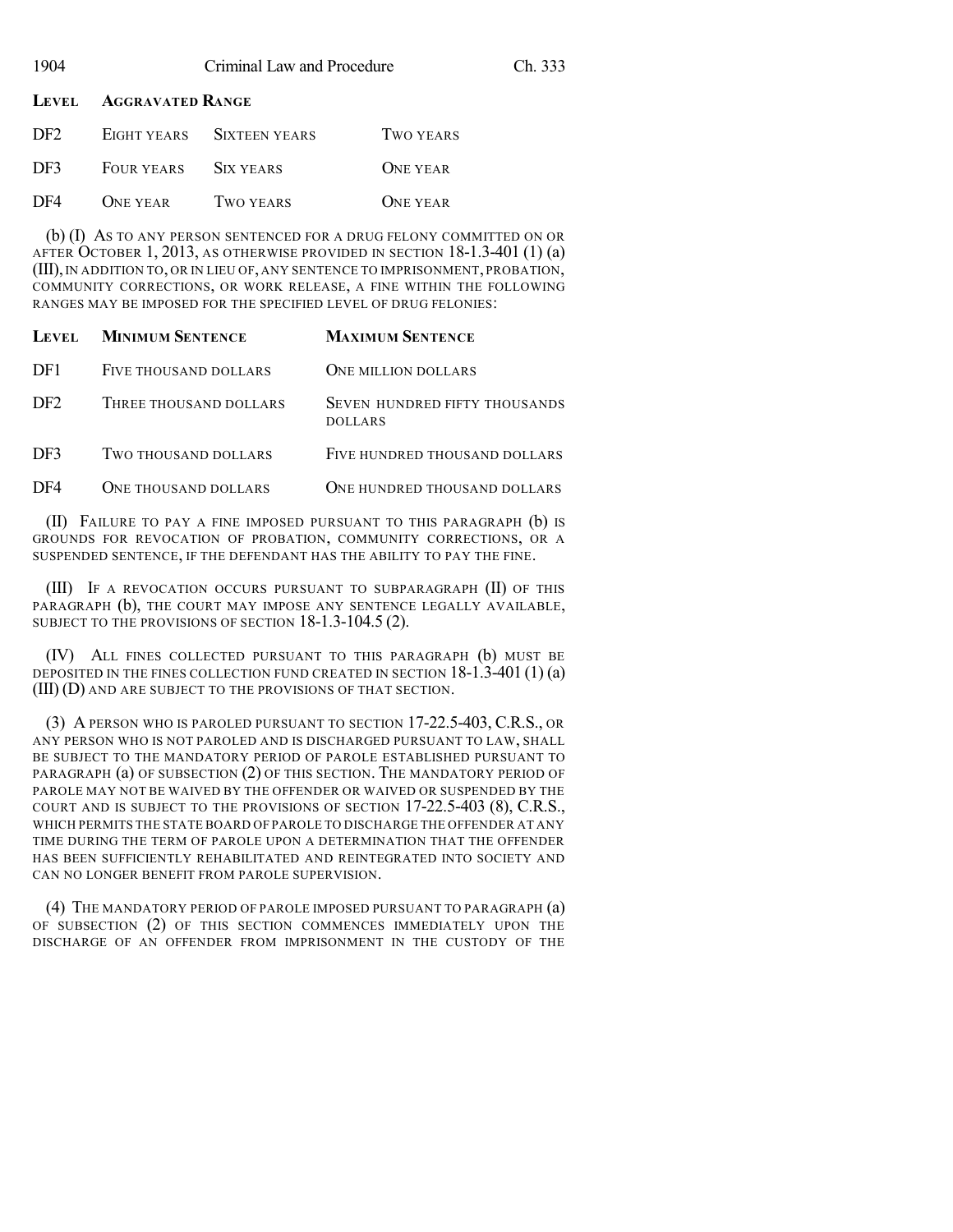### Ch. 333 Criminal Law and Procedure 1905

DEPARTMENT OF CORRECTIONS. IF THE OFFENDER HAS BEEN GRANTED RELEASE TO PAROLE SUPERVISION BY THE STATE BOARD OF PAROLE, THE OFFENDER IS DEEMED TO HAVE DISCHARGED THE OFFENDER'S SENTENCE TO IMPRISONMENT PROVIDED FOR IN SUBSECTION (2) OF THIS SECTION IN THE SAME MANNER AS IF SUCH SENTENCE WERE DISCHARGED PURSUANT TO LAW. WHEN AN OFFENDER IS RELEASED BY THE STATE BOARD OF PAROLE OR RELEASED BECAUSE THE OFFENDER'S SENTENCE WAS DISCHARGED PURSUANT TO LAW, THE MANDATORY PERIOD OF PAROLE MUST BE SERVED BY THE OFFENDER. AN OFFENDER SENTENCED FOR A DRUG FELONY MAY RECEIVE EARNED TIME PURSUANT TO SECTION 17-22.5-405, C.R.S., AND WHILE SERVING A MANDATORY PAROLE PERIOD IN ACCORDANCE WITH THIS SECTION.

(5) IF AN OFFENDER IS SENTENCED CONSECUTIVELY FOR THE COMMISSION OF TWO OR MORE FELONY OFFENSES PURSUANT TO SENTENCING PROVISIONS IN THIS SECTION OR SECTION 18-1.3-401, THE MANDATORY PERIOD OF PAROLE FOR THE OFFENDER MUST BE THE LONGEST MANDATORY PERIOD OF PAROLE ESTABLISHED FOR A FELONY FOR WHICH THE OFFENDER WAS CONVICTED.

(6) ANY PERSON SENTENCED FOR A LEVEL 1, 2, 3, OR 4 DRUG FELONY THAT IS THE OFFENDER'S SECOND OR SUBSEQUENT FELONY OR DRUG FELONY OFFENSE, REGARDLESS OF THE LENGTH OF THE PERSON'S SENTENCE TO INCARCERATION AND THE MANDATORY PERIOD OF PAROLE, IS NOT DEEMED TO HAVE FULLY DISCHARGED HIS OR HER SENTENCE UNTIL THE PERSON EITHER COMPLETES, OR IS DISCHARGED BY THE STATE BOARD OF PAROLE FROM, THE MANDATORY PERIOD OF PAROLE IMPOSED PURSUANT TO PARAGRAPH (a) OF SUBSECTION (2) OF THIS SECTION.

(7) NOTWITHSTANDING ANY PROVISION OF THIS SECTION TO THE CONTRARY, IF THE DEFENDANT IS CONVICTED A LEVEL 1 DRUG FELONY, THE COURT SHALL SENTENCE THE DEFENDANT TO A PERIOD OF AT LEAST EIGHT YEARS IN THE DEPARTMENT OF CORRECTIONS.

(8) IN IMPOSING A SENTENCE TO INCARCERATION, THE COURT SHALL IMPOSE A DEFINITE SENTENCE THAT IS WITHIN THE PRESUMPTIVE RANGES SET FORTH IN SUBSECTION (2) OF THIS SECTION; EXCEPT THAT, FOR LEVEL 2, LEVEL 3, AND LEVEL 4DRUG FELONIES,THE COURT MAY SENTENCE THE DEFENDANT IN THE AGGRAVATED RANGE IF IT CONCLUDES AGGRAVATING CIRCUMSTANCES EXIST. THE AGGRAVATING CIRCUMSTANCES MUST BE BASED ON EVIDENCE IN THE RECORD OF THE SENTENCING HEARING,THE PRESENTENCE REPORT,AND ANY FACTORS AGREED TO BY THE PARTIES AND MUST SUPPORT A DIFFERENT SENTENCE THAT BETTER SERVES THE PURPOSES OF THIS CODE WITH RESPECT TO SENTENCING, AS SET FORTH IN SECTION 18-1-102.5.

(9) IN ALL CASES, EXCEPT AS PROVIDED IN SUBSECTION (10) OF THIS SECTION, IN WHICH A SENTENCE THAT IS NOT WITHIN THE PRESUMPTIVE RANGE IS IMPOSED, THE COURT SHALL MAKE SPECIFIC FINDINGS ON THE RECORD, DETAILING THE AGGRAVATING CIRCUMSTANCES THAT CONSTITUTE THE REASONS FOR VARYING FROM THE PRESUMPTIVE SENTENCE.

(10) (a) EXCEPT FOR A LEVEL 1 DRUG FELONY, THE PRESENCE OF ONE OR MORE OF THE FOLLOWING AGGRAVATING CIRCUMSTANCES AT THE TIME OF THE COMMISSION OF A DRUG FELONY OFFENSE REQUIRES THE COURT, IF IT SENTENCES THE DEFENDANT TO INCARCERATION, TO SENTENCE THE DEFENDANT TO A TERM OF AT LEAST THE MIDPOINT IN THE PRESUMPTIVE RANGE BUT NOT MORE THAN THE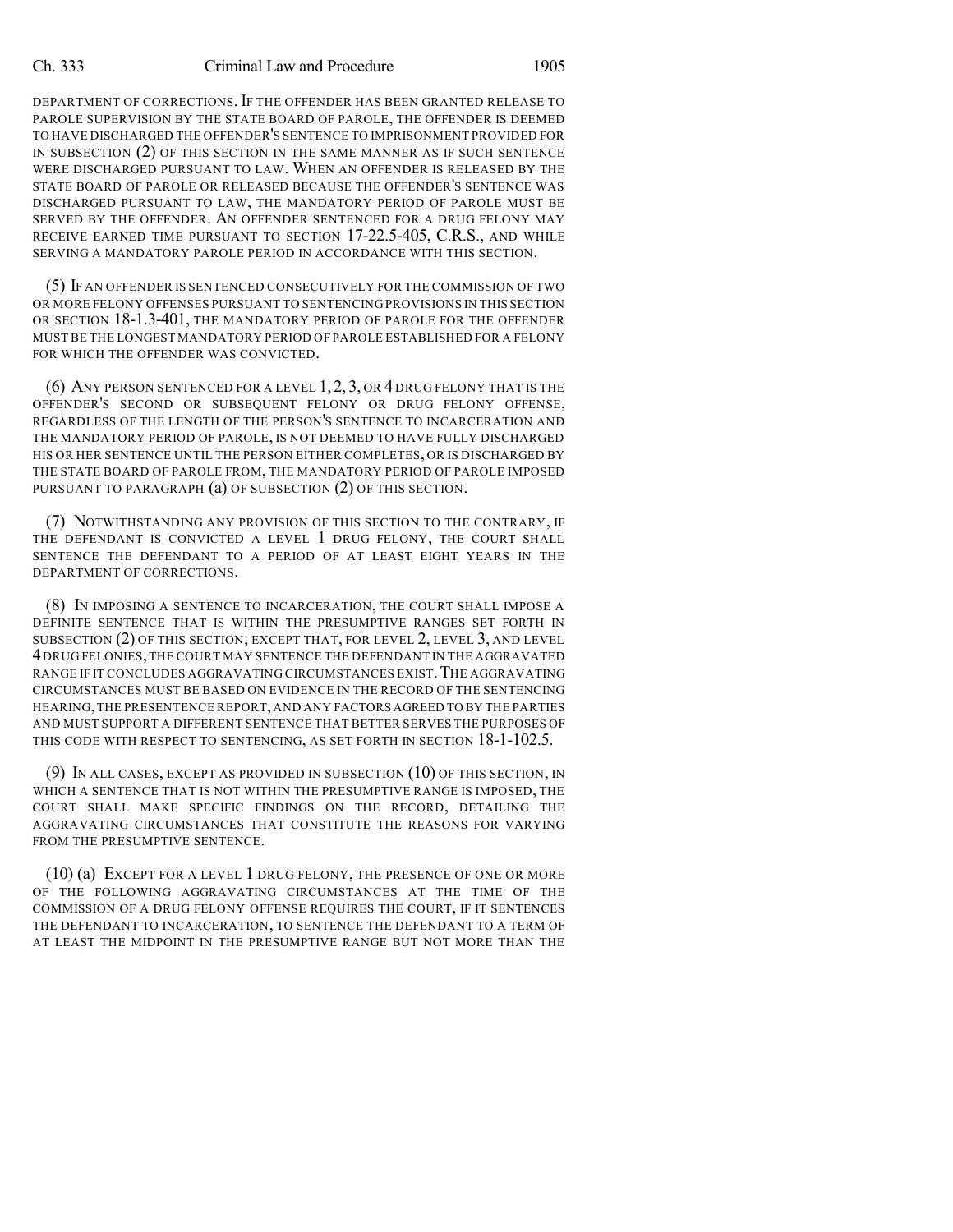MAXIMUM TERM OF THE AGGRAVATED RANGE:

(I) THE DEFENDANT WAS ON PAROLE FOR ANOTHER FELONY;

(II) THE DEFENDANT WAS ON PROBATION OR WAS ON BOND WHILE AWAITING SENTENCING FOLLOWING REVOCATION OF PROBATION FOR ANOTHER FELONY;

(III) THE DEFENDANT WAS UNDER CONFINEMENT, IN PRISON, OR IN ANY CORRECTIONAL INSTITUTION AS A CONVICTED FELON, OR AN ESCAPEE FROM ANY CORRECTIONAL INSTITUTION FOR ANOTHER FELONY; OR

(IV) THE DEFENDANT WAS ON PROBATION FOR OR ON BOND WHILE AWAITING SENTENCING FOLLOWING REVOCATION OF PROBATION FOR A DELINQUENT ACT THAT WOULD HAVE CONSTITUTED A FELONY IF COMMITTED BY AN ADULT.

(b) IN ANY CASE IN WHICH ONE OR MORE OF THE AGGRAVATING CIRCUMSTANCES PROVIDED FOR IN PARAGRAPH (a) OF THIS SUBSECTION (10) EXIST, THE PROVISIONS OF SUBSECTION (9) OF THIS SECTION DO NOT APPLY.

(c) NOTHING IN THIS SUBSECTION (10)PRECLUDES THE COURT FROM CONSIDERING AGGRAVATING CIRCUMSTANCES OTHER THAN THOSE STATED IN PARAGRAPH (a) OF THIS SUBSECTION (10) AS THE BASIS FOR SENTENCING THE DEFENDANT TO A TERM GREATER THAN THE PRESUMPTIVE RANGE FOR THE DRUG FELONY.

(11) EXCEPT FOR A LEVEL 1 DRUG FELONY, THE PRESENCE OF ANY ONE OR MORE OF THE FOLLOWING SENTENCE-ENHANCING CIRCUMSTANCES AT THE TIME OF THE COMMISSION OF THE DRUG FELONY ALLOWS THE COURT, IF IT SENTENCES THE DEFENDANT TO INCARCERATION, TO SENTENCE THE DEFENDANT TO A TERM IN THE PRESUMPTIVE OR AGGRAVATED RANGE:

(a) THE DEFENDANT WAS CHARGED WITH OR WAS ON BOND FOR A FELONY IN A PREVIOUS CASE AND THE DEFENDANT WAS CONVICTED OF ANY FELONY IN THE PREVIOUS CASE;

(b) THE DEFENDANT WAS CHARGED WITH OR WAS ON BOND FOR A DELINQUENT ACT THAT WOULD HAVE CONSTITUTED A FELONY IF COMMITTED BY AN ADULT;

(c) THE DEFENDANT WAS ON BOND FOR HAVING PLED GUILTY TO A LESSER OFFENSE WHEN THE ORIGINAL OFFENSE CHARGED WAS A FELONY;

(d) THE DEFENDANT WAS ON BOND IN A JUVENILE PROSECUTION UNDER TITLE 19, C.R.S., FOR HAVING PLED GUILTY TO A LESSER DELINQUENT ACT WHEN THE ORIGINAL DELINQUENT ACT CHARGED WOULD HAVE CONSTITUTED A FELONY IF COMMITTED BY AN ADULT;

(e) THE DEFENDANT WAS UNDER A DEFERRED JUDGMENT AND SENTENCE FOR A DELINQUENT ACT THAT WOULD HAVE CONSTITUTED A FELONY IF COMMITTED BY AN ADULT; OR

(f) THE DEFENDANT WAS ON PAROLE FOR HAVING BEEN ADJUDICATED A DELINQUENT CHILD FOR AN OFFENSE THAT WOULD CONSTITUTE A FELONY IF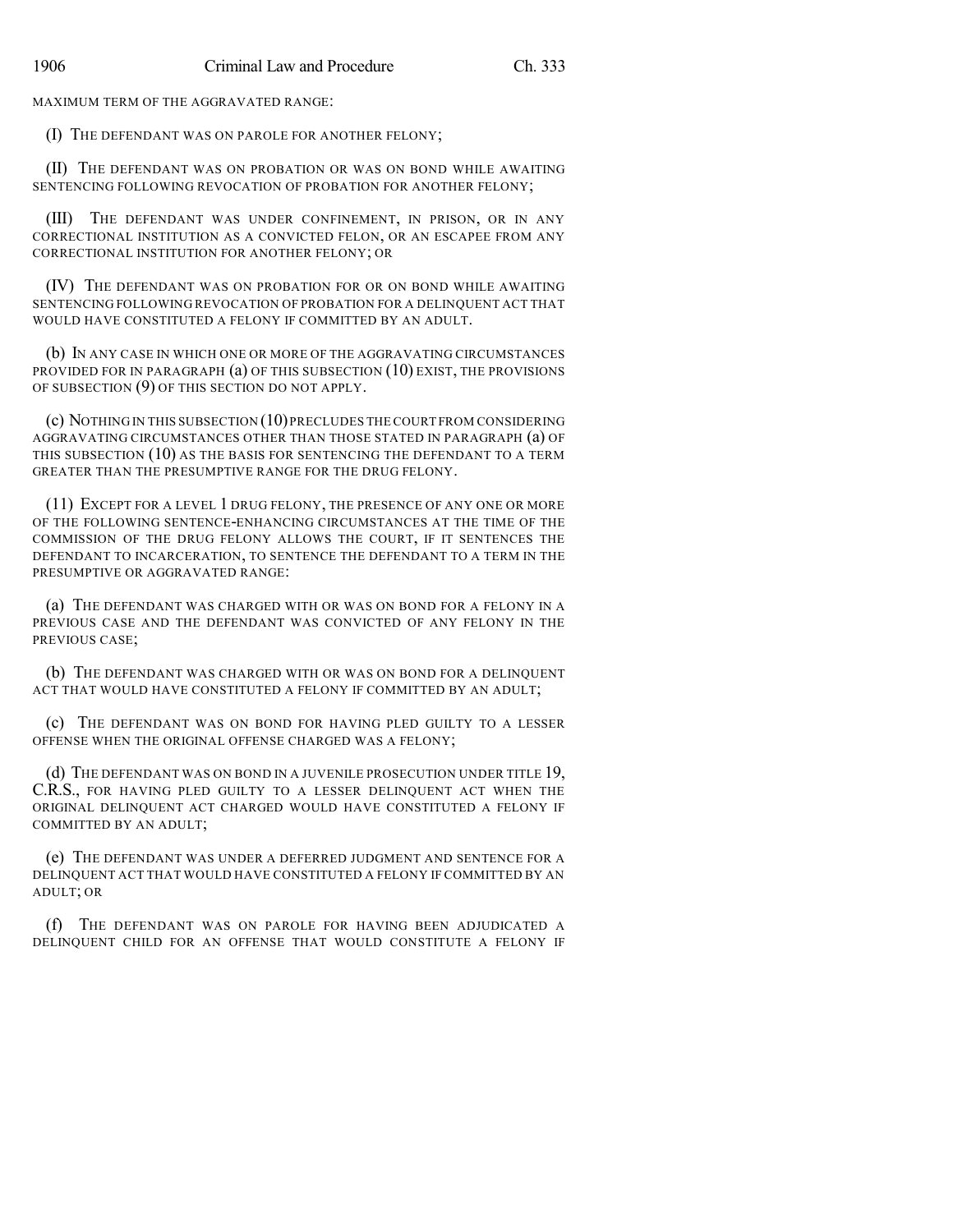COMMITTED BY AN ADULT.

(12) WHEN IT APPEARS TO THE SATISFACTION OF THE COURT THAT THE ENDS OF JUSTICE AND THE BEST INTEREST OF THE PUBLIC, AS WELL AS THE DEFENDANT, WILL BE BEST SERVED THEREBY,THE COURT HAS THE POWER TO SUSPEND THE IMPOSITION OR EXECUTION OF SENTENCE FOR SUCH PERIOD AND UPON SUCH TERMS AND CONDITIONS AS IT MAY DEEM BEST; EXCEPT THAT THE COURT MAY NOT SUSPEND A SENTENCE TO THE MINIMUM TERM OF INCARCERATION WHEN THE DEFENDANT IS CONVICTED OF A LEVEL 1 DRUG FELONY. IN NO INSTANCE MAY A SENTENCE BE SUSPENDED IF THE DEFENDANT IS INELIGIBLE FOR PROBATION PURSUANT TO SECTION 18-1.3-201, EXCEPT UPON AN EXPRESS WAIVER BEING MADE BY THE SENTENCING COURT REGARDING A PARTICULAR DEFENDANT UPON RECOMMENDATION OF THE DISTRICT ATTORNEY AND APPROVAL OF SUCH RECOMMENDATION BY AN ORDER OF THE SENTENCING COURT PURSUANT TO SECTION 18-1.3-201 (4).

(13) EVERY SENTENCE ENTERED UNDER THIS SECTION MUST INCLUDE CONSIDERATION OF RESTITUTION AS REQUIRED BY PART 6 OF THIS ARTICLE AND BY ARTICLE 18.5 OF TITLE 16, C.R.S.

**SECTION 5.** In Colorado Revised Statutes, 18-1.3-501, **amend** (1) (a) introductory portion; and **add** (1) (d) and (1) (e) as follows:

**18-1.3-501. Misdemeanors classified - drug misdemeanors and drug petty offenses classified - penalties.** (1) (a) EXCEPT AS OTHERWISE PROVIDED IN PARAGRAPH (d) OF THIS SUBSECTION  $(1)$ , misdemeanors are divided into three classes which THAT are distinguished from one another by the following penalties which THAT are authorized upon conviction except as provided in subsection  $(1.5)$ of this section:

(d) FOR PURPOSES OF SENTENCING A PERSON CONVICTED OF A MISDEMEANOR DRUG OFFENSE DESCRIBED IN ARTICLE 18 OF THIS TITLE, COMMITTED ON OR AFTER OCTOBER 1, 2013, DRUG MISDEMEANORS ARE DIVIDED INTO TWO LEVELS THAT ARE DISTINGUISHED FROM ONE ANOTHER BY THE FOLLOWING PENALTIES AND THAT ARE AUTHORIZED UPON CONVICTION:

|     | LEVEL MINIMUM SENTENCE                                            | <b>MAXIMUM SENTENCE</b>                                                 |
|-----|-------------------------------------------------------------------|-------------------------------------------------------------------------|
| DM1 | SIX MONTHS IMPRISONMENT,<br>FIVE HUNDRED DOLLARS FINE,<br>OR BOTH | EIGHTEEN MONTHS IMPRISONMENT,<br>FIVE THOUSAND DOLLARS FINE,<br>OR BOTH |
| DM2 | NO IMPRISONMENT,<br>FIFTY DOLLARS FINE                            | TWELVE MONTHS IMPRISONMENT,<br>SEVEN HUNDRED FIFTY DOLLARS FINE         |

(e) FOR EACH DRUG PETTY OFFENSE, THE SENTENCING RANGE IS STATED IN THE OFFENSE STATUTE.

**SECTION 6.** In Colorado Revised Statutes, **amend** 18-18-101 as follows:

**18-18-101. Short title.** This article shall be known and may be cited as the "Uniform Controlled Substances Act of 1992 2013".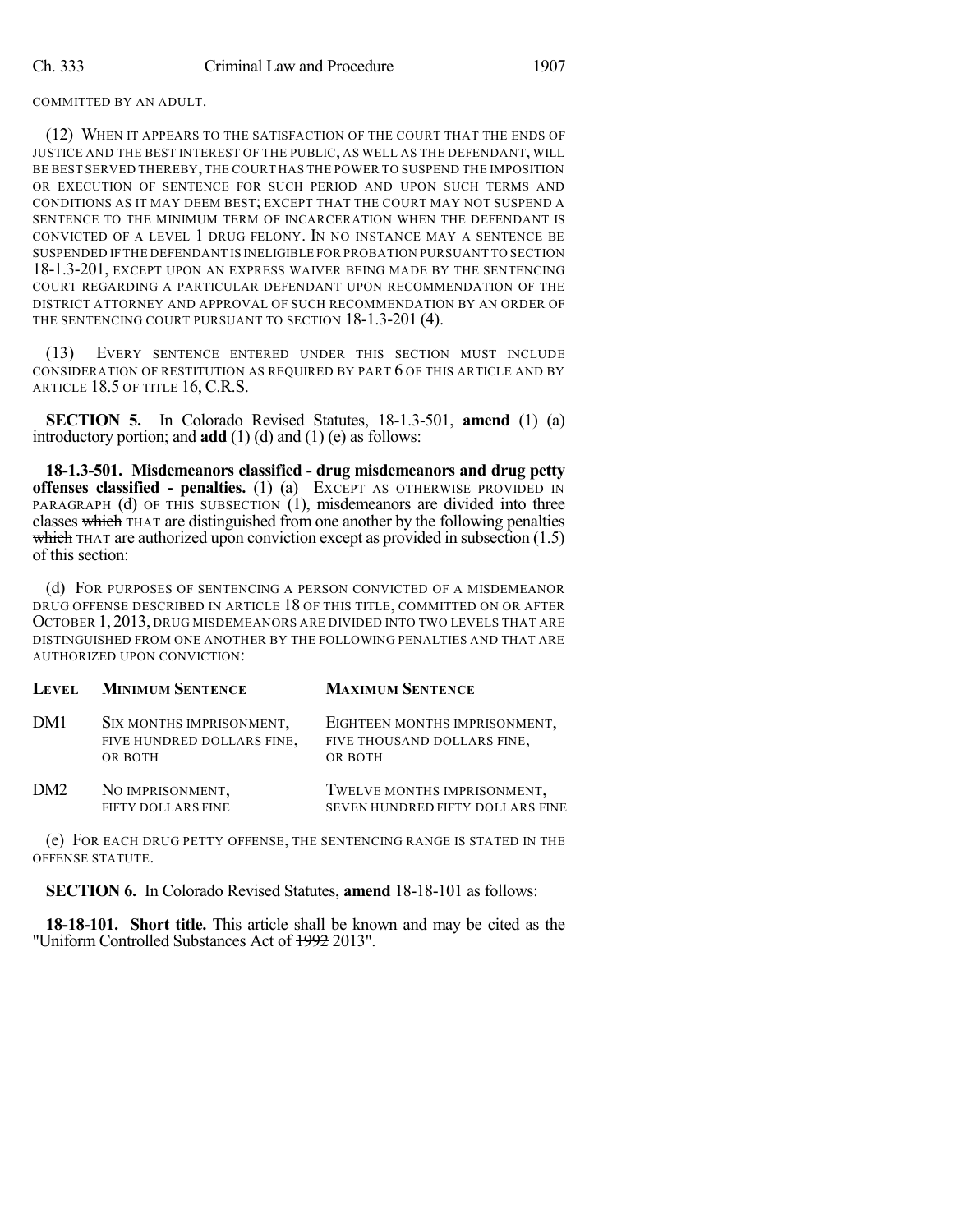**SECTION 7.** In Colorado Revised Statutes, 18-18-401, **amend** (1) as follows:

**18-18-401. Legislative declaration.** (1) The general assembly hereby finds, determines, and declares that:

(a) The regulation of controlled substances in this state is important and necessary for the preservation of public safety and public health;

(b) MEETING THE PUBLIC SAFETY AND PUBLIC HEALTH NEEDS OF OUR COMMUNITIES DEMANDS A COLLABORATIVE EFFORT INVOLVING PRIMARY HEALTH CARE, BEHAVIORAL HEALTH, CRIMINAL JUSTICE, AND SOCIAL SERVICE SYSTEMS;

(b) (c) Successful, community-based substance abuse treatment and education programs, in conjunction with mental health treatment as necessary, provide effective tools in the effort to reduce drug usage and criminal behavior in communities AND ENHANCE PUBLIC SAFETY BY REDUCING THE LIKELIHOOD THAT DRUG USERS WILL HAVE FURTHER CONTACT WITH THE CRIMINAL JUSTICE SYSTEM. Therapeutic intervention and ongoing individualized treatment plans prepared through the use of meaningful and proven assessment tools and evaluations offer a potential AN EFFECTIVE alternative to incarceration in appropriate circumstances and should be utilized accordingly.

(e) (d) Savings recognized from reductions in incarceration rates should be dedicated toward funding community-based treatment options and other mechanisms that are accessible to all of the state's counties for the implementation and continuation of such programs.

(e) THECOLORADO COMMISSION ON CRIMINAL AND JUVENILE JUSTICE SUBMITTED A REPORT TO THE GENERAL ASSEMBLY ON DECEMBER 15, 2012, AFTER SIGNIFICANT STUDY OF EFFECTIVE APPROACHES TO REDUCED DRUG ABUSE AND USE OF CRIMINAL JUSTICE SANCTIONS THAT RECOMMENDS MULTIPLE CHANGES TO THE CRIMINAL LAW RELATING TO CONTROLLED SUBSTANCES. THE COMMISSION CONTINUES WORK TO DEVELOP A MORE EFFECTIVE TREATMENT SYSTEM IN COLORADO AND CONTINUES TO COLLECT DATA TO MEASURE THE IMPACT OF THE CHANGES TO THIS PART 4 ENACTED IN 2013.

**SECTION 8.** In Colorado Revised Statutes, 18-18-403.5, **amend** (2) as follows:

**18-18-403.5. Unlawful possession of a controlled substance.** (2) A person who violates subsection (1) of this section by possessing:

(a)  $(H)$  Any material, compound, mixture, or preparation weighing four grams or less that contains any quantity of flunitrazepam, ketamine, or a controlled substance listed in schedule I or II of part 2 of this article except methamphetamine commits a class 6 felony LEVEL 4 DRUG FELONY.

(II) Any material, compound, mixture, or preparation weighing more than four grams that contains any quantity of flunitrazepam, ketamine, or a controlled substance listed in schedule I or II of part 2 of this article except methamphetamine commits a class 4 felony.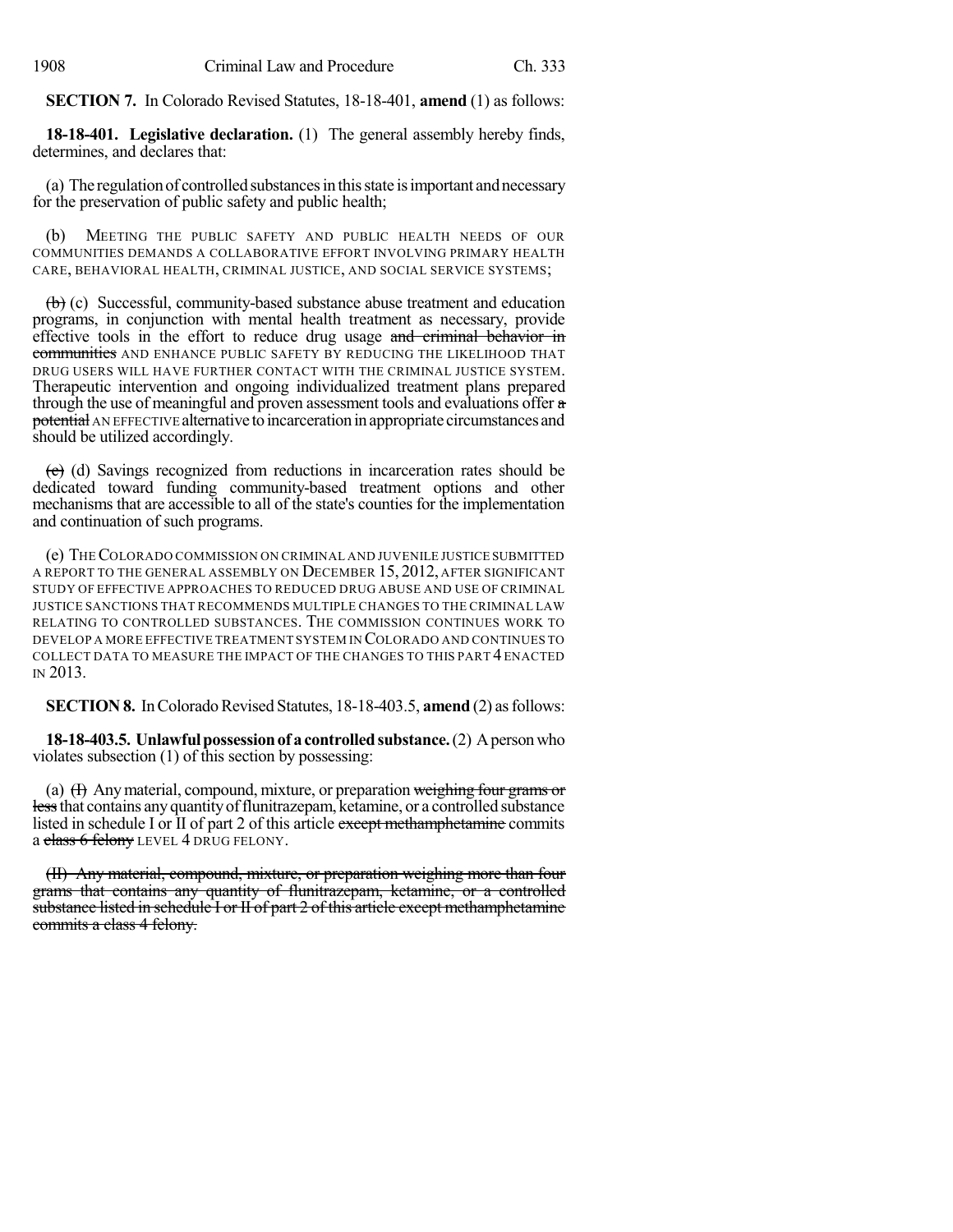(b) (I) Any material, compound, mixture, or preparation weighing two grams or less that contains any quantity of methamphetamine commits a class 6 felony.

(II) Any material, compound, mixture, or preparation weighing more than two grams that contains any quantity of methamphetamine commits a class 4 felony.

(c) Any material, compound, mixture, or preparation that contains any quantity of a controlled substance listed in schedule III, IV, or V of part 2 of this article except flunitrazepam or ketamine commits a class 1 misdemeanor LEVEL 1 DRUG MISDEMEANOR.

**SECTION 9.** In Colorado Revised Statutes, 18-18-404, **amend** (1) (a) as follows:

**18-18-404. Unlawful use of a controlled substance.** (1) (a) Except as is otherwise provided for offenses concerning marijuana and marijuana concentrate in sections 18-18-406 and 18-18-406.5, any person who uses any controlled substance, except when it is dispensed by or underthe direction of a person licensed or authorized by law to prescribe, administer, or dispense the controlled substance for bona fide medical needs, commits a class 2 misdemeanor LEVEL 2 DRUG MISDEMEANOR.

**SECTION 10.** In Colorado Revised Statutes, 18-18-405, **amend** (2) and (5); and **repeal** (2.5), (3), (3.5), and (7) as follows:

**18-18-405. Unlawful distribution, manufacturing, dispensing, or sale.** (2) (a) Except as is otherwise provided for offenses concerning marijuana and marijuana concentrate in section 18-18-406 and for offenses involving minors in section 18-18-407 (1) (g), any person who violates any of the provisions of subsection (1) of this section:

(I) In the case of a controlled substance listed in schedule I or II of part 2 of this article, commits:

(A) A class 3 felony; or

(B) A class 2 felony, if the violation is committed subsequent to a prior conviction in this or any other state, the United States, or any territory subject to the jurisdiction of the United States of a violation to which this subparagraph (I) applies or would apply if convicted in this state;

(II) In the case of a controlled substance listed in schedule III of part 2 of this article, commits:

(A) A class 4 felony; or

(B) A class 3 felony, if the violation is committed subsequent to any prior conviction in this or any other state, the United States, or any territory subject to the jurisdiction of the United States of a violation to which subparagraph (I) of this paragraph (a) or this subparagraph (II) applies or would apply if convicted in this state;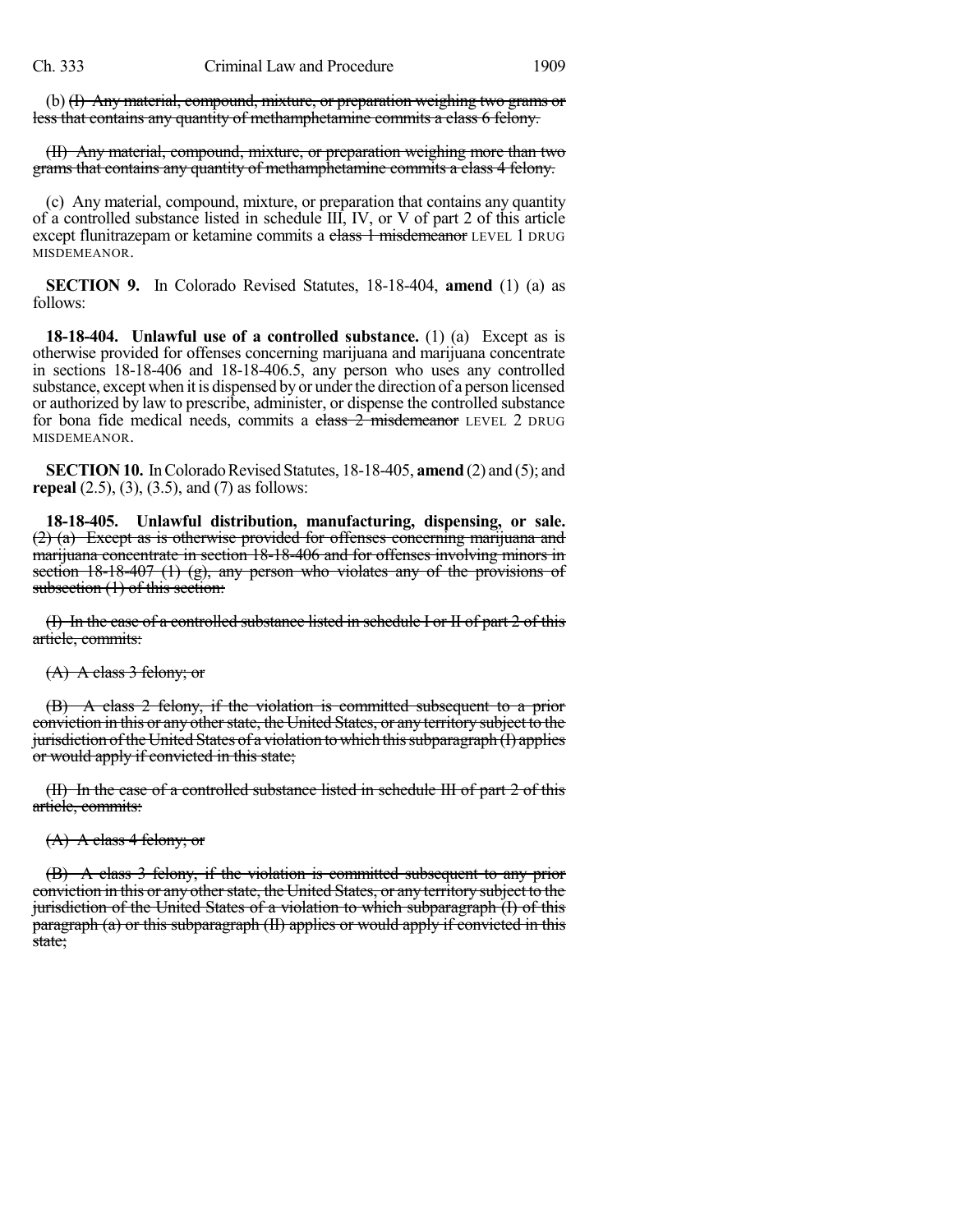(III) In the case of a controlled substance listed in schedule IV of part 2 of this article, commits:

 $(A)$  A class 5 felony; or

(B) A class 4 felony, if the violation is committed subsequent to a prior conviction in this or any other state, the United States, or any territory subject to the jurisdiction of the United States of a violation to which subparagraph (I) or (II) of this paragraph (a) or this subparagraph (III) applies or would apply if convicted in this state:

(IV) In the case of a controlled substance listed in schedule  $V$  of part 2 of this article, commits:

(A) A class 1 misdemeanor; or

(B) A class 5 felony, if the violation is committed subsequent to any prior conviction in this or any other state, the United States, or any territory subject to the jurisdiction of the United States of a violation to which subparagraph (I), (II), or (III) of this paragraph (a) or this subparagraph (IV) applies or would apply if convicted in this state.

(2) EXCEPT AS OTHERWISE PROVIDED, FOR AN OFFENSE CONCERNING MARIJUANA AND MARIJUANA CONCENTRATE IN SECTION 18-18-406AND FOR SPECIAL OFFENDERS AS PROVIDED IN SECTION 18-18-407, ANY PERSON WHO VIOLATES ANY OF THE PROVISIONS OF SUBSECTION (1) OF THIS SECTION:

(a) COMMITS A LEVEL 1 DRUG FELONY AND IS SUBJECT TO THE MANDATORY SENTENCING PROVISIONS IN SECTION 18-1.3-401.5 (7) IF:

(I) THE VIOLATION INVOLVES ANY MATERIAL, COMPOUND, MIXTURE, OR PREPARATION THAT WEIGHS:

(A) MORE THAN TWO HUNDRED TWENTY-FIVE GRAMS AND CONTAINS A SCHEDULE I OR SCHEDULE II CONTROLLED SUBSTANCE; OR

(B) MORE THAN ONE HUNDRED TWELVE GRAMS AND CONTAINS METHAMPHETAMINE, HEROIN, KETAMINE, OR CATHINONE; OR

(C) MORE THAN FIFTY MILLIGRAMS AND CONTAINS FLUNITRAZEPAM; OR

(II) AN ADULT SELLS, DISPENSES, DISTRIBUTES, OR OTHERWISE TRANSFERS ANY QUANTITY OF A SCHEDULE I OR SCHEDULE II CONTROLLED SUBSTANCE OR ANY MATERIAL, COMPOUND, MIXTURE, OR PREPARATION THAT CONTAINS ANY AMOUNT OF A SCHEDULE I OR SCHEDULE II CONTROLLED SUBSTANCE, OTHER THAN MARIJUANA OR MARIJUANA CONCENTRATE,TO A MINOR AND THE ADULT IS AT LEAST TWO YEARS OLDER THAN THE MINOR;

(b) COMMITS A LEVEL 2 DRUG FELONY IF:

(I) THE VIOLATION INVOLVES ANY MATERIAL, COMPOUND, MIXTURE, OR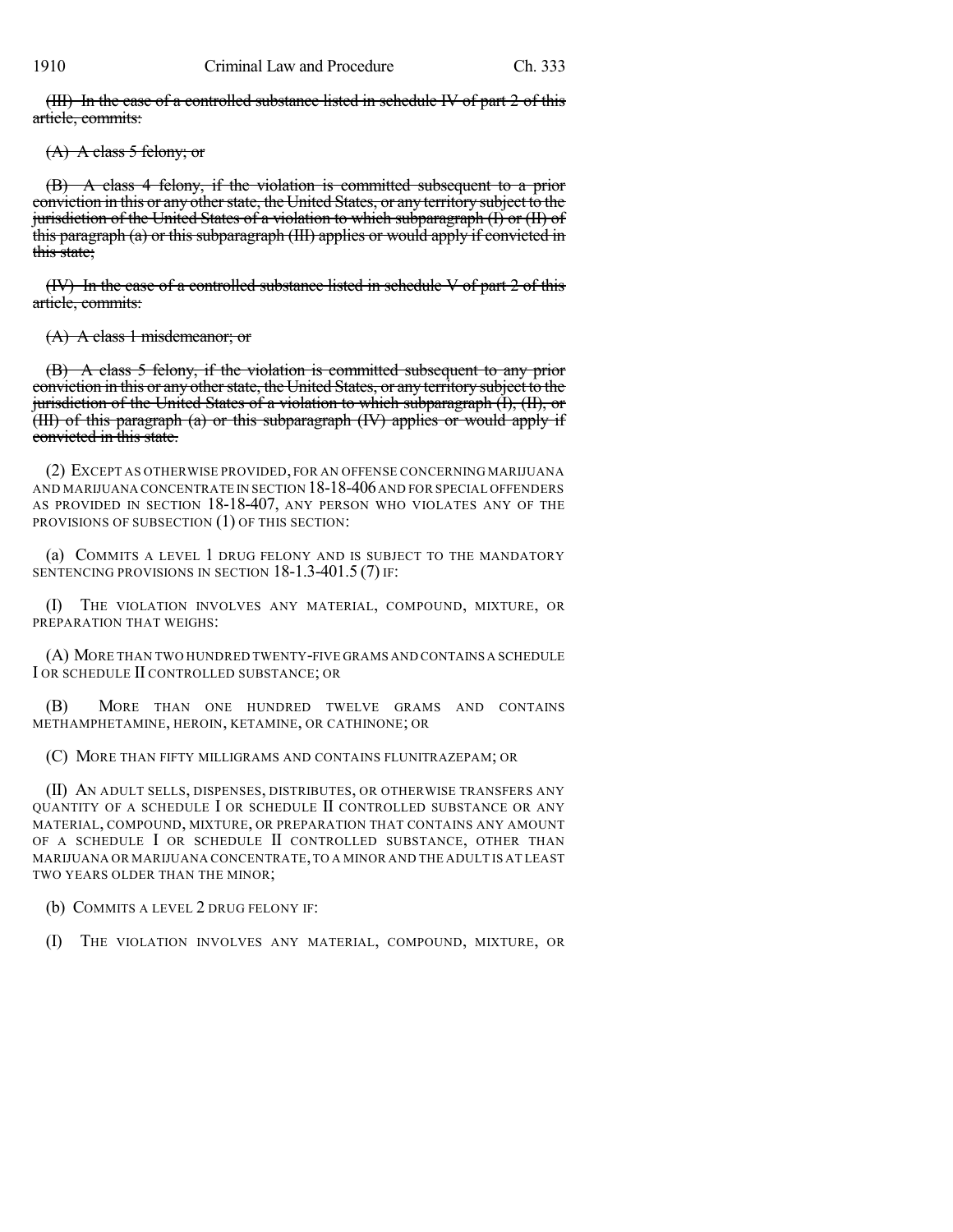PREPARATION THAT WEIGHS:

(A) MORE THAN FOURTEEN GRAMS, BUT NOT MORE THAN TWO HUNDRED TWENTY-FIVE GRAMS, AND CONTAINS A SCHEDULE I OR SCHEDULE II CONTROLLED SUBSTANCE;

(B) MORE THAN SEVEN GRAMS, BUT NOT MORE ONE HUNDRED TWELVE GRAMS, AND CONTAINS METHAMPHETAMINE, HEROIN, KETAMINE, OR CATHINONE; OR

(C) MORE THAN TEN MILLIGRAMS, BUT NOT MORE THAN FIFTY MILLIGRAMS, AND CONTAINS FLUNITRAZEPAM;

(II) AN ADULT SELLS, DISPENSES, DISTRIBUTES, OR OTHERWISE TRANSFERS ANY QUANTITY OF A SCHEDULE III OR SCHEDULE IV CONTROLLED SUBSTANCE OR ANY MATERIAL,COMPOUND,MIXTURE,OR PREPARATION THAT CONTAINS ANY QUANTITY OF A SCHEDULE III OR SCHEDULE IV CONTROLLED SUBSTANCE TO A MINOR AND THE ADULT IS AT LEAST TWO YEARS OLDER THAN THE MINOR;

(c) COMMITS A LEVEL 3 DRUG FELONY IF:

(I) THE VIOLATION INVOLVES ANY MATERIAL, COMPOUND, MIXTURE, OR PREPARATION THAT WEIGHS:

(A) NOT MORE THAN FOURTEEN GRAMS AND CONTAINS A SCHEDULE I OR SCHEDULE II CONTROLLED SUBSTANCE;

(B) NOT MORE THAN SEVEN GRAMS AND CONTAINS METHAMPHETAMINE, HEROIN, KETAMINE, OR CATHINONE;

(C) NOT MORE THAN TEN MILLIGRAMS AND CONTAINS FLUNITRAZEPAM; OR

(D) MORE THAN FOUR GRAMS AND CONTAINS A SCHEDULE III OR SCHEDULE IV CONTROLLED SUBSTANCE.

(d) COMMITS A LEVEL 4 DRUG FELONY IF:

(I) THE VIOLATION INVOLVES ANY MATERIAL, COMPOUND, MIXTURE, OR PREPARATION THAT WEIGHS NOT MORE THAN FOUR GRAMS AND CONTAINS A SCHEDULE III OR SCHEDULE IV CONTROLLED SUBSTANCE; OR

(II) NOTWITHSTANDING THE PROVISIONS OF PARAGRAPH (c) OF THIS SUBSECTION (2), THE VIOLATION INVOLVES DISTRIBUTION OR TRANSFER OF THE CONTROLLED SUBSTANCE FOR THE PURPOSE OF CONSUMING ALL OF THE CONTROLLED SUBSTANCE WITH ANOTHER PERSON OR PERSONS AT A TIME SUBSTANTIALLY CONTEMPORANEOUS WITH THE TRANSFER; EXCEPT THAT THIS SUBPARAGRAPH (II) APPLIES ONLY IF THE DISTRIBUTION OR TRANSFER INVOLVES NOT MORE THAN FOUR GRAMS OF A SCHEDULE I OR II CONTROLLED SUBSTANCE OR NOT MORE THAN TWO GRAMS OF METHAMPHETAMINE, HEROIN, KETAMINE, OR CATHINONE.

(e) COMMITS A LEVEL 1 DRUG MISDEMEANOR IF THE VIOLATION INVOLVES: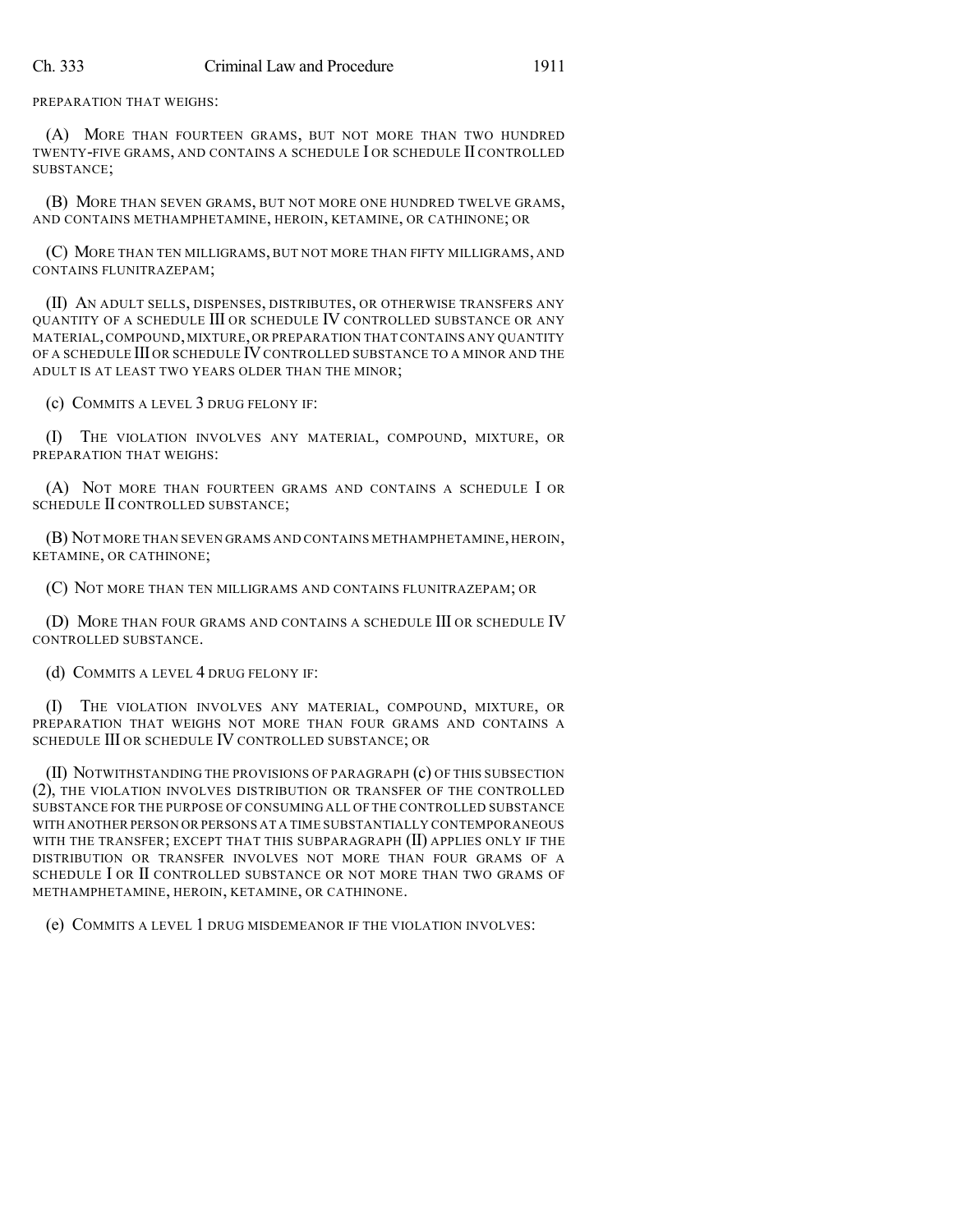## (I) A SCHEDULE V CONTROLLED SUBSTANCE; OR

(II) A TRANSFER WITH NO REMUNERATION OF NOT MORE THAN FOUR GRAMS OF A SCHEDULE III OR SCHEDULE IV CONTROLLED SUBSTANCE.

 $(2.5)$  (a) Notwithstanding the provisions of subparagraph (III) of paragraph (a) of subsection  $(2)$  of this section, a person who violates the provisions of subsection (1) of this section with regard to flunitrazepam or ketamine commits a class 3 felony; except that the person commits a class 2 felony if the violation is committed subsequent to a prior conviction in this or any other state, the United States, or any territory subject to the jurisdiction of the United States of a violation involving flunitrazepam or ketamine or to which subparagraph  $(I)$  of paragraph  $(a)$  of subsection (2) of this section applies or would apply if convicted in this state.

(b) Any person convicted of violating the provisions of subsection (1) of this section with regard to flunitrazepam or ketamine shall be subject to the mandatory sentencing provisions of subsection (3) of this section.

 $(3)$ (a) Unless a greater sentence is required pursuant to the provisions of another statute, any person convicted pursuant to subparagraph (I) of paragraph (a) of subsection  $(2)$  of this section for knowingly manufacturing, dispensing, selling, distributing, or possessing with intent to manufacture, dispense, sell, or distribute, or inducing, attempting to induce, or conspiring with one or more other persons, to manufacture, dispense, sell, distribute, or possess with intent to manufacture, dispense, sell, or distribute an amount that is or has been represented to be:

(I) At least twenty-five grams or one ounce but lessthan four hundred fifty grams of any material, compound, mixture, or preparation that contains a schedule I or schedule II controlled substance as listed in section 18-18-203 or 18-18-204 shall be sentenced to the department of corrections for at least the minimum term of incarceration in the presumptive range provided for such offense in section 18-1.3-401 (1) (a) with regard to offenses other than manufacturing, dispensing, selling, distributing, or possessing with intent to manufacture, dispense, sell, or distribute, and for at least the minimum term of incarceration in the presumptive range provided for such offense in section  $18-1.3-401(1)(a)$  as modified pursuant to section 18-1.3-401 (10) with regard to manufacturing, dispensing, selling, distributing, or possessing with intent to manufacture, dispense, sell, or distribute;

(II) At least four hundred fifty grams or one pound but less than one thousand grams of any material, compound, mixture, or preparation that contains a schedule I or schedule II controlled substance as listed in section 18-18-203 or 18-18-204 shall be sentenced to the department of corrections for a term of at least the midpoint of the presumptive range but not more than twice the maximum presumptive range provided for such offense in section 18-1.3-401 (1) (a) with regard to offenses other than manufacturing, dispensing, selling, distributing, or possessing with intent to manufacture, dispense, sell, or distribute, and for a term of at least the midpoint of the presumptive range but not more than twice the maximum presumptive range provided for such offense in section  $18-1.3-401(1)(a)$ as modified pursuant to section 18-1.3-401 (10) with regard to manufacturing, dispensing, selling, distributing, or possessing with intent to manufacture, dispense, sell, or distribute;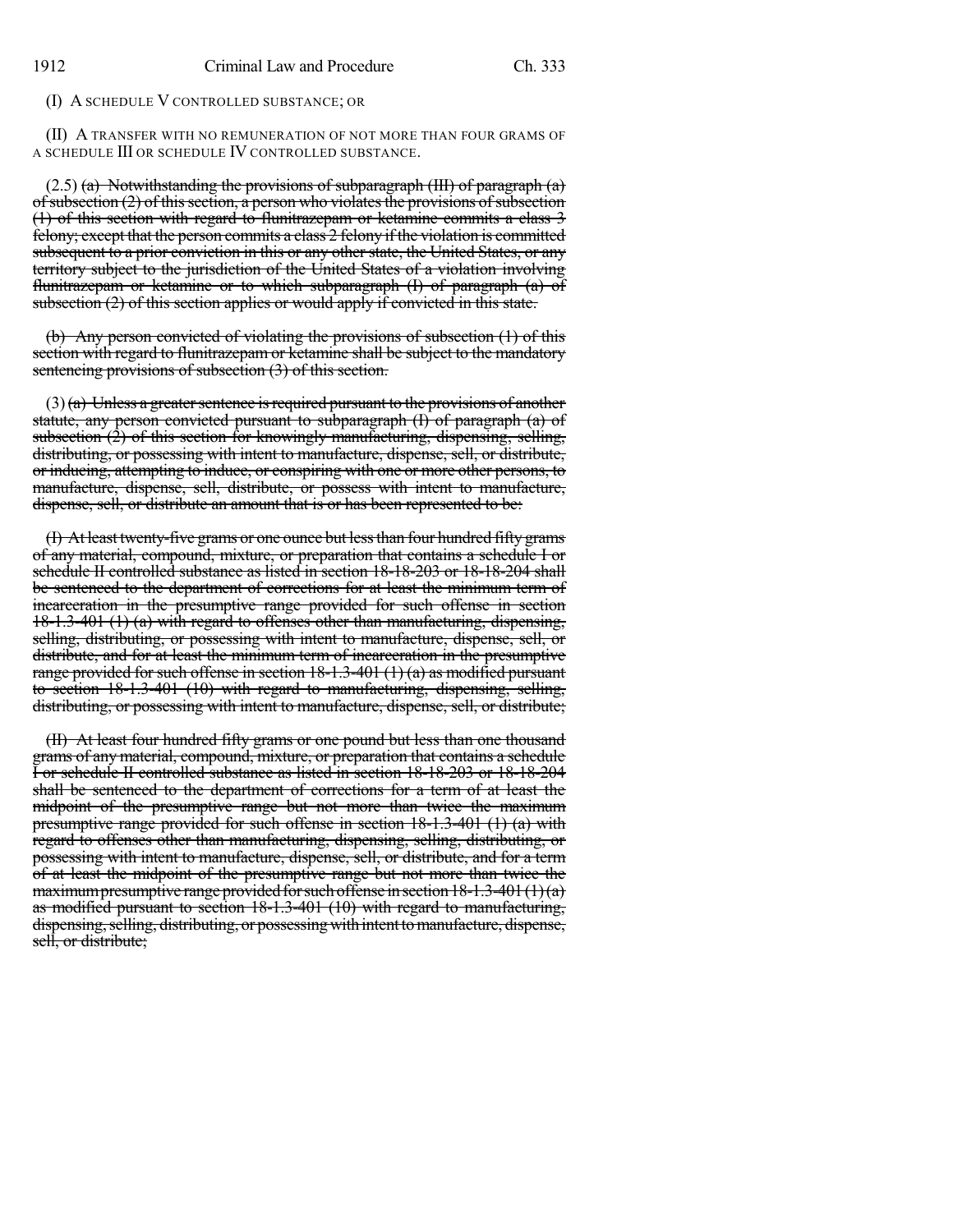(III) One thousand grams or one kilogram or more of any material, compound, mixture, or preparation that contains a schedule I or schedule II controlled substance aslisted in section 18-18-203 or 18-18-204 shall be sentenced to the department of corrections for a term greater than the maximum presumptive range but not more than twice the maximum presumptive range provided for such offense in section 18-1.3-401 (1) (a) with regard to offenses other than manufacturing, dispensing, selling, distributing, or possessing with intent to manufacture, dispense, sell, or distribute, and for a term greater than the maximum presumptive range but not more than twice the maximum presumptive range provided for such offense in section 18-1.3-401 (1) (a) as modified pursuant to section 18-1.3-401 (10) with regard to manufacturing, dispensing, selling, distributing, or possessing with intent to manufacture, dispense, sell, or distribute.

(b) In addition to any other penalty imposed under this subsection (3), upon conviction, a person who violates this subsection  $(3)$  shall be fined not less than one thousand dollars but not more than five hundred thousand dollars. For offenses committed on or after July 1, 1985, the fine shall be in an amount within the presumptive range set out in section 18-1.3-401 (1) (a) (III).

(3.5) The felony offense of unlawfully manufacturing, dispensing, selling, distributing, or possessing with intent to unlawfully manufacture, dispense, sell, or distribute a controlled substance is an extraordinary risk crime that is subject to the modified presumptive sentencing range specified in section 18-1.3-401 (10).

(5) When a person commits unlawful distribution,manufacture, dispensing,sale, or possession with intent to manufacture, dispense, sell, or distribute any schedule I or schedule II controlled substance, as listed in section 18-18-203 or 18-18-204, flunitrazepam, or ketamine, OR CONSPIRES WITH ONE OR MORE PERSONS TO COMMIT THE OFFENSE, pursuant to subsection (1) of this section, twice or more within a period of six months, without having been placed in jeopardy for the prior offense or offenses, and the aggregate amount of the schedule I or schedule II controlled substance, flunitrazepam, or ketamine involved equals or exceeds twenty-five grams, the defendant shall be sentenced pursuant to the mandatory sentencing requirements specified in subsection  $(3)$  of this section MAY BE USED TO DETERMINE THE LEVEL OF DRUG OFFENSE.

(7) Notwithstanding the provisions of subsection  $(2)$  of this section, and except as otherwise provided in sub-subparagraph  $(B)$  of subparagraph  $(I)$  of paragraph  $(\overline{a})$ of subsection  $(2)$  or paragraph  $(a)$  of subsection  $(2.5)$  of this section, a person who violates subsection (1) of this section by selling, dispensing, or distributing a controlled substance other than marijuana or marijuana concentrate to a minor under eighteen years of age and who is at least eighteen years of age and at least two years older than the minor commits a class 3 felony and, unless a greater sentence is provided under any other statute, shall be sentenced to the department of corrections for a term of at least the minimum, but not more than twice the maximum, of the presumptive range provided for such offense in section 18-1.3-401 (1) (a) as modified pursuant to section 18-1.3-401 (10).

**SECTION 11.** In Colorado Revised Statutes, **repeal and reenact, with amendments,** 18-18-406 as follows: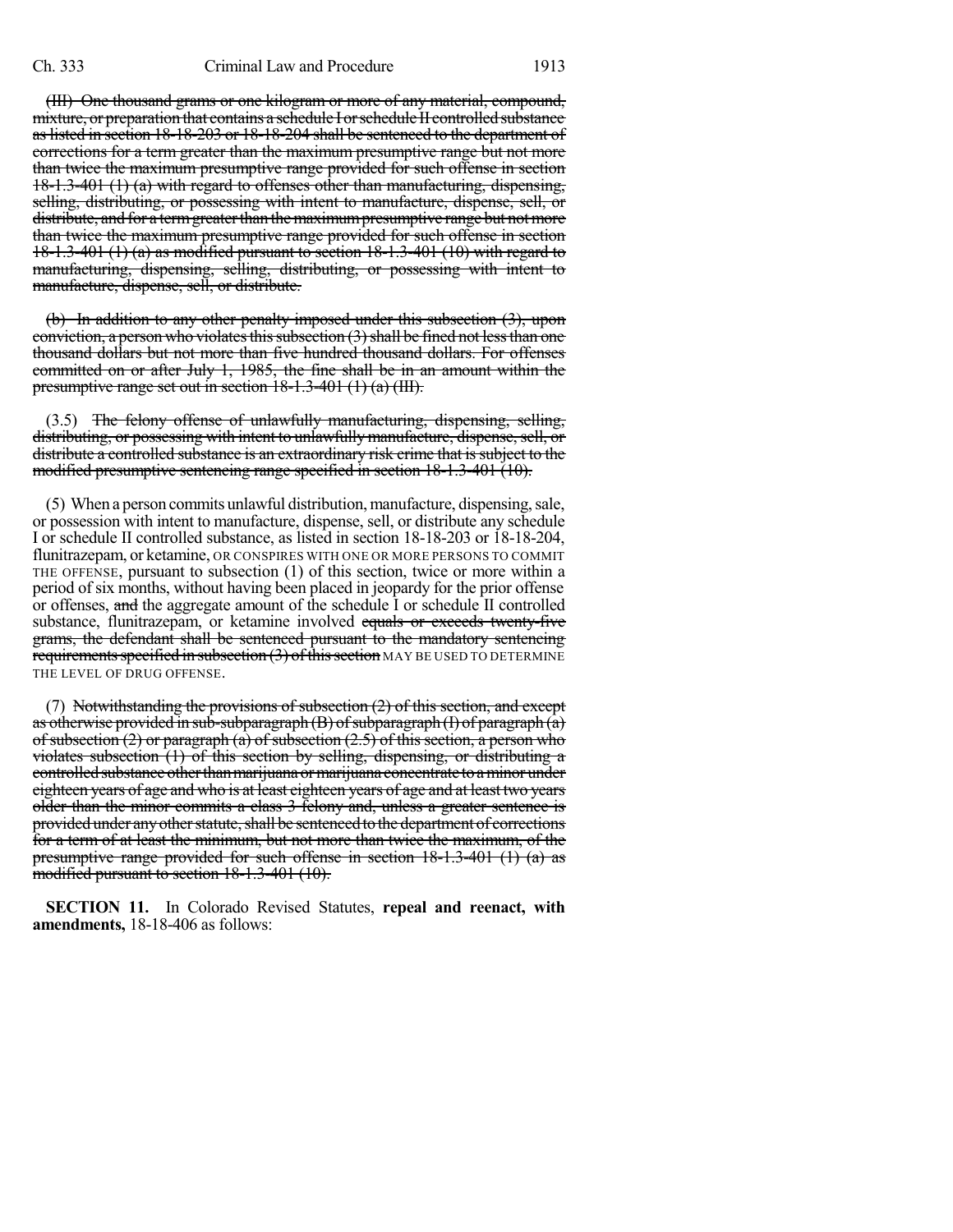**18-18-406. Offenses relating to marijuana and marijuana concentrate.** (1) (a) THE SALE, TRANSFER, OR DISPENSING OF MORE THAN TWO AND ONE HALF POUNDS OF MARIJUANA OR MORE THAN ONE POUND OF MARIJUANA CONCENTRATE TO A MINOR IF THE PERSON IS AN ADULT AND TWO YEARS OLDER THAN THE MINOR IS A LEVEL 1 DRUG FELONY SUBJECT TO THE MANDATORY SENTENCING PROVISION IN SECTION 18-1.3-401.5 (7).

(b) THE SALE, TRANSFER, OR DISPENSING OF MORE THAN SIX OUNCES, BUT NOT MORE THAN TWO AND ONE-HALF POUNDS OF MARIJUANA OR MORE THAN THREE OUNCES, BUT NOT MORE THAN ONE POUND OF MARIJUANA CONCENTRATE TO A MINOR IF THE PERSON IS AN ADULT AND TWO YEARS OLDER THAN THE MINOR IS A LEVEL 2 DRUG FELONY.

(c) THE SALE, TRANSFER, OR DISPENSING OF MORE THAN ONE OUNCE, BUT NOT MORE THAN SIX OUNCES OF MARIJUANA OR MORE THAN ONE-HALF OUNCE, BUT NOT MORE THAN THREE OUNCES, OF MARIJUANA CONCENTRATE TO A MINOR IF THE PERSON IS AN ADULT AND TWO YEARS OLDER THAN THE MINOR IS A LEVEL 3 DRUG FELONY.

(d) THE SALE, TRANSFER, OR DISPENSING OF NOT MORE THAN ONE OUNCE OF MARIJUANA OR NOT MORE THAN ONE-HALF OUNCE OF MARIJUANA CONCENTRATE TO A MINOR IF THE PERSON IS AN ADULT AND TWO YEARS OLDER THAN THE MINOR IS A LEVEL 4 DRUG FELONY.

(2) (a) (I) IT IS UNLAWFUL FOR A PERSON TO KNOWINGLY PROCESS OR MANUFACTURE ANY MARIJUANA OR MARIJUANA CONCENTRATE OR KNOWINGLY ALLOW TO BE PROCESSED OR MANUFACTURED ON LAND OWNED, OCCUPIED, OR CONTROLLED BY HIM OR HER ANY MARIJUANA OR MARIJUANA CONCENTRATE EXCEPT AS AUTHORIZED PURSUANT TO PART 1 OF ARTICLE 42.5 OF TITLE 12, C.R.S., OR PART 2 OF ARTICLE 80 OF TITLE 27, C.R.S.

(II) A PERSON WHO VIOLATES THE PROVISIONS OF SUBPARAGRAPH (I) OF THIS PARAGRAPH (a) COMMITS A LEVEL 3 DRUG FELONY.

(b)(I) EXCEPT AS OTHERWISE PROVIDED IN SUBSECTION (7) OF THIS SECTION AND EXCEPT AS AUTHORIZED BY PART 1 OF ARTICLE 42.5 OF TITLE 12, C.R.S., PART 2 OF ARTICLE 80 OF TITLE 27, C.R.S., OR PART 2 OR 3 OF THIS ARTICLE, IT IS UNLAWFUL FOR A PERSON TO KNOWINGLY DISPENSE,SELL,DISTRIBUTE,OR POSSESS WITH INTENT TO MANUFACTURE, DISPENSE, SELL, OR DISTRIBUTE MARIJUANA OR MARIJUANA CONCENTRATE; OR ATTEMPT, INDUCE, ATTEMPT TO INDUCE, OR CONSPIRE WITH ONE OR MORE OTHER PERSONS,TO DISPENSE,SELL, DISTRIBUTE, OR POSSESS WITH INTENT TO MANUFACTURE, DISPENSE, SELL, OR DISTRIBUTE MARIJUANA OR MARIJUANA CONCENTRATE.

(II) AS USED IN SUBPARAGRAPH (I)OF THIS PARAGRAPH (b), "DISPENSE"DOES NOT INCLUDE LABELING, AS DEFINED IN SECTION 12-42.5-102 (18), C.R.S.

(III) APERSON WHO VIOLATES ANY OF THE PROVISIONS OF SUBPARAGRAPH (I) OF THIS PARAGRAPH (b) COMMITS:

(A) A LEVEL 1 DRUG FELONY AND IS SUBJECT TO THE MANDATORY SENTENCING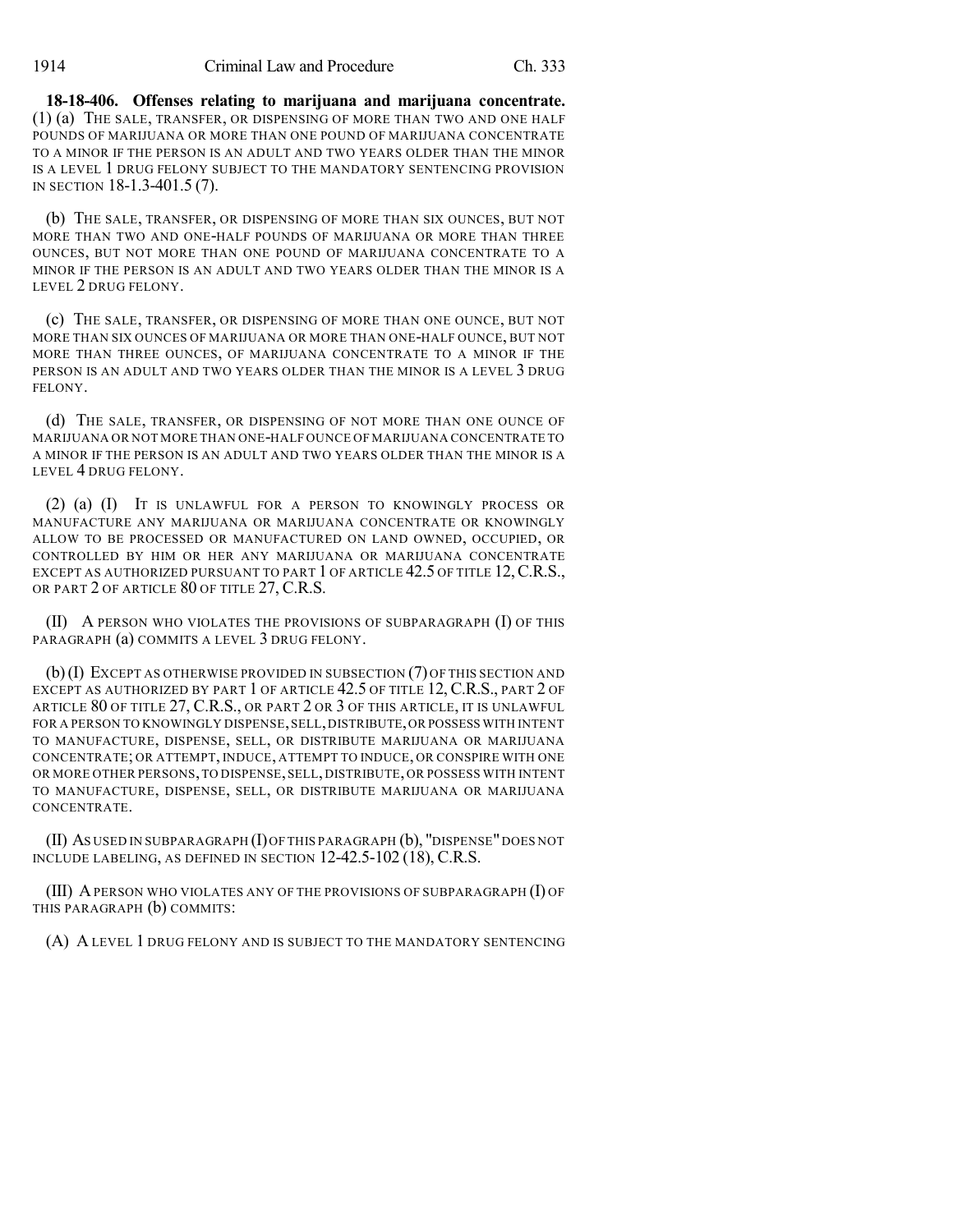PROVISION IN SECTION 18-1.3-401.5 (7) IF THE AMOUNT OF MARIJUANA IS MORE THAN FIFTY POUNDS OR THE AMOUNT OF MARIJUANA CONCENTRATE IS MORE THAN TWENTY-FIVE POUNDS;

(B) A LEVEL 2 DRUG FELONY IF THE AMOUNT OF MARIJUANA IS MORE THAN FIVE POUNDS BUT NOT MORE THAN FIFTY POUNDS OR THE AMOUNT OF MARIJUANA CONCENTRATE IS MORE THAN TWO AND ONE-HALF POUNDS BUT NOT MORE THAN TWENTY-FIVE POUNDS;

(C) ALEVEL 3 DRUG FELONY IF THE AMOUNT IS MORE THAN TWELVE OUNCES BUT NOT MORE THAN FIVE POUNDS OF MARIJUANA OR MORE THAN SIX OUNCES BUT NOT MORE THAN TWO AND ONE-HALF POUNDS OF MARIJUANA CONCENTRATE;

(D) A LEVEL 4 DRUG FELONY IF THE AMOUNT IS MORE THAN FOUR OUNCES, BUT NOT MORE THAN TWELVE OUNCES OF MARIJUANA OR MORE THAN TWO OUNCES BUT NOT MORE THAN SIX OUNCES OF MARIJUANA CONCENTRATE; OR

(E) A LEVEL 1 DRUG MISDEMEANOR IF THE AMOUNT IS NOT MORE THAN FOUR OUNCES OF MARIJUANA OR NOT MORE THAN TWO OUNCES OF MARIJUANA CONCENTRATE.

(3) IT IS UNLAWFUL FOR A PERSON TO KNOWINGLY CULTIVATE, GROW, OR PRODUCE A MARIJUANA PLANT OR KNOWINGLY ALLOW A MARIJUANA PLANT TO BE CULTIVATED, GROWN, OR PRODUCED ON LAND THAT THE PERSON OWNS, OCCUPIES, OR CONTROLS. A PERSON WHO VIOLATES THE PROVISIONS OF THIS SUBSECTION (3) COMMITS:

(a) A LEVEL 3 DRUG FELONY IF THE OFFENSE INVOLVES MORE THAN THIRTY PLANTS;

(b) A LEVEL 4 DRUG FELONY IF THE OFFENSE INVOLVES MORE THAN SIX BUT NOT MORE THAN THIRTY PLANTS; OR

(c) A LEVEL 1 DRUG MISDEMEANOR IF THE OFFENSE INVOLVES NOT MORE THAN SIX PLANTS.

(4) (a) A PERSON WHO POSSESSES MORE THAN TWELVE OUNCES OF MARIJUANA OR MORE THAN THREE OUNCES OF MARIJUANA CONCENTRATE COMMITS A LEVEL 4 DRUG FELONY.

(b) A PERSON WHO POSSESSES MORE THAN SIX OUNCES OF MARIJUANA BUT NOT MORE THAN TWELVE OUNCES OF MARIJUANA OR NOT MORE THAN THREE OUNCES OF MARIJUANA CONCENTRATE COMMITS A LEVEL 1 DRUG MISDEMEANOR.

(c) APERSON WHO POSSESSES MORE THAN TWO OUNCES OF MARIJUANA BUT NOT MORE THAN SIX OUNCES OF MARIJUANA COMMITS A LEVEL 2 DRUG MISDEMEANOR.

 $(5)(a)(I)$  EXCEPT AS DESCRIBED IN SECTION  $18-1-711$ , A PERSON WHO POSSESSES NOT MORE THAN TWO OUNCES OFMARIJUANA COMMITS A DRUG PETTY OFFENSE AND, UPON CONVICTION THEREOF, SHALL BE PUNISHED BY A FINE OF NOT MORE THAN ONE HUNDRED DOLLARS.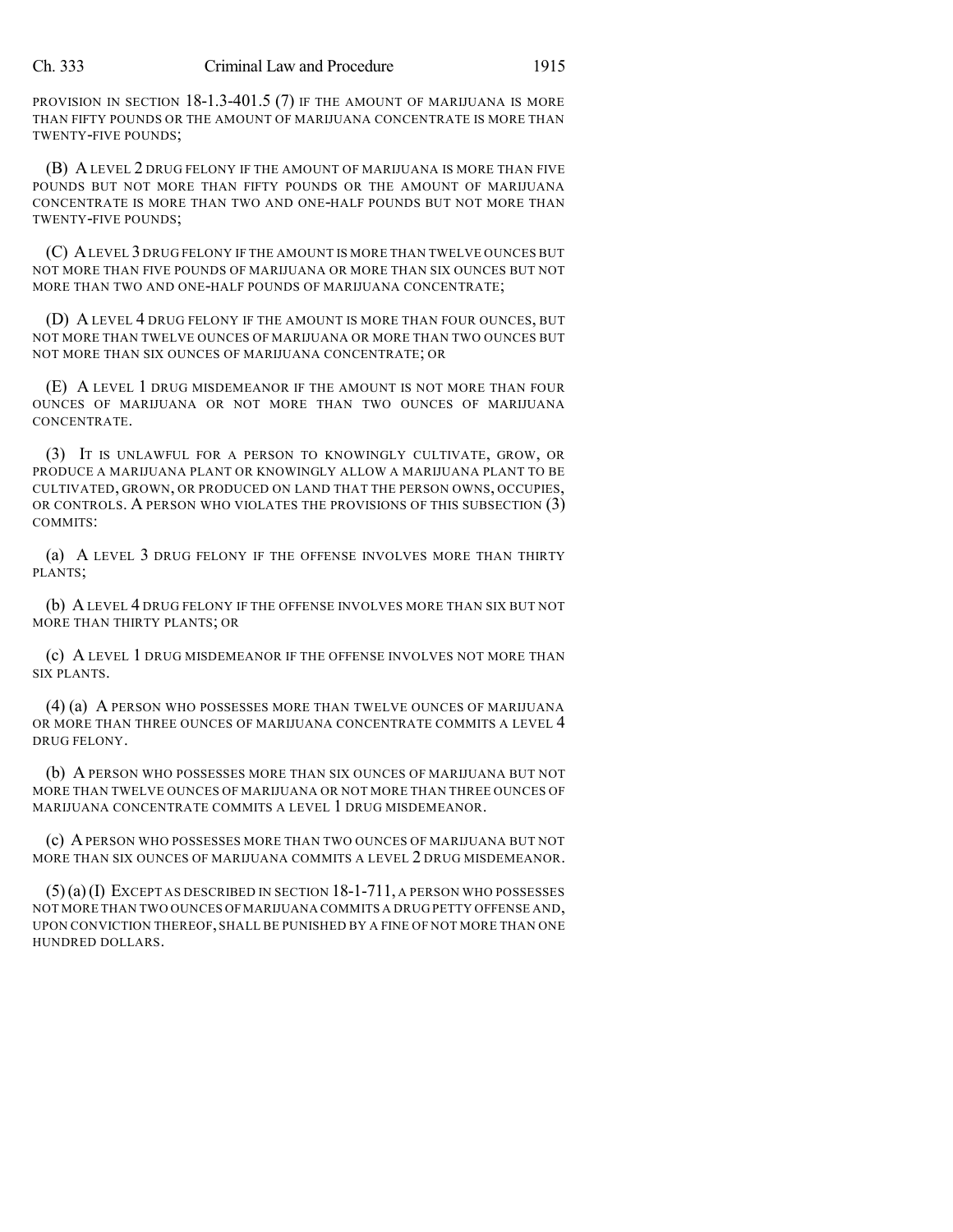(II) WHENEVER A PERSON IS ARRESTED OR DETAINED FOR A VIOLATION OF SUBPARAGRAPH  $(I)$  OF THIS PARAGRAPH  $(a)$ , THE ARRESTING OR DETAINING OFFICER SHALL PREPARE A WRITTEN NOTICE OR SUMMONS FOR THE PERSON TO APPEAR IN COURT.THE WRITTEN NOTICE OR SUMMONS MUST CONTAIN THE NAME AND ADDRESS OF THE ARRESTED OR DETAINED PERSON, THE DATE, TIME, AND PLACE WHERE SUCH PERSON SHALL APPEAR, AND A PLACE FOR THE SIGNATURE OF THE PERSON INDICATING THE PERSON'S WRITTEN PROMISE TO APPEAR ON THE DATE AND AT THE TIME AND PLACE INDICATED ON THE NOTICE OR SUMMONS. ONE COPY OF THE NOTICE OR SUMMONS MUST BE GIVEN TO THE PERSON ARRESTED OR DETAINED, ONE COPY MUST BE SENT TO THE COURT WHERE THE ARRESTED OR DETAINED PERSON IS TO APPEAR, AND SUCH OTHER COPIES AS MAY BE REQUIRED BY THE LAW ENFORCEMENT AGENCY EMPLOYING THE ARRESTING OR DETAINING OFFICER MUST BE SENT TO THE PLACES DESIGNATED BY SUCH LAW ENFORCEMENT AGENCY. THE DATE SPECIFIED IN THE NOTICE OR SUMMONS TO APPEAR MUST BE AT LEAST SEVEN DAYS AFTER THE ARREST OR DETENTION UNLESS THE PERSON ARRESTED OR DETAINED DEMANDS AN EARLIER HEARING. THE PLACE SPECIFIED IN THE NOTICE OR SUMMONS TO APPEAR MUST BE BEFORE A JUDGE HAVING JURISDICTION OF THE DRUG PETTY OFFENSE WITHIN THE COUNTY IN WHICH THE DRUG PETTY OFFENSE CHARGED IS ALLEGED TO HAVE BEEN COMMITTED. THE ARRESTED OR DETAINED PERSON, IN ORDER TO SECURE RELEASE FROM ARREST OR DETENTION, MUST PROMISE IN WRITING TO APPEAR IN COURT BY SIGNING THE NOTICE OR SUMMONS PREPARED BY THE ARRESTING OR DETAINING OFFICER.ANY PERSON WHO DOES NOT HONOR THE WRITTEN PROMISE TO APPEAR COMMITS A CLASS 3 MISDEMEANOR.

(b) (I) EXCEPT AS DESCRIBED IN SECTION 18-1-711, A PERSON WHO OPENLY AND PUBLICLY DISPLAYS, CONSUMES, OR USES TWO OUNCES OR LESS OF MARIJUANA COMMITS A DRUG PETTY OFFENSE AND, UPON CONVICTION THEREOF, SHALL BE PUNISHED BY A FINE OF UP TO ONE HUNDRED DOLLARS AND UP TO TWENTY-FOUR HOURS OF COMMUNITY SERVICE.

(II) OPEN AND PUBLIC DISPLAY, CONSUMPTION, OR USE OF MORE THAN TWO OUNCES OF MARIJUANA OR ANY AMOUNT OF MARIJUANA CONCENTRATE IS DEEMED POSSESSION THEREOF, AND VIOLATIONS SHALL BE PUNISHED AS PROVIDED FOR IN SUBSECTION (4) OF THIS SECTION.

(III) EXCEPT AS OTHERWISE PROVIDED FOR IN SUBPARAGRAPH (I) OF THIS PARAGRAPH (b), CONSUMPTION OR USE OF MARIJUANA OR MARIJUANA CONCENTRATE IS DEEMED POSSESSION THEREOF, AND VIOLATIONS MUST BE PUNISHED AS PROVIDED FOR IN PARAGRAPH (a) OF THIS SUBSECTION (5) AND SUBSECTION (4) OF THIS SECTION.

(c) TRANSFERRING OR DISPENSING NOT MORE THAN TWO OUNCES OF MARIJUANA FROM ONE PERSON TO ANOTHER FOR NO CONSIDERATION IS A DRUG PETTY OFFENSE AND IS NOT DEEMED DISPENSING OR SALE THEREOF.

(6) THE PROVISIONS OF THIS SECTION DO NOT APPLY TO ANY PERSON WHO POSSESSES, USES, PRESCRIBES, DISPENSES, OR ADMINISTERS ANY DRUG CLASSIFIED UNDER GROUP C GUIDELINES OF THE NATIONAL CANCER INSTITUTE, AS AMENDED, APPROVED BY THE FEDERAL FOOD AND DRUG ADMINISTRATION.

(7) THE PROVISIONS OF THIS SECTION DO NOT APPLY TO ANY PERSON WHO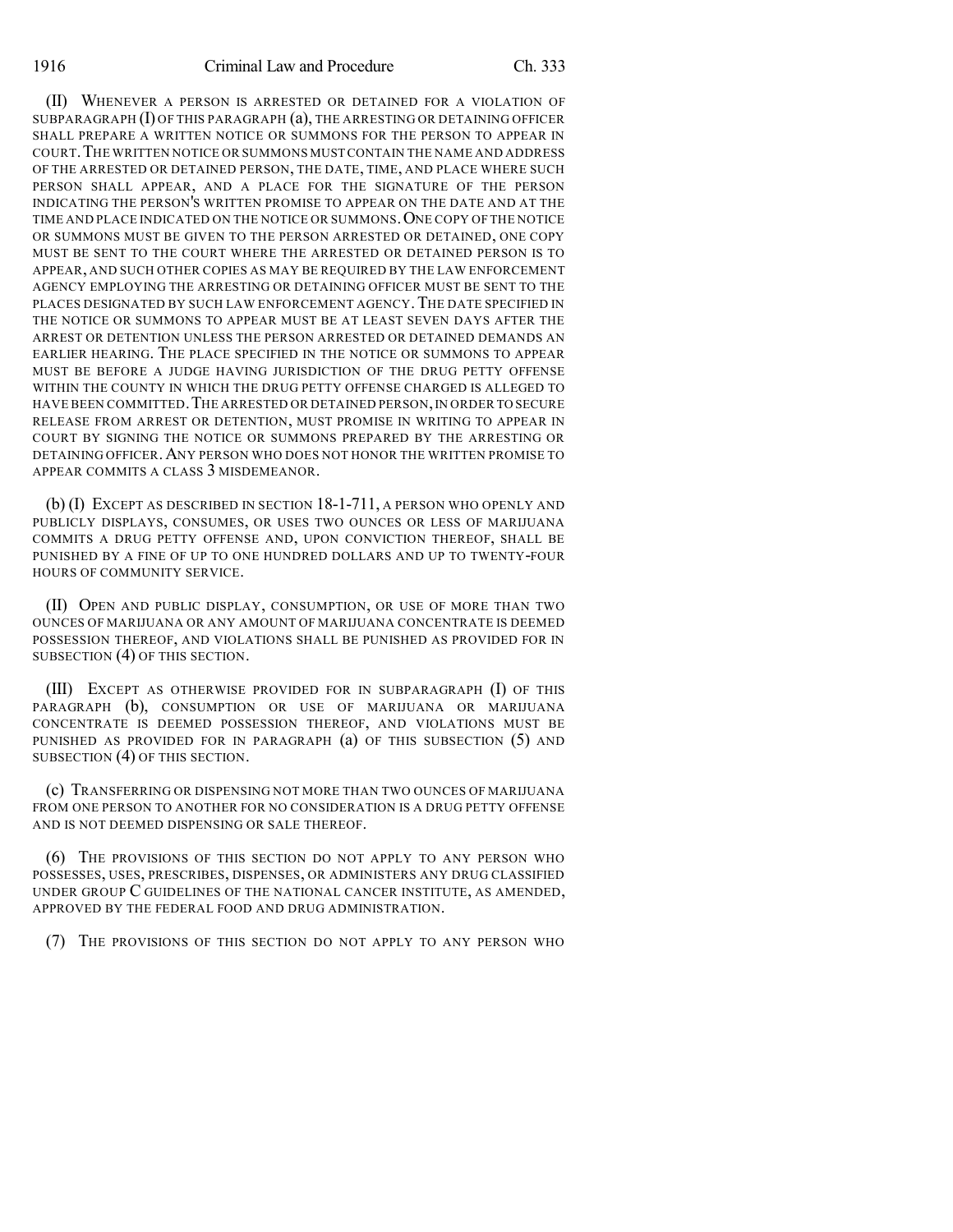## Ch. 333 Criminal Law and Procedure 1917

POSSESSES, USES, PRESCRIBES, DISPENSES, OR ADMINISTERS DRONABINOL (SYNTHETIC) IN SESAME OIL AND ENCAPSULATED IN A SOFT GELATIN CAPSULE IN A FEDERAL FOOD AND DRUG ADMINISTRATION APPROVED DRUG PRODUCT, PURSUANT TO PART 1 OF ARTICLE 42.5 OF TITLE 12, C.R.S., OR PART 2 OF ARTICLE 80 OF TITLE 27, C.R.S.

**SECTION 12.** In Colorado Revised Statutes, 18-18-406.1, **amend** (2) as follows:

**18-18-406.1. Unlawful use or possession of synthetic cannabinoids or salvia** divinorum. (2) A person who violates any provision of subsection (1) of this section commits a class 2 misdemeanor LEVEL 2 DRUG MISDEMEANOR.

**SECTION 13.** In Colorado Revised Statutes, 18-18-406.2, **amend** (2) and (3) as follows:

**18-18-406.2. Unlawful distribution, manufacturing, dispensing, sale, or cultivation of synthetic cannabinoids or salvia divinorum.** (2) A person who violates any provision of subsection  $(1)$  of this section commits a class 5 felony LEVEL 3 DRUG FELONY.

 $(3)$  Notwithstanding the provisions of subsection  $(2)$  of this section, a person who violates any provision of subsection (1) of this section by dispensing, selling, or distributing any amount of any synthetic cannabinoid orsalvia divinorum commits a class 4 felony LEVEL 2 DRUG FELONY if the person:

(a) Dispenses, sells, or distributes the synthetic cannabinoid or salvia divinorum to a minor who is less than eighteen years of age; and

(b) Is at least eighteen years of age and at least two years older than said minor.

**SECTION 14.** In Colorado Revised Statutes, 18-18-406.5, **amend** (1) as follows:

**18-18-406.5. Unlawful use of marijuana in a detention facility.** (1) Any A person confined in any A detention facility in this state who possesses or uses up to eight ounces of marijuana commits a class 6 felony; except that, if the person commits a second or subsequent violation where both the initial and subsequent violations involved more than one ounce of marijuana, the person commits a class 5 felony LEVEL 1 DRUG MISDEMEANOR.

**SECTION 15.** In Colorado Revised Statutes, **repeal** 18-18-406.7 and 18-18-406.8.

**SECTION 16.** In Colorado Revised Statutes, **amend** 18-18-407 as follows:

**18-18-407. Special offenses - definitions.** (1) Upon a felony conviction under this part 4, the presence of any one or more of the following extraordinary aggravating circumstances designating the defendant a special offender shall require the court to sentence the defendant to the department of corrections for a term of at least the minimum term of years within the presumptive range for a class 2 felony but not more than twice the maximum term of years within the presumptive range for a class 2 felony: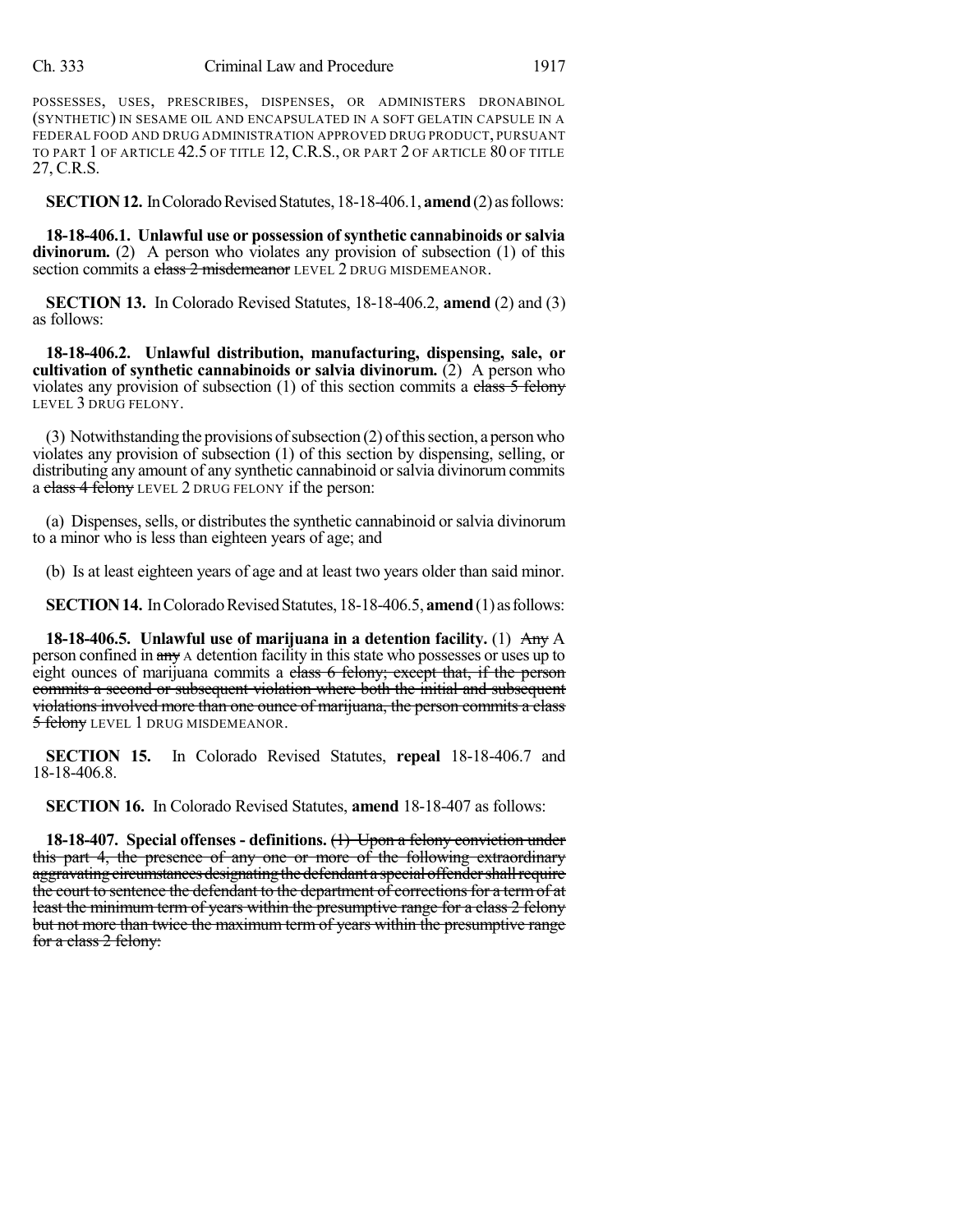(a) The defendant was previously convicted in courts of the United States or a state or any political subdivision thereof for two or more offenses involving the manufacture, sale, dispensing, or distribution of controlled substances, which offenses did not arise fromthe same criminal episode or course of events and differ from the pending felony and which were punishable by imprisonment in excess of one year;

(b) The defendant committed an offense as part of a pattern of manufacturing, sale, dispensing, or distributing controlled substances, which offense is a felony under applicable laws of Colorado, which constituted a substantial source of that person's income, and in which that person manifested special skill or expertise;

(c) The defendant committed a felony which was, or was in furtherance of, a conspiracy with one or more personsto engage in a pattern of manufacturing, sale, dispensing, or distributing a controlled substance, which offense is a felony under applicable laws of Colorado, and the defendant did, or agreed that he would, initiate, organize, plan, finance, direct, manage, or supervise all or part of such conspiracy or manufacture, sale, dispensing, or distributing, or give or receive a bribe, or use force in connection with such manufacture, sale, dispensing, or distribution;

(d) The defendant unlawfully introduced, distributed, or imported into the state of Colorado more than four grams of any schedule I or II controlled substance listed in part 2 of this article or more than two grams of methamphetamine;

(e) The defendant unlawfullysold, dispensed, distributed, possessed, orimported into the state of Colorado a quantity in excess of one hundred pounds of marijuana or marijuana concentrate;

(f) (I) The defendant used, displayed, or possessed on his or her person or within his or her immediate reach, a deadly weapon as defined in section 18-1-901 (3) (e) at the time of the commission of a violation of this part 4; or

(II) The defendant or a confederate of the defendant possessed a firearm, as defined in section 18-1-901 (3) (h), to which the defendant or confederate had access in a manner that posed a risk to others or in a vehicle the defendant was occupying during the commission of a violation of this part 4;

 $(g)$  The defendant solicited, induced, encouraged, intimidated, employed, hired, or procured a child, as defined in section 19-1-103 (18), C.R.S., to act as his agent to assist in the unlawful distribution, manufacturing, dispensing, sale, or possession for the purposes of sale of any controlled substance in violation of section 18-18-405. It shall not be a defense under this paragraph (g) that the defendant did not know the age of any such individual.

(h)(I) The defendant engaged in a continuing criminal enterprise byviolating any provision of this part 4 which is a felony; and

(II) The violation is a part of a continuing series of two or more violations of this part 4 on separate occasions: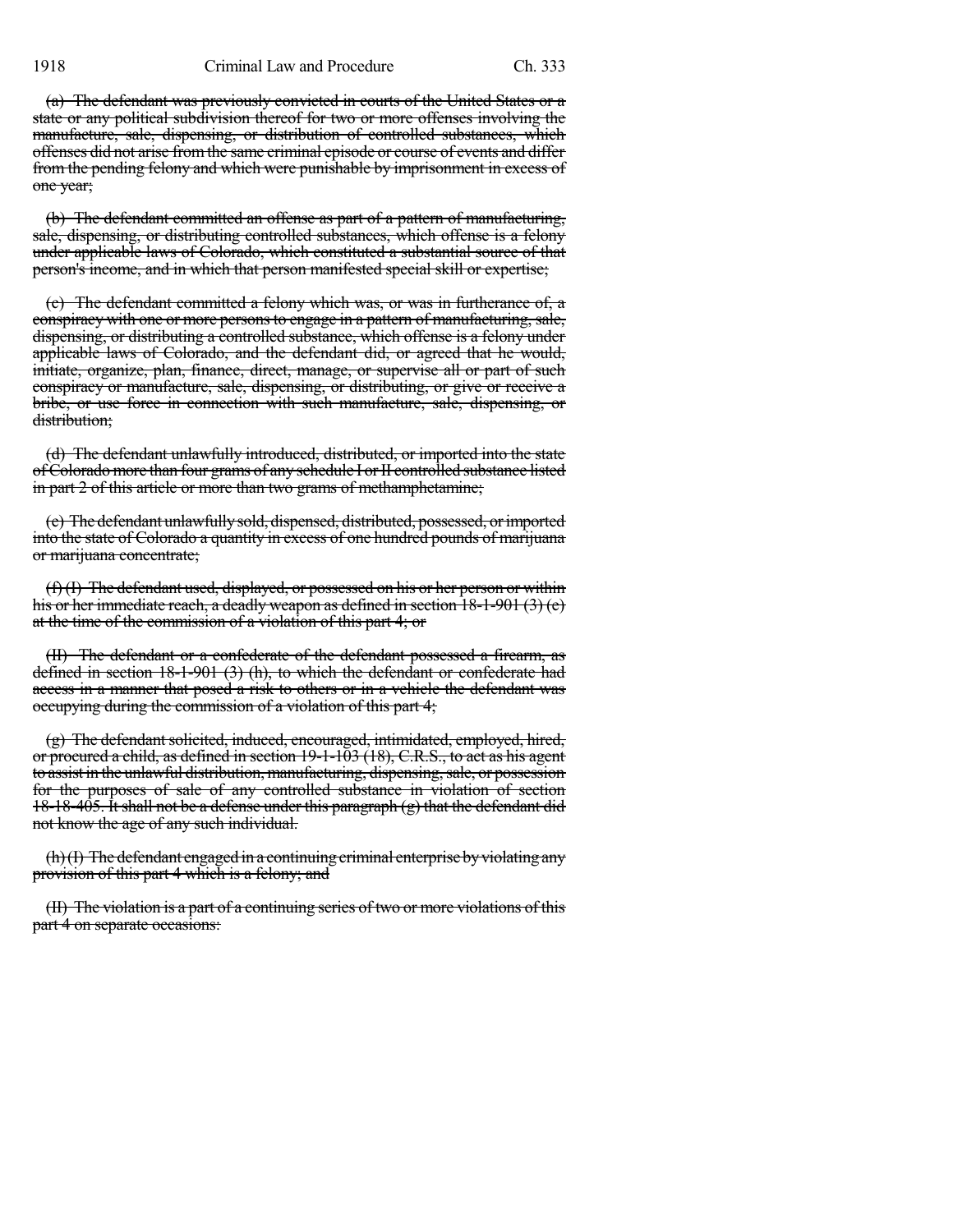(A) Which are undertaken by that person in concert with five or more other persons with respect to whom that person occupies a position of organizer, supervisor, or any other position of management; and

(B) From which that person obtained substantial income or resources.

 $(2)$  (a) A defendant shall be a special offender if the defendant is convicted of selling, distributing, possessing with intent to distribute, manufacturing, or attempting to manufacture any controlled substance in violation of section 18-18-405 either within or upon the grounds of any public or private elementary, middle, junior high, or high school, vocational school, or public housing development, or within one thousand feet of the perimeter of any such school or public housing development grounds on any street, alley, parkway, sidewalk, public park, playground, or other area or premisesthat is accessible to the public, orwithin any private dwelling that is accessible to the public for the purpose of the sale, distribution, use, exchange, manufacture, or attempted manufacture of controlled substances in violation of this article, or in any school vehicle, as defined in section 42-1-102 (88.5), C.R.S., while such school vehicle is engaged in the transportation of persons who are students. The court is required in addition to imposing the sentence to imprisonment in the department of corrections required by subsection (1) of this section, to fine the defendant without suspension at least twice the minimum fine provided for in section  $18\t{-}1.3\t{-}401$  (1) (a) (III) if the defendant's offense is a felony or in section 18-1.3-501 (1) if the defendant's offense is a misdemeanor.

(b) The department of education may cooperate with local boards of education and the officials of public housing developments, and make recommendations regarding the uniform implementation and furnishing of notice of the provisions of this subsection (2). Such recommendations may include, but shall not be limited to, the uniform use of signs and other methods of notification which may be used to implement this subsection  $(2)$ .

(c) For the purposes of this section, the term "public housing development" means any low-income housing project of any state, county, municipal, or other governmental entity or public body owned and operated by a public housing authority that has an on-site manager. "Public housing development" shall not include single-family dispersed housing or small or large clusters of dispersed housing having no on-site manager.

(1) UPON A FELONY CONVICTION UNDER THIS PART 4, THE PRESENCE OF ANY ONE OR MORE OF THE FOLLOWING AGGRAVATING CIRCUMSTANCES DESIGNATED THE DEFENDANT A SPECIAL OFFENDER SHALL REQUIRE THE COURT TO SENTENCE THE DEFENDANT TO THE DEPARTMENT OF CORRECTIONS FOR AT LEAST THE MINIMUM TERM OF YEARS WITHIN THE PRESUMPTIVE RANGE FOR A LEVEL 1 DRUG FELONY:

(a) THE DEFENDANT COMMITTED THE VIOLATION AS PART OF A PATTERN OF MANUFACTURING, SALE, DISPENSING, OR DISTRIBUTING CONTROLLED SUBSTANCES, WHICH VIOLATION IS A FELONY UNDER APPLICABLE LAWS OF COLORADO, WHICH CONSTITUTED A SUBSTANTIAL SOURCE OF THAT PERSON'S INCOME, AND IN WHICH THAT PERSON MANIFESTED SPECIAL SKILL OR EXPERTISE;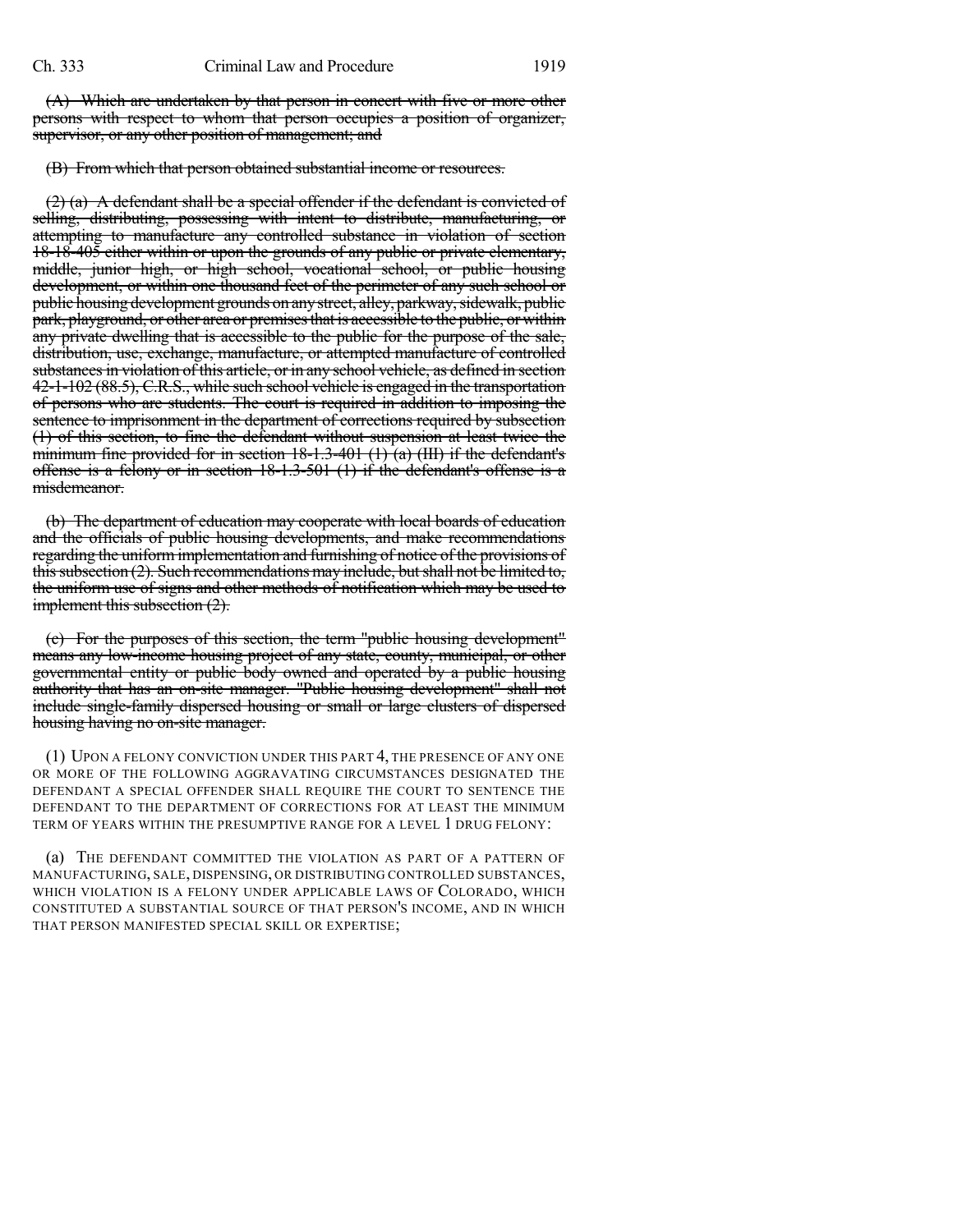1920 Criminal Law and Procedure Ch. 333

(b) THE DEFENDANT COMMITTED THE VIOLATION IN THE COURSE OF, OR IN FURTHERANCE OF, A CONSPIRACY WITH ONE OR MORE PERSONS TO ENGAGE IN A PATTERN OF MANUFACTURING, SALE, DISPENSING, OR DISTRIBUTING A CONTROLLED SUBSTANCE, WHICH OFFENSE IS A FELONY UNDER APPLICABLE LAWS OF COLORADO, AND THE DEFENDANT DID, OR AGREED THAT HE OR SHE WOULD, INITIATE, ORGANIZE, PLAN, FINANCE, DIRECT, MANAGE, OR SUPERVISE ALL OR PART OF SUCH CONSPIRACY OR MANUFACTURE, SALE, DISPENSING, OR DISTRIBUTING, OR GIVE OR RECEIVE A BRIBE, OR USE FORCE IN CONNECTION WITH SUCH MANUFACTURE, SALE, DISPENSING, OR DISTRIBUTION;

(c) THE DEFENDANT COMMITTED THE VIOLATION AND IN THE COURSE OF THAT VIOLATION IMPORTED INTO THE STATE OF COLORADO MORE THAN FOURTEEN GRAMS OF ANY SCHEDULE I OR II CONTROLLED SUBSTANCE LISTED IN PART 2 OF THIS ARTICLE OR MORE THAN SEVEN GRAMS OF METHAMPHETAMINE, HEROIN, KETAMINE, OR CATHINONE, OR TEN MILLIGRAMS OF FLUNITRAZEPAM;

(d) (I) THE DEFENDANT USED, DISPLAYED, OR POSSESSED ON HIS OR HER PERSON OR WITHIN HIS OR HER IMMEDIATE REACH, A DEADLY WEAPON AS DEFINED IN SECTION 18-1-901 (3) (e) AT THE TIME OF THE COMMISSION OF A VIOLATION; OR

(II) THE DEFENDANT OR A CONFEDERATE OF THE DEFENDANT POSSESSED A FIREARM, AS DEFINED IN SECTION  $18-1-901$  (3) (h), to which the defendant or CONFEDERATE HAD ACCESS IN A MANNER THAT POSED A RISK TO OTHERS OR IN A VEHICLE THE DEFENDANT WAS OCCUPYING AT THE TIME OF THE COMMISSION OF THE VIOLATION OF SUBSECTION (1) OF THIS SECTION;

(e) THE DEFENDANT SOLICITED, INDUCED, ENCOURAGED, INTIMIDATED, EMPLOYED, HIRED, OR PROCURED A CHILD, AS DEFINED IN SECTION 19-1-103 (18), C.R.S., TO ACT AS HIS OR HER AGENT TO ASSIST IN THE UNLAWFUL DISTRIBUTION, MANUFACTURING, DISPENSING, SALE, OR POSSESSION FOR THE PURPOSES OF SALE OF ANY CONTROLLED SUBSTANCE AT THE TIME OF THE COMMISSION OF THE VIOLATION. IT SHALL NOT BE A DEFENSE UNDER THIS PARAGRAPH (e) THAT THE DEFENDANT DID NOT KNOW THE AGE OF ANY SUCH CHILD.

(f) (I) THE DEFENDANT ENGAGED IN A CONTINUING CRIMINAL ENTERPRISE BY VIOLATING ANY FELONY PROVISION; AND

(II) THE VIOLATION IS A PART OF A CONTINUING SERIES OF TWO OR MORE VIOLATIONS OF THIS PART 4 ON SEPARATE OCCASIONS:

(A) WHICH ARE UNDERTAKEN BY THAT PERSON IN CONCERT WITH FIVE OR MORE OTHER PERSONS WITH RESPECT TO WHOM THAT PERSON OCCUPIES A POSITION OF ORGANIZER, SUPERVISOR, OR ANY OTHER POSITION OF MANAGEMENT; AND

(B) FROM WHICH THAT PERSON OBTAINED SUBSTANTIAL INCOME OR RESOURCES.

(g) (I) THE DEFENDANT IS CONVICTED OF SELLING, DISTRIBUTING, POSSESSING WITH INTENT TO DISTRIBUTE, MANUFACTURING, OR ATTEMPTING TO MANUFACTURE ANY CONTROLLED SUBSTANCE EITHER WITHIN OR UPON THE GROUNDS OF ANY PUBLIC OR PRIVATE ELEMENTARY SCHOOL, MIDDLE SCHOOL, JUNIOR HIGH SCHOOL, OR HIGH SCHOOL, VOCATIONAL SCHOOL, OR PUBLIC HOUSING DEVELOPMENT; WITHIN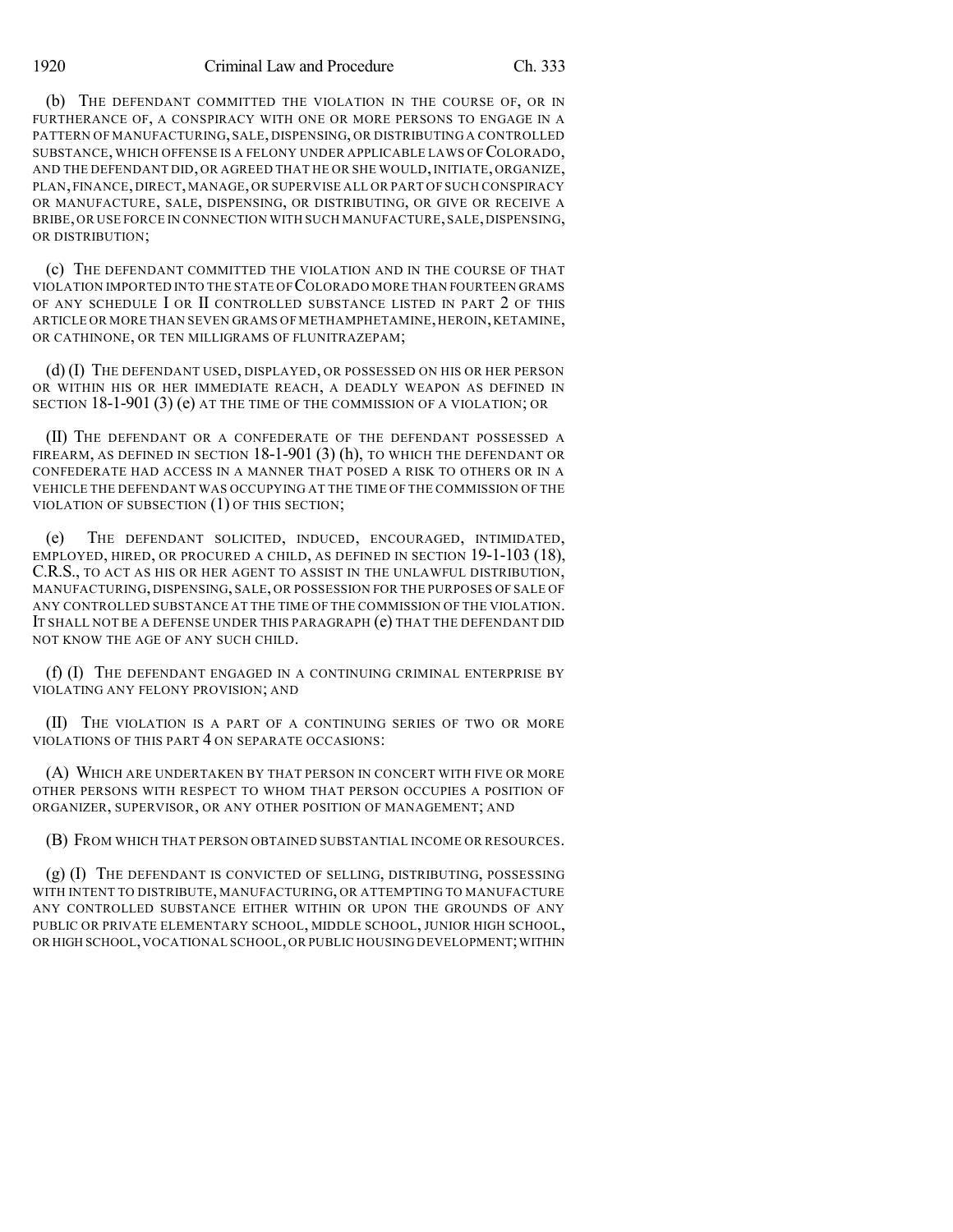### Ch. 333 Criminal Law and Procedure 1921

ONE THOUSAND FEET OF THE PERIMETER OF ANY SUCH SCHOOL OR PUBLIC HOUSING DEVELOPMENT GROUNDS ON ANY STREET, ALLEY, PARKWAY, SIDEWALK, PUBLIC PARK, PLAYGROUND, OR OTHER AREA OR PREMISES THAT IS ACCESSIBLE TO THE PUBLIC;WITHIN ANY PRIVATE DWELLINGTHAT IS ACCESSIBLE TO THE PUBLIC FOR THE PURPOSE OF THE SALE, DISTRIBUTION, USE, EXCHANGE, MANUFACTURE, OR ATTEMPTED MANUFACTURE OF CONTROLLED SUBSTANCES IN VIOLATION OF THIS ARTICLE; OR IN ANY SCHOOL VEHICLE, AS DEFINED IN SECTION 42-1-102 (88.5), C.R.S., WHILE SUCH SCHOOL VEHICLE IS ENGAGED IN THE TRANSPORTATION OF PERSONS WHO ARE STUDENTS.

(II) THE DEPARTMENT OF EDUCATION MAY COOPERATE WITH LOCAL BOARDS OF EDUCATION AND THE OFFICIALS OF PUBLIC HOUSING DEVELOPMENTS AND MAKE RECOMMENDATIONS REGARDING THE UNIFORM IMPLEMENTATION AND FURNISHING OF NOTICE OF THE PROVISIONS OF THIS PARAGRAPH (g). SUCH RECOMMENDATIONS MAY INCLUDE, BUT NEED NOT BE LIMITED TO, THE UNIFORM USE OF SIGNS AND OTHER METHODS OF NOTIFICATION THAT MAY BE USED TO IMPLEMENT THIS PARAGRAPH (g).

(III) FOR THE PURPOSES OF THIS SECTION, THE TERM "PUBLIC HOUSING DEVELOPMENT" MEANS ANY LOW-INCOME HOUSING PROJECT OF ANY STATE, COUNTY, MUNICIPAL, OR OTHER GOVERNMENTAL ENTITY OR PUBLIC BODY OWNED AND OPERATED BY A PUBLIC HOUSING AUTHORITY THAT HAS AN ON-SITE MANAGER. "PUBLIC HOUSING DEVELOPMENT"DOES NOT INCLUDE SINGLE-FAMILY DISPERSED HOUSING OR SMALL OR LARGE CLUSTERS OF DISPERSED HOUSING HAVING NO ON-SITE MANAGER.

 $\left(\frac{1}{2}\right)$  (2) (a) In support of the findings under paragraph  $\left(\frac{1}{2}\right)$  (a) of subsection (1) of thissection, it may be shown that the defendant has had in his OR HER own name or under his OR HER control income or property not explained as derived froma source other than such manufacture, sale, dispensing, or distribution of controlled substances.

(b) For the purposes of paragraph  $\left(\frac{b}{c}\right)$  (a) of subsection (1) of this section only, a "substantial source of that person's income" means a source of income which, for any period of one year or more, exceeds the minimum wage, determined on the basis of a forty-hour week and fifty-week year, or which, for the same period, exceeds fifty percent of the defendant's declared adjusted gross income under Colorado or any other state law or under federal law, whichever adjusted gross income is less.

(c) For the purposes of paragraph  $\left(\frac{b}{c}\right)$  (a) of subsection (1) of this section, "special skill or expertise<sup>"</sup> in such manufacture, sale, dispensing, or distribution includes any unusual knowledge, judgment, or ability, including manual dexterity, facilitating the initiation, organizing, planning, financing, directing, managing, supervising, executing, or concealing of such manufacture, sale, dispensing, or distributing, the enlistment of accomplices in such manufacture, sale, dispensing, or distribution, the escape from detection or apprehension for such manufacture, sale, dispensing, or distribution, or the disposition of the fruits or proceeds of such manufacture, sale, dispensing, or distribution.

(d) For the purposes of paragraphs (a)  $AND$  (b) and (c) of subsection (1) of this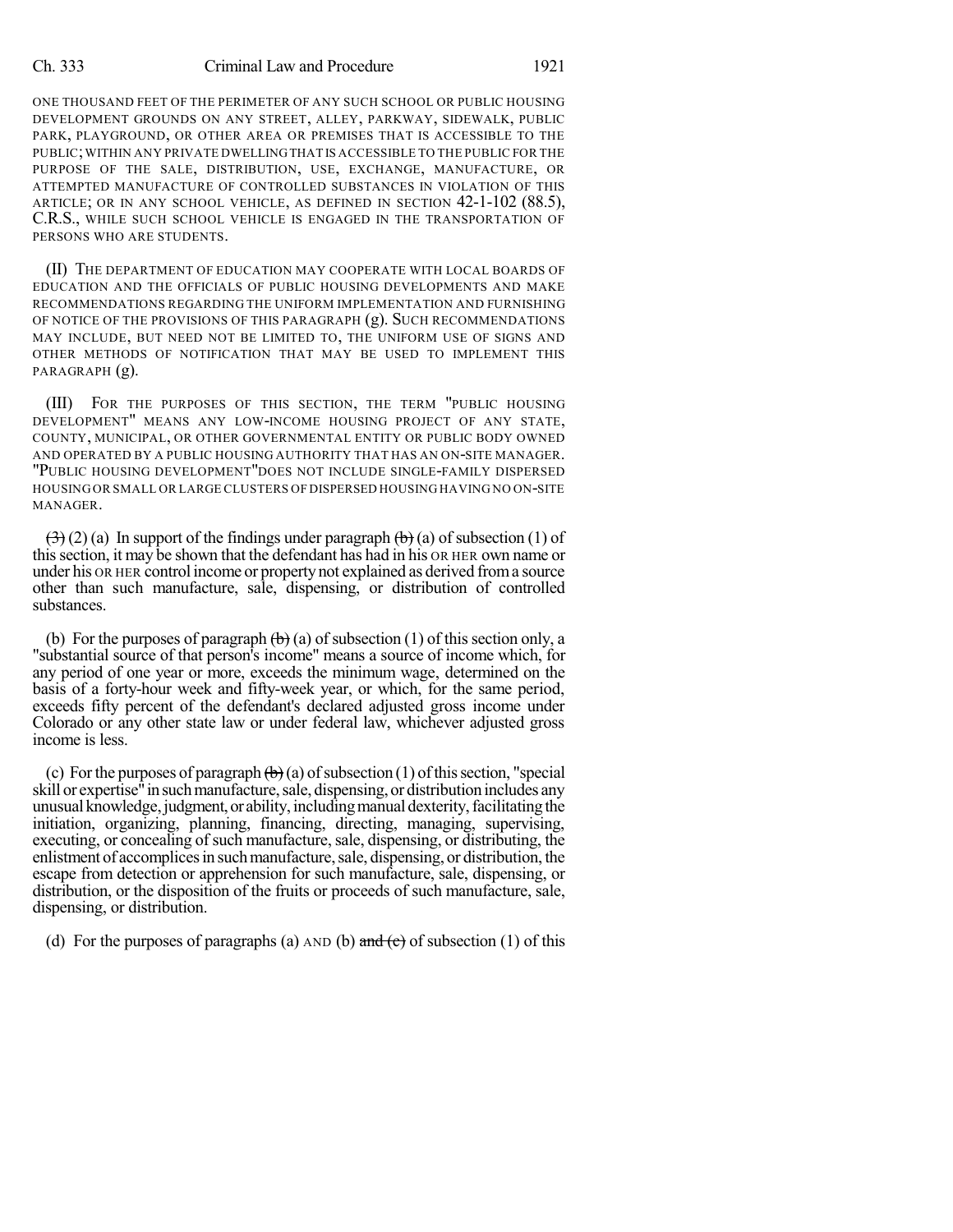section, such manufacture, sale, dispensing, or distribution forms a pattern if it embraces criminal acts which have the same or similar purposes, results, participants, victims, or methods of commission or otherwise are interrelated by distinguishing characteristics and are not isolated events.

(4) Nothing in this section shall preclude the court from considering aggravating circumstances other than those stated in subsection  $(1)$  of this section as a basis for sentencing the defendant to a term greater than the presumptive range for the felony.

(5) If a defendant who is subject to the provisions of this section is subject to a greater sentence pursuant to the provisions of another statute, the court shall impose sentence pursuant to that statute. The prosecution shall not be forced to elect under which statute to proceed.

**SECTION 17.** In Colorado Revised Statutes, 18-18-411, **amend** (4) as follows:

**18-18-411. Keeping, maintaining, controlling, renting, or making available property for unlawful distribution or manufacture of controlled substances.** (4) A person who violates this section commits a class  $1$  misdemeanor LEVEL 1 DRUG MISDEMEANOR.

**SECTION 18.** In Colorado Revised Statutes, 18-18-412, **amend** (2) as follows:

**18-18-412. Abusing toxic vapors - prohibited.** (2) Any A person who knowingly violates the provisions of subsection (1) of this section commits the offense of abusing toxic vapors. Abusing toxic vapors is a class 1 petty offense LEVEL 2 DRUG MISDEMEANOR; except that  $\mathbf{no}$  A person shall not receive a sentence to confinement in jail for being convicted of a first offense pursuant to this subsection (2). Any A person convicted of a second or  $\frac{any}{any}$  subsequent offense pursuant to this subsection (2) may receive a sentence to confinement in jail.

**SECTION 19.** In Colorado Revised Statutes, 18-18-412.5, **amend** (3) as follows:

**18-18-412.5. Unlawful possession of materials to make methamphetamine and amphetamine - penalty.** (3) A person who violates the provisions of this section commits a class 3 felony LEVEL 2 DRUG FELONY.

**SECTION 20.** In Colorado Revised Statutes, 18-18-412.7, **amend** (2) as follows:

**18-18-412.7. Sale or distribution of materials to manufacture controlled substances.** (2) A violation of this section is a class 3 felony. A violation of this section is an extraordinary risk crime that is subject to the modified presumptive sentencing range specified in section 18-1.3-401 (10) LEVEL 2 DRUG FELONY.

**SECTION 21.** In Colorado Revised Statutes, 18-18-412.8, **amend** (3) (a) as follows:

**18-18-412.8. Retail sale of methamphetamine precursor drugs - unlawful acts** - **penalty.** (3) (a) A person who knowingly violates a provision of this section commits a class 2 misdemeanor LEVEL 2 DRUG MISDEMEANOR and, upon conviction, shall be punished as provided in section 18-1.3-501.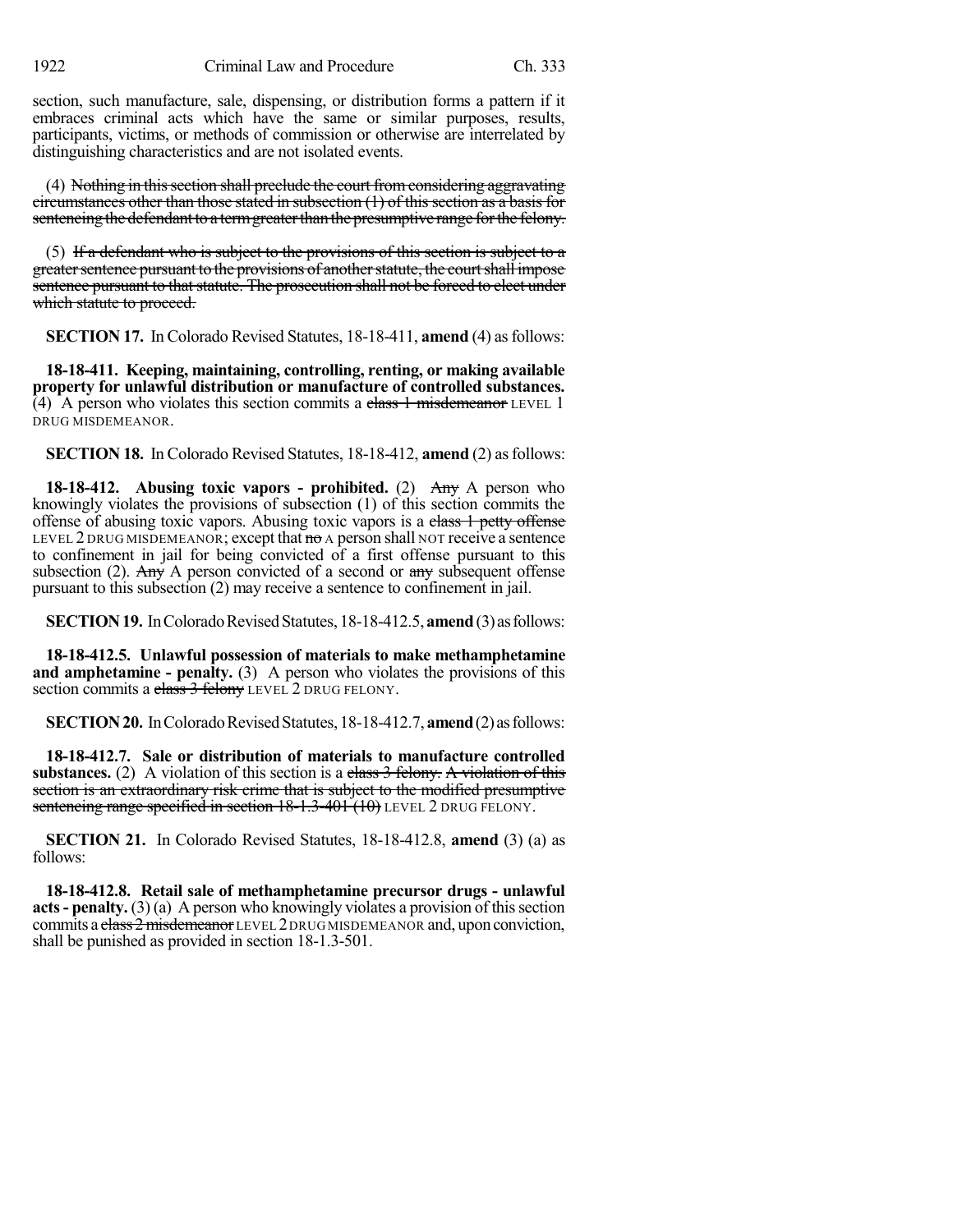**SECTION 22.** In Colorado Revised Statutes, **amend** 18-18-413 as follows:

**18-18-413. Authorized possession of controlled substances.** A person to whom or for whose use any controlled substance has been prescribed or dispensed by a practitioner may lawfully possess it, but only in the container in which it was delivered to him unless he is able to show that he is the legal owner or a person acting at the direction of the legal owner of the controlled substance. Any person convicted of violating this section commits a class 1 DRUG petty offense, AND THE COURT SHALL IMPOSE A FINE OF NOT MORE THAN ONE HUNDRED DOLLARS.

**SECTION 23.** In Colorado Revised Statutes, 18-18-414, **amend** (3), (4), and (5) as follows:

**18-18-414. Unlawful acts- licenses- penalties.** (3) Any A person who violates paragraph (a), (b), (c), or (d) of subsection (1) of this section shall be punished as provided for in section 18-18-405 or 18-18-406 COMMITS A LEVEL 4 DRUG FELONY.

(4) Any A person who violates paragraph (e),  $(f)$ ,  $(g)$ ,  $(h)$ ,  $(i)$ ,  $(j)$ ,  $(k)$ ,  $(l)$ ,  $(m)$ , or (n) of subsection (1) of this section or subsection (2) of this section or any other provision of this part 4 for which a penalty is not specified is guilty of a misdemeanor and, upon conviction thereof, shall be punished by a fine of not more than five hundred dollars, or by imprisonment in the county jail for not more than one year, or by both such fine and imprisonment LEVEL 2 DRUG MISDEMEANOR.

(5) Any A person who violates paragraph (o), (q), (r), or (t) of subsection (1) of this section commits a class 4 felony LEVEL 3 DRUG FELONY.

**SECTION 24.** In Colorado Revised Statutes, 18-18-415, **amend** (2) (a) as follows:

**18-18-415. Fraudand deceit.**(2) Anypersonwho violates any provision ofthis section commits:

(a) A class 6 felony LEVEL 4 DRUG FELONY and shall be punished as provided in section 18-1.3-401 18-1.3-401.5.

**SECTION 25.** In Colorado Revised Statutes, 18-18-416, **amend** (2) as follows:

**18-18-416. Controlled substances - inducing consumption by fraudulent means.** (2) Any A person who violates the provisions of this section commits a class 4 felony LEVEL 3 DRUG FELONY.

**SECTION 26.** In Colorado Revised Statutes, 18-18-422, **amend** (1), (2), and (3) as follows:

**18-18-422. Imitation controlled substances - violations - penalties.** (1) (a) Except as provided in section 18-18-424, it is unlawful for  $\frac{day}{xy}$  A person to manufacture, distribute, or possess with intent to distribute an imitation controlled substance.

(b)  $\overrightarrow{Any}$  A person who violates the provisions of paragraph (a) of this subsection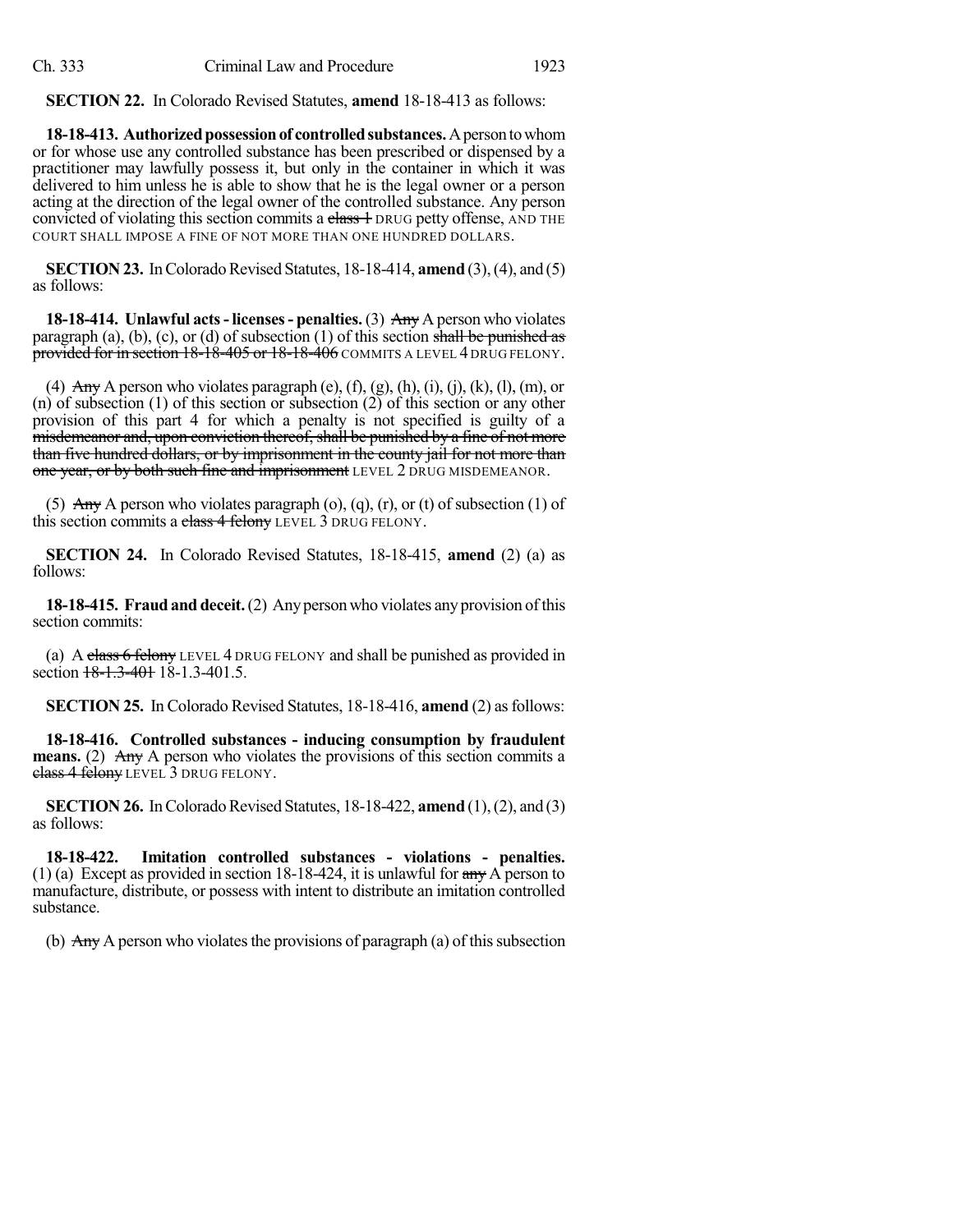(1) commits:

(I) A class  $5$  felony; or LEVEL 4 DRUG FELONY.

(II)  $\mathbf{A}$  class 4 felony, if the violation is committed subsequent to a prior conviction for a violation of this subsection (1).

 $(2)$  (a) It is unlawful for a person eighteen years of age or over to distribute IF AN ADULT DISTRIBUTES an imitation controlled substance to a person under eighteen years of age MINOR AND THE ADULT IS AT LEAST TWO YEARS OLDER THAN THE MINOR, THE ADULT COMMITS A LEVEL 3 DRUG FELONY.

(b) Any person who violates the provisions of paragraph (a) of this subsection  $(2)$ commits:

(I) A class 3 DRUG felony; or

(II) A class 3 felony, if the violation is committed subsequent to a prior conviction for a violation of this subsection (2).

(3) (a) It is unlawful for any A person to place in a newspaper, magazine, handbill, or other publication or to post or distribute in  $\frac{day}{dx}$  a public place  $\frac{day}{dx}$  AN advertisement or solicitation which he THAT THE PERSON knows will promote the distribution of imitation controlled substances.

(b)  $\overline{Any}$  A person who violates the provisions of paragraph (a) of this subsection (3) commits a class 1 misdemeanor LEVEL 1 DRUG MISDEMEANOR.

**SECTION 27.** In Colorado Revised Statutes, 18-18-423, **amend** (3) as follows:

**18-18-423. Counterfeit substances prohibited - penalty.** (3) Any A person who violates this section commits a class 5 felony LEVEL 3 DRUG FELONY.

**SECTION 28.** In Colorado Revised Statutes, 18-18-428, **amend** (2) asfollows:

**18-18-428. Possession of drug paraphernalia - penalty.** (2) Any person who commits possession of drug paraphernalia commits a class 2 DRUG petty offense and, upon conviction thereof, shall be punished by a fine of not more than one hundred dollars.

**SECTION 29.** In Colorado Revised Statutes, **amend** 18-18-429 as follows:

**18-18-429. Manufacture, sale, or delivery of drug paraphernalia - penalty.** Any person who sells or delivers, possesses with intent to sell or deliver, or manufactures with intent to sell or deliver equipment, products, or materials knowing, or under circumstances where one reasonably should know, that such equipment, products, or materials could be used as drug paraphernalia commits a class 2 misdemeanor LEVEL 2 DRUG MISDEMEANOR.

**SECTION 30.** In Colorado Revised Statutes, **amend** 18-18-430 as follows: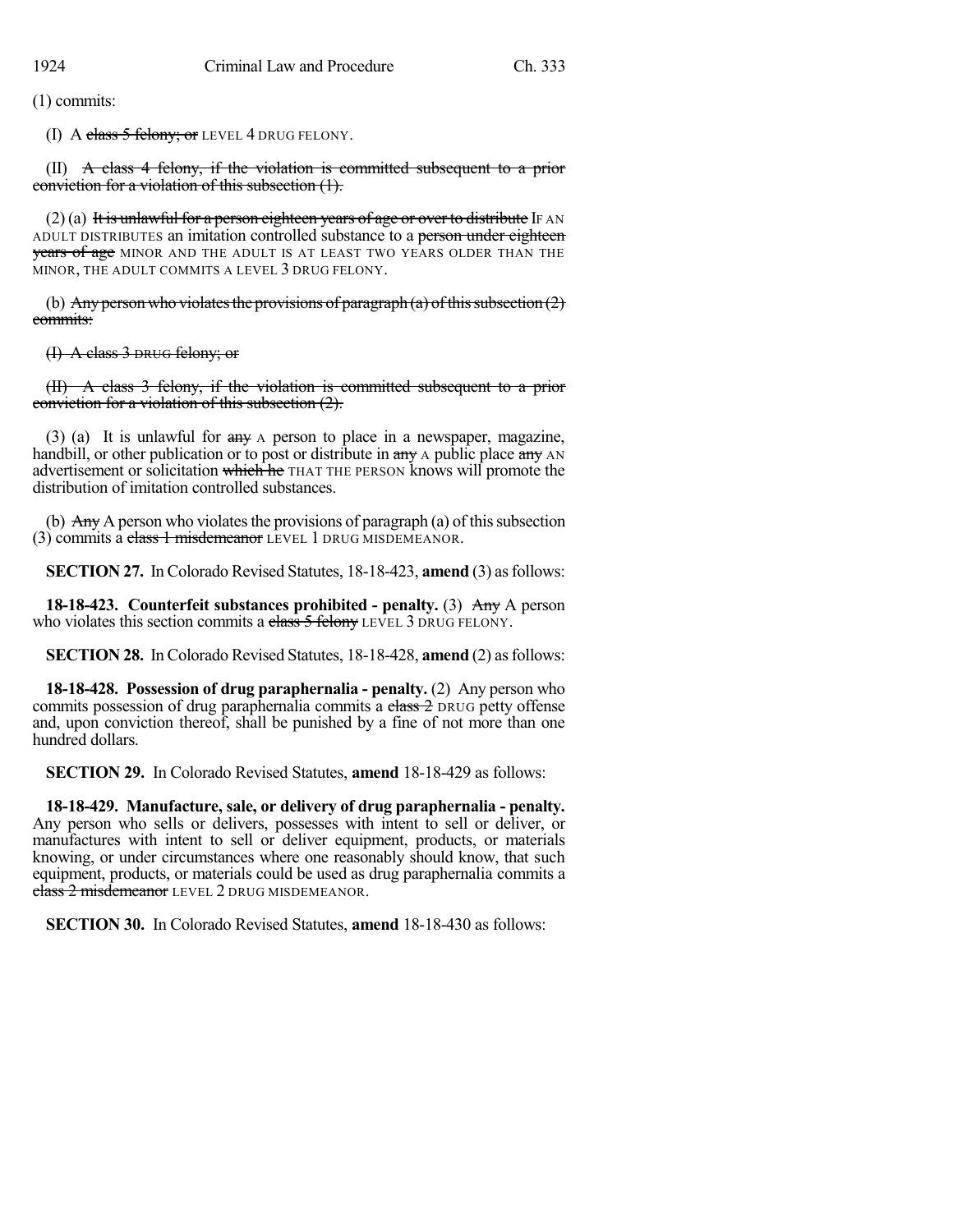**18-18-430. Advertisement of drug paraphernalia - penalty.** Any person who places an advertisement in any A newspaper, magazine, handbill, or other publication and who intends thereby to promote the sale in this state of equipment, products, or materials designed and intended for use as drug paraphernalia commits a class 2 misdemeanor LEVEL 2 DRUG MISDEMEANOR.

**SECTION 31.** In Colorado Revised Statutes, **add** 18-18-433 as follows:

**18-18-433. Constitutional provisions.** The provisions of this part 4 DO NOT APPLY TO A PERSON TWENTY-ONE YEARS OF AGE OR OLDER ACTING IN CONFORMANCE WITH SECTION 16OF ARTICLE XVIII OF THE STATE CONSTITUTION AND DO NOT APPLY TO A PERSON ACTING IN CONFORMANCE WITH SECTION 14 OF ARTICLE XVIII OF THE STATE CONSTITUTION.

**SECTION 32.** In Colorado Revised Statutes, 16-7-301, **add** (5) as follows:

**16-7-301. Propriety of plea discussions and plea agreements.** (5) ANY PLEA AGREEMENT IN A CASE INVOLVING A PLEA TO A VIOLATION OF ARTICLE 18 OF TITLE 18, C.R.S., MAY NOT REQUIRE A WAIVER BY THE DEFENDANT OF THE RIGHT TO PETITION TO HAVE THE DEFENDANT'S CRIMINAL CONVICTION RECORDS SEALED PURSUANT TO PART 3 OF ARTICLE 72 OF TITLE 24, C.R.S.

**SECTION 33.** In Colorado Revised Statutes, 18-1.3-204, **add** (2.2) as follows:

**18-1.3-204. Conditions of probation -interstate compact probation transfer cash fund - creation.** (2.2) IF A DEFENDANT IS SENTENCED TO PROBATION FOR A DRUG OFFENSE, THE COURT MAY INCLUDE AS A CONDITION OF PROBATION A REQUIREMENT THAT THE DEFENDANT PARTICIPATE IN DRUG TREATMENT. IF THE DEFENDANT'S ASSESSED TREATMENT NEED IS FOR RESIDENTIAL TREATMENT, THE COURT MAY MAKE RESIDENTIAL DRUG TREATMENT A CONDITION OF PROBATION AND MAY PLACE THE OFFENDER IN A COMMUNITY CORRECTIONS PROGRAM THAT CAN PROVIDE THE APPROPRIATE LEVEL OF TREATMENT SUBJECT TO THE PROVISION OF SECTION 18-1.3-301 (4).

**SECTION 34.** In Colorado Revised Statutes, 18-8-208, **add** (11) as follows:

**18-8-208. Escapes.** (11) A PERSON WHO IS PLACED IN A COMMUNITY CORRECTIONS PROGRAM FOR PURPOSES OF OBTAINING RESIDENTIAL TREATMENT AS A CONDITION OF PROBATION PURSUANT TO SECTION 18-1.3-204(2.2) OR 18-1.3-301 (4) (b) IS NOT IN CUSTODY OR CONFINEMENT FOR PURPOSES OF THIS SECTION.

**SECTION 35.** In Colorado Revised Statutes, **amend** 18-1.3-208, as follows:

**18-1.3-208. Intensive supervision probation programs - legislative declaration.** (1) The general assembly finds and declares that intensive supervision probation programs are an effective and desirable alternative to sentences to imprisonment, or community corrections, OR JAIL. It is the purpose of this section to encourage the judicial department to establish programs for the intensive supervision of selected probationers. It is the intent of the general assembly that such programs be formulated so that they protect the safety and welfare of the public in the communitywhere the programs are operating and throughout the state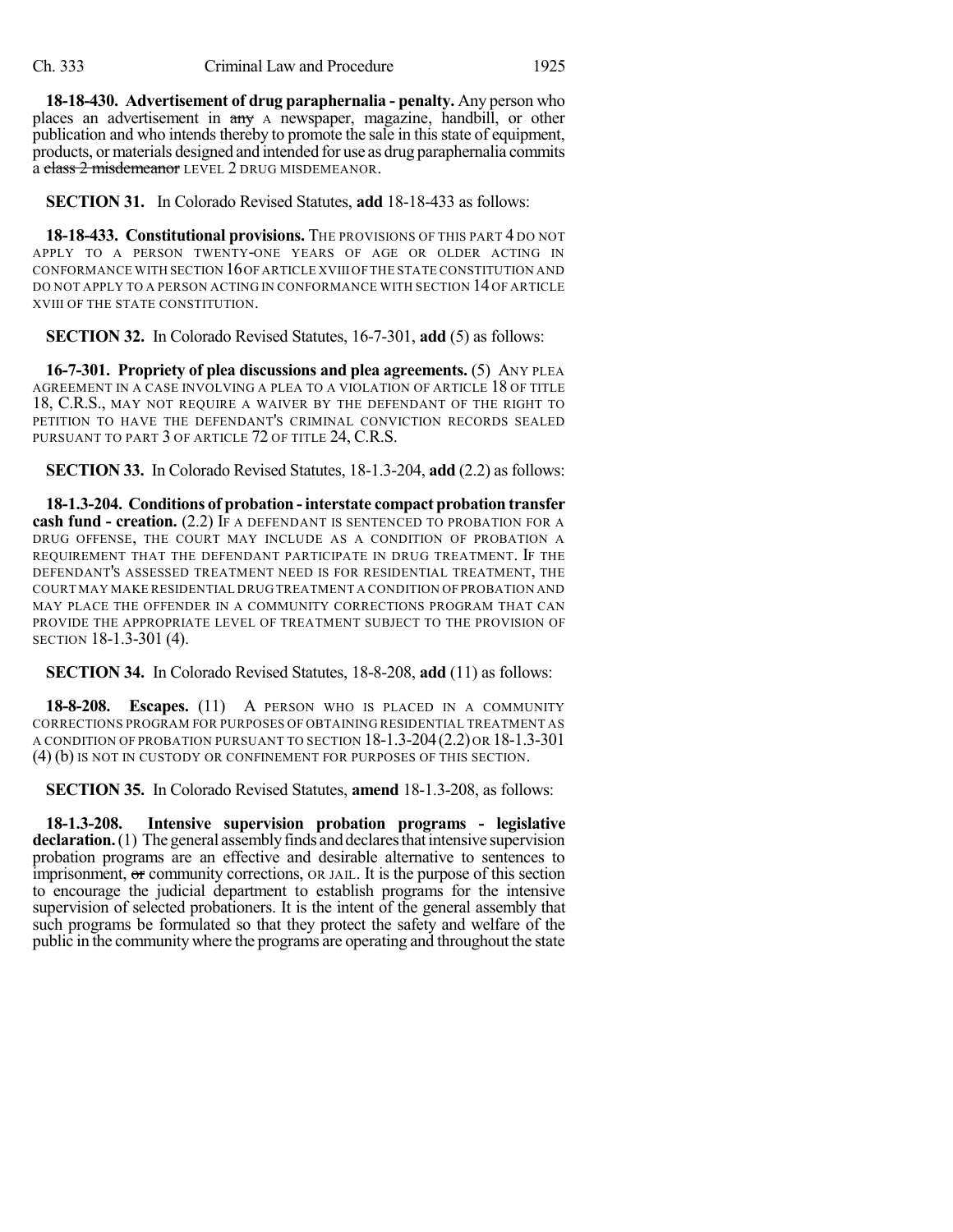# of Colorado.

(2) The judicial department may establish an intensive supervision probation program in any judicial district or combination of judicial districts in order to provide an alternative to the sentencing of selected offenders to the department of corrections, SUPERVISION TAILORED TO THE SPECIFIC CHARACTERISTICS THAT PRODUCE A RISK CLASSIFICATION REQUIRING INTENSIVE SERVICES FOR THE OFFENDER AND TO FACILITATE THE OFFENDER'S PARTICIPATION IN REHABILITATIVE PROGRAMS INTENDED TO ADDRESS THOSE CHARACTERISTICS. When establishing such programs, the judicial department shall seek the counsel of the chief judge of the district court, the office of the district attorney, the state public defender or his or her designee, the countysheriff, the chief probation officerin the judicial district, the department of corrections, the local communitycorrections board, andmembers of the public at-large.

(3) The judicial department shall require that offenders in the program receive  $at$ least the highest level of supervision that is provided to probationers. Such programs are to include highly restricted activities, daily contact between the offender and the probation officer, monitored curfew, home visitation, employment visitation and monitoring, drug and alcohol screening, treatment referrals and monitoring, and restitution and community service and shall minimize any risk to the public.

(4) The court may sentence WHEN THE COURT SENTENCES any offender who is otherwise eligible for TO probation, and who would otherwise be sentenced to the department of corrections, to THE PROBATION DEPARTMENT SHALL COMPLETE AN INITIAL ASSESSMENT OF THE OFFENDER'S RISK AND NEEDS,USING VALID ASSESSMENT TOOLS APPROVED BY THE STATE COURT ADMINISTRATOR'S OFFICE. OFFENDERS WHO ARE DETERMINED THROUGH ASSESSMENT TO BE HIGH RISK AND WHO MEET THE ACCEPTANCE CRITERIA MAY BE PLACED IN an intensive supervision probation program BY PROBATION. if the court determines that such offender is not a threat to society. FURTHERMORE, INTENSIVE SUPERVISION PROBATION MAY BE USED FOR AN OFFENDER WHO HAS BEEN UNDER THE SUPERVISION OF PROBATION FOR A PERIOD OF TIME AND A REASSESSMENT INDICATES THE OFFENDER'S RISK OF REOFFENSE HAS INCREASED TO HIGH AND THE OFFENDER MEETS THE ACCEPTANCE CRITERIA OF THE INTENSIVE PROGRAM. For purposes of this section, "offender" shall have the same meaning as that set forth in section 17-27-102 (6), C.R.S.

(5) The judicial department shall have the power to establish and enforce standards and criteria for the administration of intensive supervision probation programs.

(6) (a) It is the intent of the general assembly in enacting this subsection (6) to address a portion of the projected state inmate bedspace requirements through expansion of intensive supervision probation programs authorized by this section RECOGNIZE THAT HIGH-RISK OFFENDERS CAN BE MANAGED IN THE COMMUNITY WITH THE APPROPRIATE SUPERVISION AND THE USE OF EVIDENCE-BASED TREATMENT PROGRAMS AND PRACTICES.

(b) The judicial department is directed to CREATE AND implement a three-phase expansion of intensive supervision probation programs in fiscal years 1995-96 and 1996-97 to include an additional seven hundred fifty participants over the number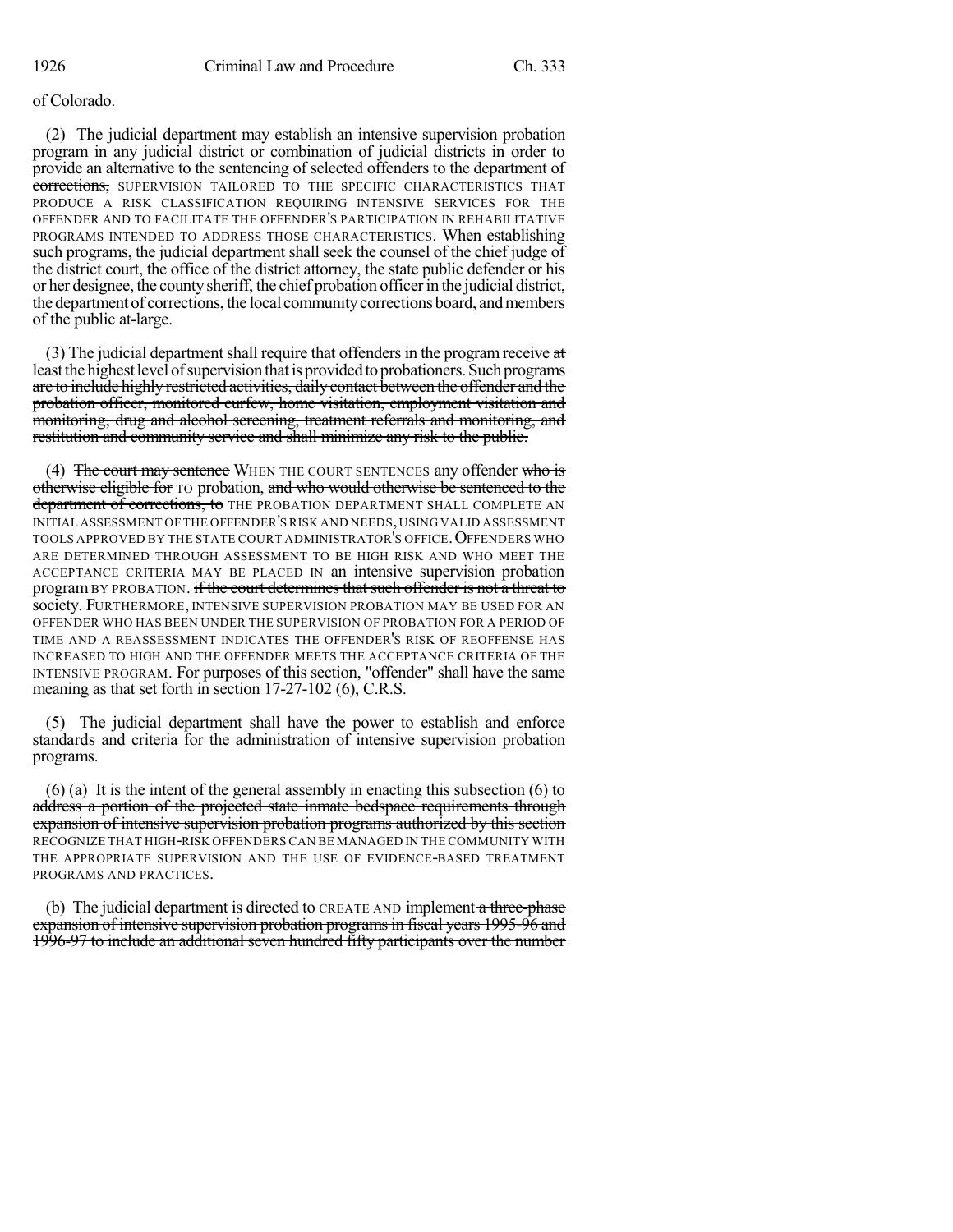of participants in such programs on July 1, 1995 INTENSIVE SUPERVISION PROBATION PROGRAMS BASED ON THE CURRENT EVIDENCE FOR REDUCING RECIDIVISM BY OCTOBER 1, 2013. INTENSIVE SUPERVISION PROBATION PROGRAMS MUST REQUIRE THE USE OF VALIDATED ASSESSMENTS TO DETERMINE THE OFFENDER'S RISK OF REOFFENDING. THE JUDICIAL DEPARTMENT SHALL DEVELOP ACCEPTANCE CRITERIA FOR PLACEMENT IN ALL INTENSIVE SUPERVISION PROBATION PROGRAMS. THE JUDICIAL DEPARTMENT SHALL DEVELOP CRITERIA FOR OFFENDERS TO TRANSITION FROM INTENSIVE SUPERVISION PROBATION PROGRAMS TO REGULAR PROBATION,BASED ON ASSESSMENT OF RISK AND NEED AND PROGRAM COMPLIANCE. AN OFFENDER MAY NOT BE PLACED IN OR TRANSFERRED OUT OF AN INTENSIVE SUPERVISION PROBATION PROGRAM WITHOUT MEETING ESTABLISHED CRITERIA.

**SECTION 36.** In Colorado Revised Statutes,  $18-1.3-801$ , **amend** (1) (a) (I) (A), (1.5), (2), and (4) as follows:

**18-1.3-801. Punishment for habitual criminals.** (1) (a) A person shall be adjudged an habitual criminal and shall be punished by a term in the department of corrections of life imprisonment if the person:

(I) Is convicted of:

(A) Any class 1 or 2 felony OR LEVEL 1 DRUG FELONY; or

 $(1.5)$  Except as otherwise provided in subsection  $(5)$  of this section, every person convicted in this state of any class 1, 2, 3, 4, or 5 felony OR LEVEL 1, 2, OR 3 DRUG FELONY who, within ten years of the date of the commission of the said offense, has been twice previously convicted upon charges separately brought and tried, and arising out of separate and distinct criminal episodes, either in this state or elsewhere, of a felony or, under the laws of any other state, the United States, or any territory subject to the jurisdiction of the United States, of a crime which, if committed within this state, would be a felony shall be adjudged an habitual criminal and shall be punished:

(a) For the felony offense of which such person is convicted by imprisonment in the department of corrections for a term of three times the maximum of the presumptive range pursuant to section 18-1.3-401 for the class OR LEVEL of felony of which such person is convicted; OR

(b) FOR THE LEVEL 1 DRUG FELONY OFFENSE OF WHICH SUCH PERSON IS CONVICTED BY IMPRISONMENT IN THE DEPARTMENT OF CORRECTIONS FOR A TERM OF FORTY-EIGHT YEARS.

(2) (a) (I) Except as otherwise provided in paragraph (b) of this subsection (2) and in subsection (5) of this section, every person convicted in this state of any felony, who has been three times previously convicted, upon charges separately brought and tried, and arising out of separate and distinct criminal episodes, either in this state or elsewhere, of a felony or, under the laws of any other state, the United States, or any territory subject to the jurisdiction of the United States, of a crime which, if committed within thisstate, would be a felony,shall be adjudged an habitual criminal and shall be punished: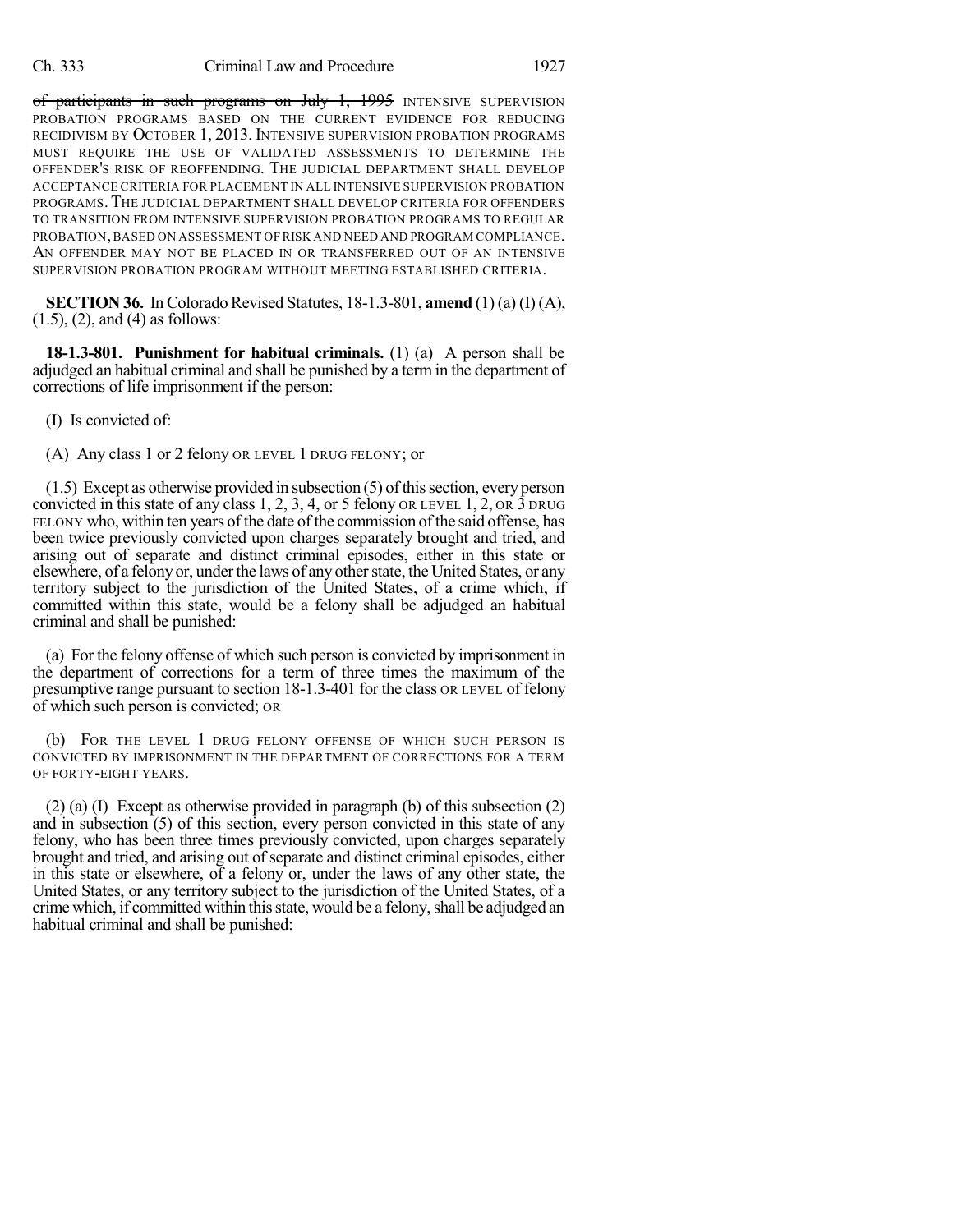(A) For the felony offense of which such person is convicted by imprisonment in the department of corrections for a term of four times the maximum of the presumptive range pursuant to section 18-1.3-401 for the class OR LEVEL of felony of which such person is convicted; OR

(B) FOR THE LEVEL 1 DRUG FELONY OFFENSE OF WHICH SUCH PERSON IS CONVICTED BY IMPRISONMENT IN THE DEPARTMENT OF CORRECTIONS FOR A TERM OF SIXTY-FOUR YEARS.

(II) Such former conviction or convictions and judgment or judgments shall be set forth in apt words in the indictment or information. Nothing in this part 8 shall abrogate or affect the punishment by death in any and all crimes punishable by death on or after July 1, 1972.

(b) The provisions of paragraph (a) of this subsection (2) shall not apply to a conviction for a class 6 LEVEL 4 DRUG felony pursuant to section 18-18-403.5 (2) (a) (I) or (2) (b) (I), or a conviction for a class  $\overline{6}$  LEVEL 4 DRUG felony for attempt or conspiracy to commit unlawful possession of a controlled substance, as described in section 18-18-403.5 (2)  $(a)$   $(\overline{1})$  or  $(2)$   $(b)$   $(\overline{1})$ , IF THE AMOUNT OF THE SCHEDULE I OR SCHEDULE II CONTROLLED SUBSTANCE POSSESSED IS NOT MORE THAN FOUR GRAMS OR NOT MORE THAN TWO GRAMS OF METHAMPHETAMINE, HEROIN, CATHINONE, KETAMINE OR NOT MORE FOUR MILLIGRAMS OF FLUNITRAZEPAM, even if the person has been previously convicted of three or more qualifying felony convictions.

**SECTION 37.** In Colorado Revised Statutes, 16-4-203, **amend** (5) as follows:

**16-4-203. Appeal bond hearing - order.** (5) If the defendant has been charged with committing another felony, LEVEL 1 DRUG MISDEMEANOR, or class 1 misdemeanor while he OR SHE is at liberty on an appeal bond, and probable cause has been found with respect to such other felony, LEVEL 1 DRUG MISDEMEANOR, or class 1 misdemeanor or the defendant has waived his OR HER right to a probable cause determination as to the felony, LEVEL 1 DRUG MISDEMEANOR, or class 1 misdemeanor, the court shall revoke his OR HER appeal bond on motion of the attorney general or district attorney.

**SECTION 38.** In Colorado Revised Statutes, 16-5-206, **amend** (1) as follows:

**16-5-206. Summonsin lieu of warrant.** (1) Except in class 1, class 2, and class 3 felonies, LEVEL 1 AND LEVEL 2 DRUG FELONIES, and in unclassified felonies punishable by a maximum penalty of more than ten years, if an indictment is returned or an information, felony complaint, or complaint has been filed prior to the arrest of the person named as defendant therein, the court has power to issue a summons commanding the appearance of the defendant in lieu of a warrant for his or her arrest unless a law enforcement officer presents in writing a basis to believe there is a significant risk of flight or that the victim or public safety may be compromised.

**SECTION 39.** In Colorado Revised Statutes, 16-5-207, **amend** (2) introductory portion as follows: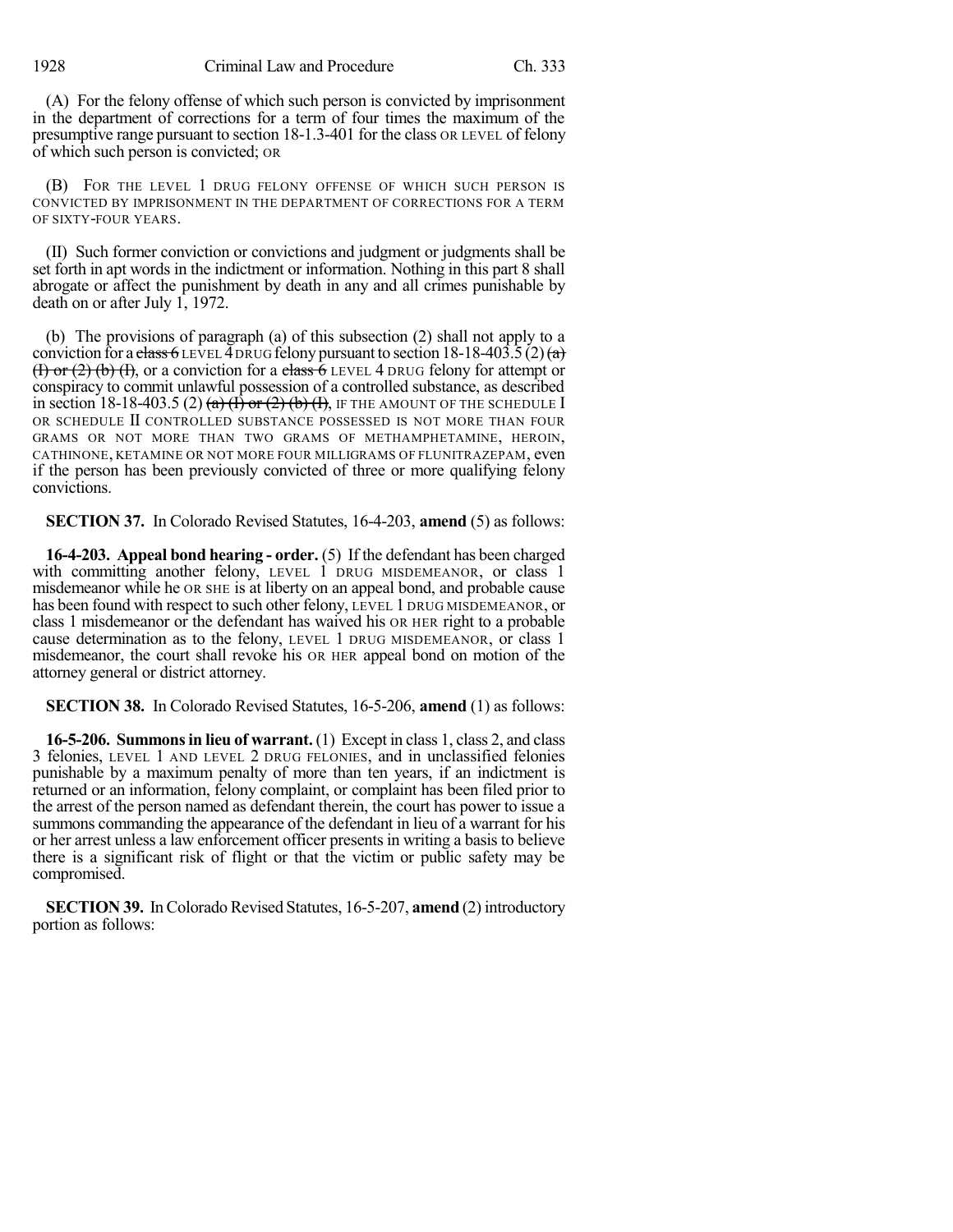**16-5-207. Standards and criteria relating to issuance of summons in lieu of warrant.** (2) Except in class 1, class 2, and class 3 felonies OR LEVEL 1 OR LEVEL 2 DRUG FELONIES, the general policy shall favor issuance of a summons instead of a warrant for the arrest of the defendant except where there is reasonable ground to believe that, unless taken into custody, the defendant will flee to avoid prosecution or will fail to respond to a summons. The courtshall issue a summonsinstead of an arrest warrant when the prosecuting attorney so requests. When an application is made to a court for issuance of an arrest warrant or summons, the court may require the applicant to provide such information asreasonably is available concerning the following:

**SECTION 40.** In Colorado Revised Statutes, 16-5-301, **amend** (1) (a) and (1) (b) (II) as follows:

**16-5-301. Preliminary hearing or waiver - dispositional hearing.** (1) (a) Every person accused of a class 1, 2, or 3 felony OR LEVEL 1 OR LEVEL 2 DRUG FELONY bydirectinformation orfelonycomplaint hasthe right to demand and receive a preliminary hearing within a reasonable time to determine whether probable cause exists to believe that the offense charged in the information or felony complaint was committed by the defendant. In addition, only those persons accused of a class 4, 5, or 6 felony by direct information or felony complaint which felony requires mandatory sentencing or is a crime of violence as defined in section 18-1.3-406,C.R.S., oris a sexual offense under part 4 of article 3 oftitle 18,C.R.S., shall have the right to demand and receive a preliminaryhearingwithin a reasonable time to determine whether probable cause exists to believe that the offense charged in the information or felony complaint was committed by the defendant. The procedure to be followed in asserting the right to a preliminary hearing and the time within which demand therefor must be made, as well as the time within which the hearing, if demanded, shall be had, shall be as provided by applicable rule of the supreme court of Colorado. A failure to observe and substantially comply with such rule shall be deemed a waiver of this right to a preliminary hearing.

(b) (II) Any defendant accused of a class 4, 5, or 6 felony OR LEVEL 3 OR LEVEL 4 DRUG FELONY who is not otherwise entitled to a preliminary hearing pursuant to subparagraph (I) of this paragraph (b), may demand and shall receive a preliminary hearing within a reasonable time pursuant to paragraph (a) of this subsection  $(1)$ , if the defendant is in custody for the offense for which the preliminary hearing is requested; except that, upon motion of either party, the court shall vacate the preliminary hearing if there is a reasonable showing that the defendant has been released from custody prior to the preliminary hearing.

**SECTION 41.** In Colorado Revised Statutes, **amend** 16-5-501 as follows:

**16-5-501. Prosecuting attorney - incarceration - legal representation and supporting services at state expense.** Except as otherwise provided, in any criminal prosecution for class 2 and class 3 misdemeanors, LEVEL 1 AND LEVEL 2 DRUG MISDEMEANORS, petty offenses, class 1 and class 2 misdemeanor traffic offenses, ormunicipalor countyordinanceviolations,theprosecutingattorneymay, at any time during the prosecution, state in writing whether or not he or she will seek incarceration as part of the penalty upon conviction of an offense for which the defendant has been charged. If the prosecuting attorney does not seek incarceration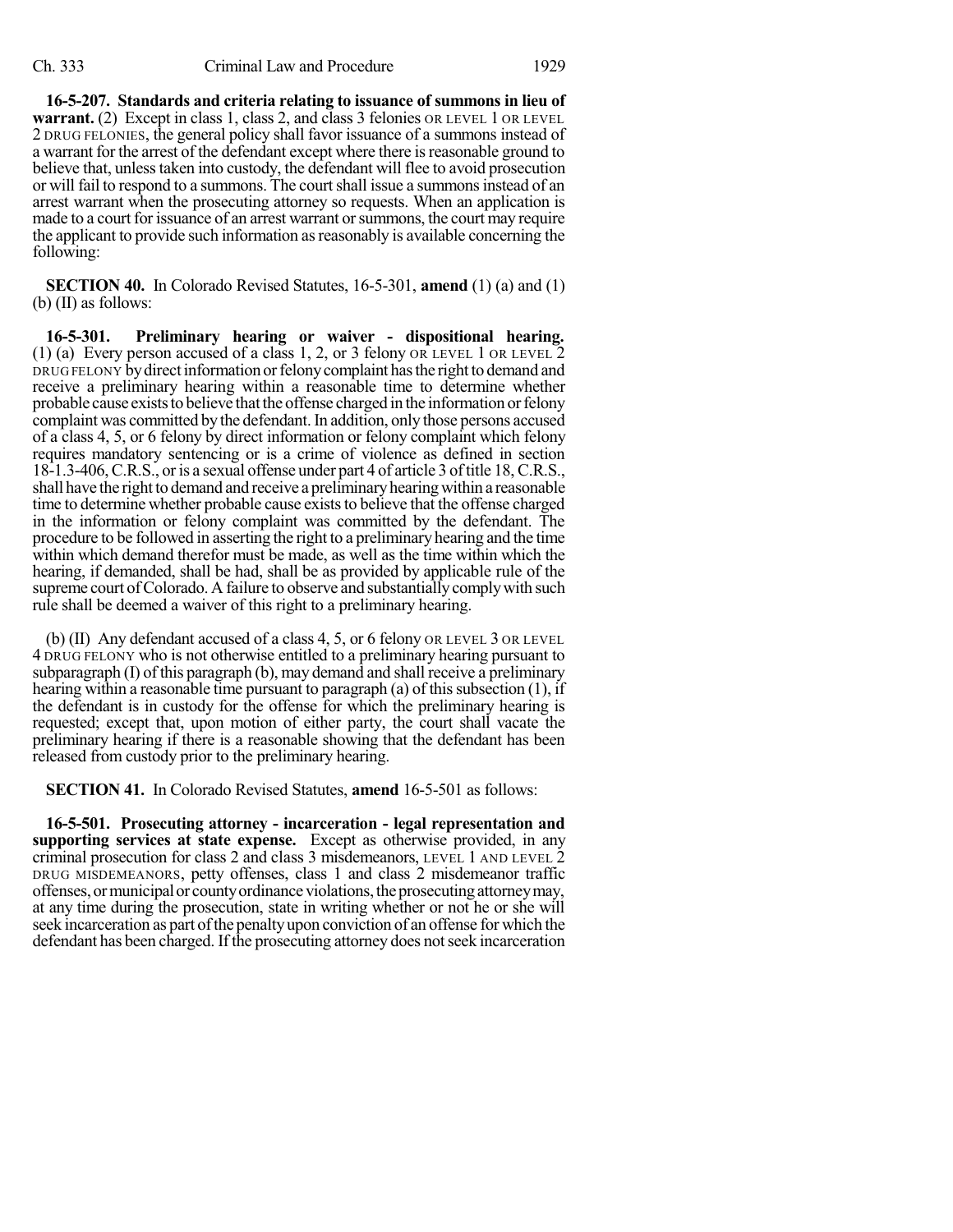as part of such penalty, legal representation and supporting services need not thereafter be provided for the defendant at state expense, and no such defendant shall be incarcerated if found guilty of the charges against him or her, but the defendant shall be subject to all alternatives available to the court under section 18-1.3-702, C.R.S., and to alternatives available to each municipality under its municipal ordinances for failure to pay fines and costs.

**SECTION 42.** In Colorado Revised Statutes, 16-7-202, **amend** (1) as follows:

**16-7-202. Presence of defendant.**(1) Ifthe offense charged is a felony, A LEVEL 1 DRUG MISDEMEANOR, or a class 1 misdemeanor orifthe maximumpenalty for the offense charged is more than one year's imprisonment, the defendant must be personally present for arraignment; except that the court, for good cause shown, may accept a plea of not guilty made by an attorney representing the defendant without requiring the defendant to be personally present. In all prosecutions for lesser offenses, the defendant may appear by his or her attorney who may enter a plea on his or her behalf. If the defendant appears personally for a charge that is not in title 42, C.R.S., the court may advise the defendant of the possibility that restorative justice practices may be part of a sentence, if available in the jurisdiction and requested by the victim who has been informed about the restorative justice practices pursuant to section 24-4.1-303 (11) (g), C.R.S.

**SECTION 43.** In Colorado Revised Statutes, 16-7-206, **amend** (1) (c) as follows:

**16-7-206. Guilty pleas - procedure and effect.** (1) Every person charged with an offense shall be permitted to tender a plea of guilty to that offense if the following conditions have been satisfied:

(c) In all felony, LEVEL 1 DRUG MISDEMEANOR, and class 1 misdemeanor cases, the defendant shall be represented by counsel or waive his right thereto in open court, and the guilty plea shall be tendered in open court by the defendant in the presence of counsel, if any.

**SECTION 44.** In Colorado Revised Statutes, **amend** 16-10-105 as follows:

**16-10-105. Alternate jurors.** The court may direct that a sufficient number of jurors in addition to the regular jury be called and impaneled to sit as Alternate jurors. Alternate jurors in the order in which they are called shall replace jurors who, prior to the time the jury retires to consider its verdict, become unable or disqualified to perform their duties. Alternate jurors shall be drawn in the same manner, shall have the same qualifications, shall be subject to the same examination and challenges, shall take the same oath, and shall have the same functions, powers, facilities, and privileges asthe regular jurors. An alternate jurorshall be discharged when the jury retires to consider its verdict or at such time as determined by the court. When alternate jurors are impaneled, each side is entitled to one peremptory challenge in addition to those otherwise allowed by law. In a case in which a class 1, 2, or 3 felony, as described in section 18-1.3-401 (1) (a) (IV) and (1) (a) (V), C.R.S., is charged, AND IN A CASE IN WHICH A LEVEL 1 OR LEVEL 2 DRUG FELONY AS DESCRIBED IN SECTION 18-1.3-401.5,C.R.S., and in anycase inwhich a felonylisted in section 24-4.1-302 (1), C.R.S., is charged, the court shall impanel at least one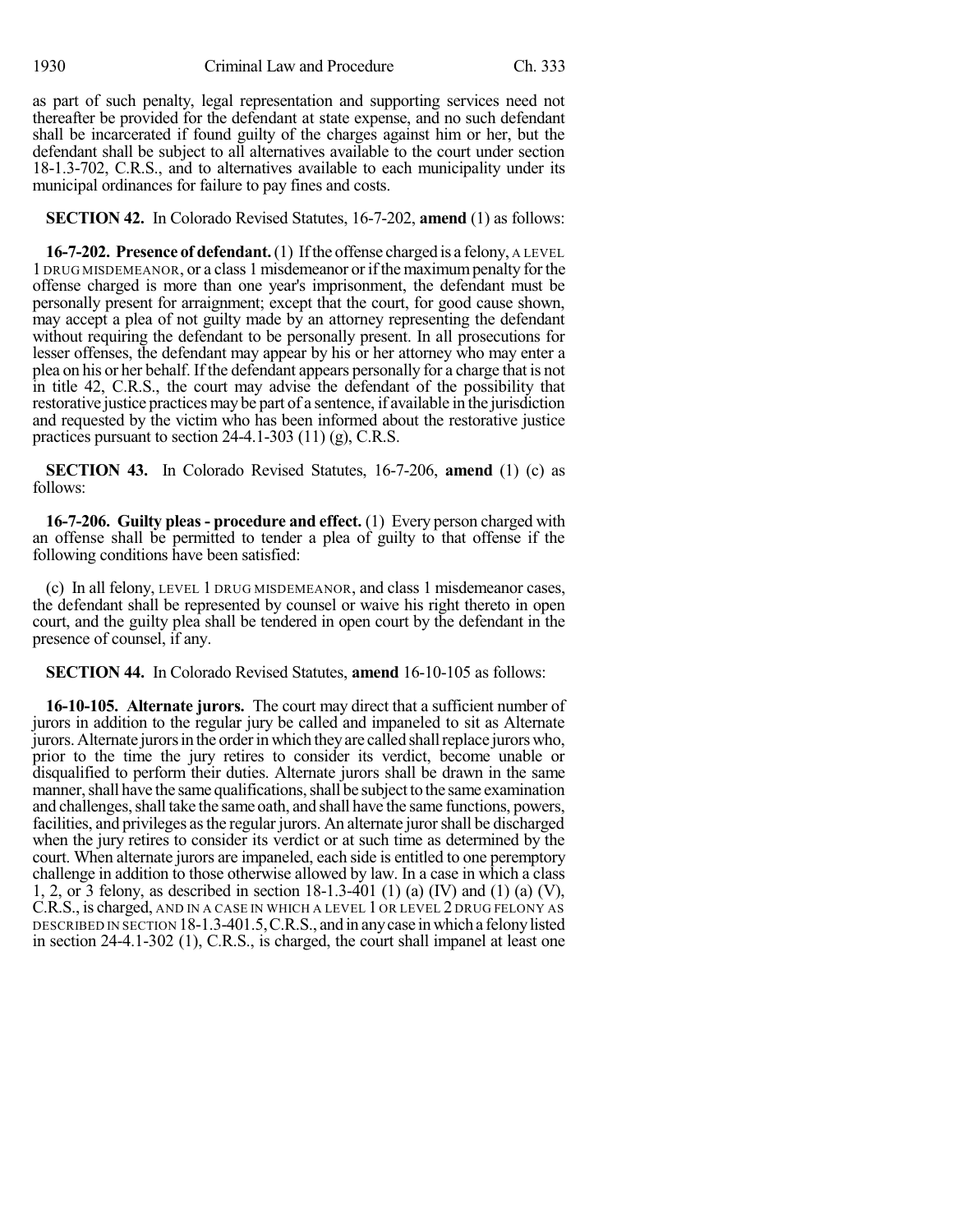juror to sit as an alternate if requested by any party.

**SECTION 45.** In Colorado Revised Statutes, 16-11-209, **amend** (1), (2) introductory portion,  $(2)$  (b), and  $(3)$  (c) as follows:

**16-11-209. Duties of probation officers.** (1) It isthe duty of a probation officer to investigate and report upon any case referred to him OR HER by the court for investigation. The probation officer shall furnish to each person released on probation under his OR HER supervision a written statement of the conditions of probation and shall instruct him THE PERSON regarding the same. The officer shall keep informed concerning the conduct and condition of each person on probation under his OR HER supervision and shall report thereon to the court at such times as it directs. Such officers shall use all suitable methods, not inconsistent with the conditions imposed by the court, to aid persons on probation and to bring about improvement in their conduct and condition. Each officershall keep records of his OR HER work; shall keep accurate and complete accounts of all moneys collected from persons under his supervision; shall give receipts therefor and shall make at least monthly returns thereof into the registry of the court or as he may be ordered; shall make such reports to the court as are required; and shall perform such other duties as the court may direct.

(2) Any probationer, on probation as a result of a conviction,  $of any fellow except$ a class 1 felony, who is under the supervision of a probation officer pursuant to this part 2 and who is initially tested for the illegal or unauthorized use of a controlled substance and the result of such test is positive shall be subject to any or all of the following actions:

(b) An immediate increase in the level of supervision; including but not limited to intensive supervision;

(3) If any probationer described in subsection (2) of this section is subjected to a second or subsequent test for the illegal or unauthorized use of a controlled substance and the result of such test is positive, the probation officer shall take one or more of the following actions:

(c) Immediately increase the level of supervision; including but not limited to intensive supervision;

**SECTION 46.** In Colorado Revised Statutes, 17-2-103, **amend** (11)(b)(III) and  $(11)$  (b) (III.5) as follows:

**17-2-103. Arrest of parolee - revocation proceedings.** (11) (b) (III) If the board determines that the parolee has violated any condition of parole that does not involve the commission of a crime, the parolee has no active felony warrant, felony detainer, or pending felony criminal charge, and the parolee was on parole for an offense that was A LEVEL 4 DRUG FELONY OR class 5 or class 6 nonviolent felony as defined in section 17-22.5-405 (5) (b), except for menacing as defined in section 18-3-206, C.R.S., or any unlawful sexual behavior contained in section 16-22-102 (9), C.R.S., or unless the parolee was subject to article 6.5 of title 18, C.R.S., or section 18-6-801, C.R.S., the board may revoke parole for a period not to exceed one hundred eighty days and request the sheriff of the county in which the hearing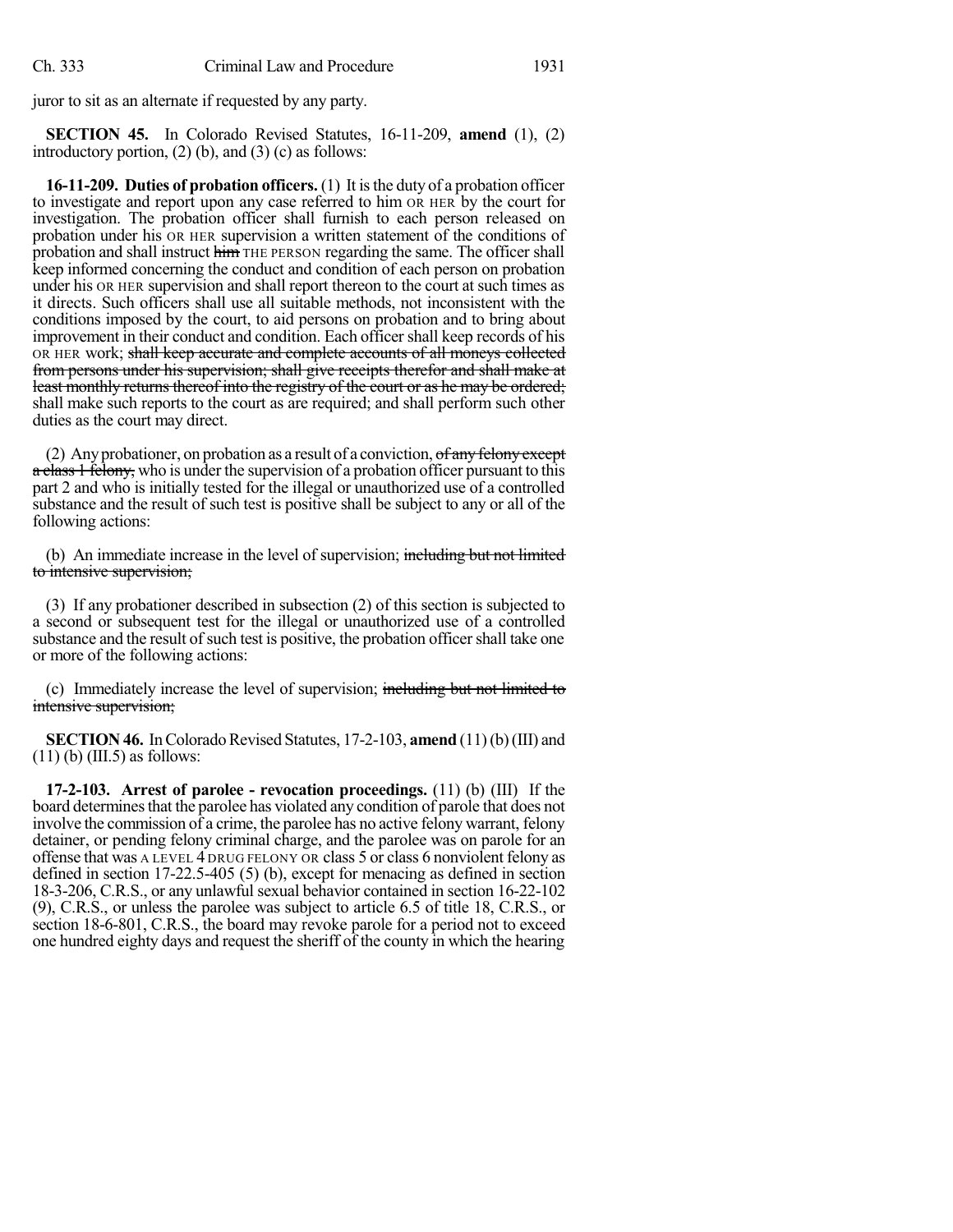is held to transport the parolee to the facility described in section 17-1-206.5 (3).

(III.5) If the board determines that the parolee has violated any condition of parole that does not involve the commission of a crime, the parolee has no active felony warrant, felony detainer, or pending felony criminal charge, and the parolee was on parole for an offense that was A LEVEL 3 DRUG FELONY OR a class 4 nonviolent felony as defined in section 17-22.5-405 (5) (b), except for stalking as described in section 18-9-111 (4), C.R.S., as it existed prior to August 11, 2010, or section 18-3-602, C.R.S., or any unlawful sexual behavior described in section 16-22-102 (9), C.R.S., or unless the parolee was subject to article 6.5 of title 18, C.R.S., or section 18-6-801, C.R.S., and the board revokes parole, the board may request the sheriff of the county in which the hearing is held to transport the parolee to the facility described in section 17-1-206.5 (3) for a period not to exceed one hundred eighty days.

**SECTION 47.** In Colorado Revised Statutes, 17-2-201, **amend** (3) (h.1) (I) as follows:

**17-2-201. State board of parole.** (3) The chairperson, in addition to other provisions of law, has the following powers and duties:

(h.1) To contract with qualified individuals to serve as release hearing officers:

(I) To conduct parole application hearingsfor inmates convicted of class 4, class 5, or class 6 felonies OR LEVEL 3 OR LEVEL 4 DRUG FELONIES who have been assessed to be less than high risk by the Colorado risk assessment scale developed pursuant to section  $17-22.5-404$  (2) (a), C.R.S., pursuant to rules adopted by the parole board; and

**SECTION 48.** In Colorado Revised Statutes, **amend** 17-2-213 as follows:

**17-2-213. Application of part.** Effective July1, 1979, the provisions ofthis part 2 relating to the power of the state board of parole to grant parole and to establish the duration of the term of parole shall apply only to persons sentenced for conviction of a felony committed prior to July 1, 1979, persons sentenced for conviction of a misdemeanor, persons sentenced for conviction of a sex offense, as defined in section  $18-1.3-903(5)$ , C.R.S., or a class 1 felony, and persons sentenced as habitual criminals pursuant to section 18-1.3-801, C.R.S. Parole for persons sentenced for conviction of a class 2, class 3, class 4, or class 5 felony committed on or after July 1, 1979, OR A LEVEL 1, LEVEL 2, LEVEL 3, OR LEVEL 4 DRUG FELONY COMMITTED ON OR AFTER OCTOBER 1, 2013, shall be as provided in section SECTIONS 18-1.3-401 AND 18-1.3-401.5, C.R.S., and article 22.5 of this title.

**SECTION 49.** In Colorado Revised Statutes, 17-22.5-403, **amend** (1), (7) (a), and (8) (a) as follows:

**17-22.5-403. Parole eligibility.** (1) Any person sentenced for a class 2, class 3, class 4, class 5, or class 6 felony, OR A LEVEL 1, LEVEL 2, LEVEL 3, OR LEVEL 4 DRUG FELONY, or any unclassified felony, shall be eligible for parole after such person has served fifty percent of the sentence imposed upon such person, less any time authorized for earned time granted pursuant to section 17-22.5-405. However, the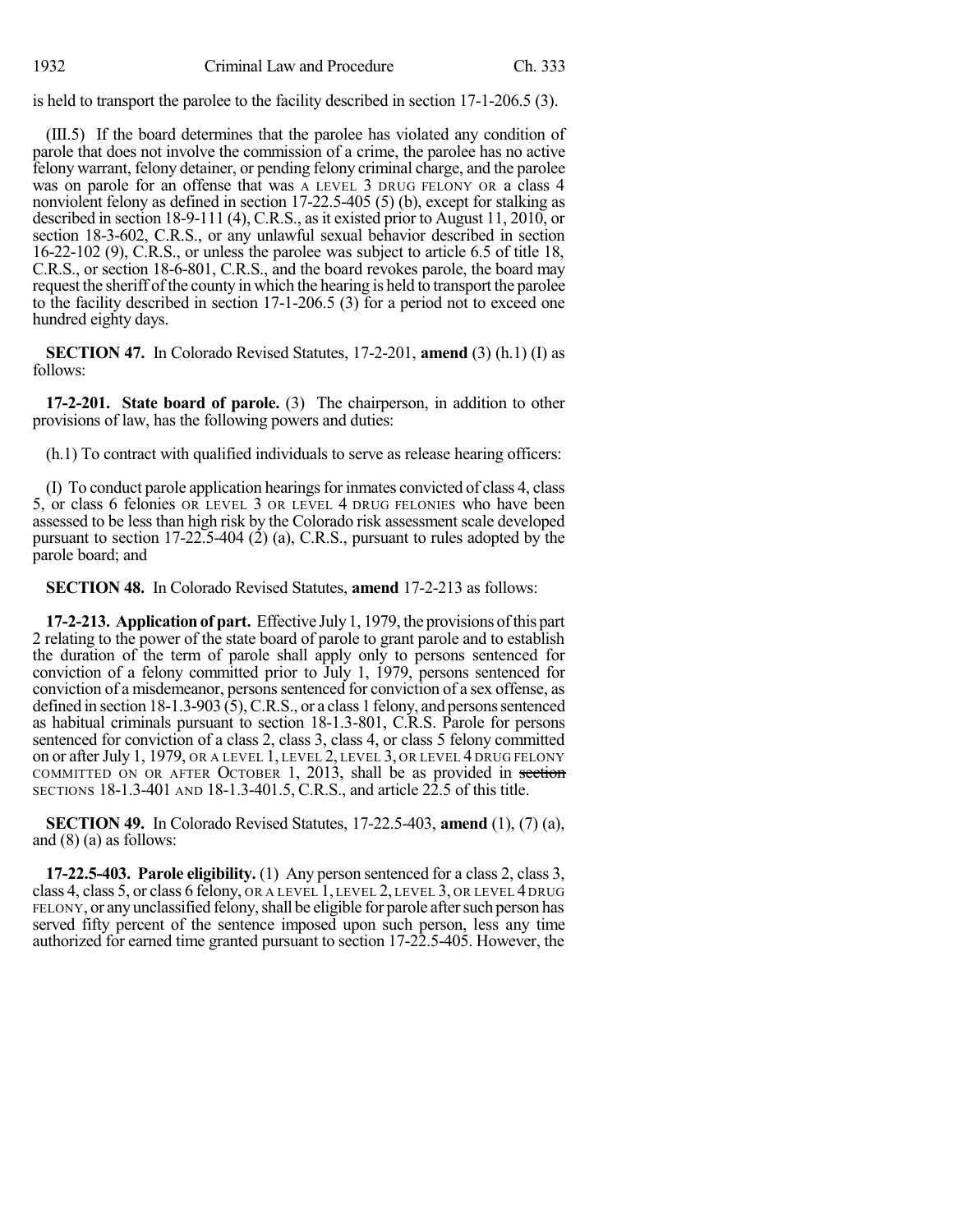date established by this subsection (1) upon which any person shall be eligible for parole may be extended by the executive director for misconduct during incarceration. The executive director shall promulgate rules and regulations concerning when and under what conditions any inmate's parole eligibility date may be extended. Such rules and regulations shall be promulgated in such a manner as to promote fairness and consistency in the treatment of all inmates.

 $(7)$  (a) For any offender who is incarcerated for an offense committed on or after July 1, 1993, upon application for parole, the state board of parole, working in conjunction with the department and using the guidelines established pursuant to section 17-22.5-404, shall determine whether or not to grant parole. The state board of parole, if it determines that placing an offender on parole is appropriate, shall set the length of the period of parole at the mandatory period of parole established in section 18-1.3-401 (1) (a) (V) OR 18-1.3-401.5 (2) (a), C.R.S., except as otherwise provided for specified offenses in section 17-2-201  $(5)$   $(a)$ ,  $(5)$   $(a.5)$ , and  $(5)$   $(a.7)$ . If an application for parole is refused by the state board of parole, the state board of parole shall reconsider within one year thereafter whether such inmate should be granted parole. The state board of parole shall continue such reconsideration each yearthereafter untilsuch inmate is granted parole or untilsuch inmate is discharged pursuant to law; except that, if the inmate applying for parole was convicted of any sex offense, as defined in section 18-1.3-1003 (5), C.R.S., a habitual criminal offense as defined in section 18-1.3-801 (2.5), C.R.S., or of any offense subject to the requirements of section 18-1.3-904, C.R.S., the board need only reconsider granting parole to such inmate once every three years, until the board grants such inmate parole or until such inmate is discharged pursuant to law, or if the person applying for parole was convicted of a class 2 felony that constitutes a crime of violence, as defined in section 18-1.3-406, C.R.S., the board need only reconsider granting parole to such person once every five years, until the board grants such person parole or until such person is discharged pursuant to law.

(8) (a) For persons who are granted parole pursuant to paragraph (a) of subsection (7) of this section, the division of adult parole shall provide parole supervision and assistance in securing employment, housing, and such other services as may affect the successful reintegration of such offender into the community while recognizing the need for public safety. The conditionsfor parole for any such offender under this paragraph (a) shall be established pursuant to section 17-22.5-404 by the state board of parole prior to such offender's release from incarceration. Upon a determination that the conditions of parole have been violated in a parole revocation proceeding, the state board of parole shall continue the parole in effect, modify the conditions of parole if circumstances then shown to exist require such modifications, which circumstances shall be set forth in writing, or revoke the parole and order the return of the offender to a place of confinement designated by the executive director for any period of time up to the period remaining on such person's mandatory period of parole established in section 18-1.3-401 (1) (a) (V) OR 18-1.3-401.5 (2) (a), C.R.S. Any offender who has been reincarcerated due to a parole revocation pursuant to this paragraph (a) shall be eligible for parole at any time during such reincarceration. The state board of parole may discharge an offender granted parole under this section at any time during the term of parole upon a determination that the offender has been sufficiently rehabilitated and reintegrated into society and can no longer benefit from parole supervision. In making any such determination, the state board of parole shall make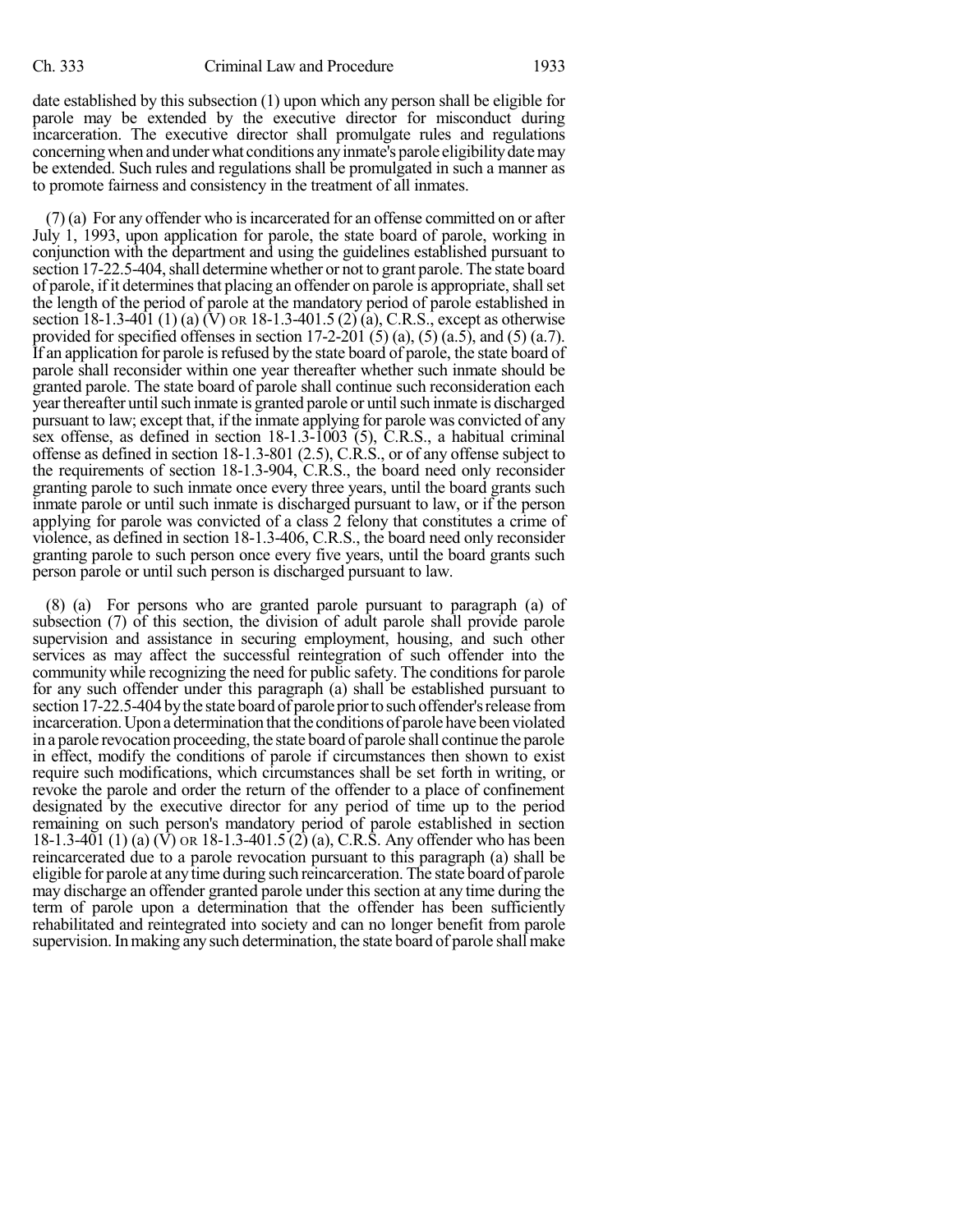written findings as to why such offender is no longer in need of parole supervision.

**SECTION 50.** In Colorado Revised Statutes, 17-22.5-404, **amend** (3) as follows:

**17-22.5-404. Parole guidelines.** (3) For a person sentenced for a class 2, class 3, class 4, class 5, or class 6 felony OR LEVEL 1, LEVEL 2, LEVEL 3, OR LEVEL 4 DRUG FELONY who is eligible for parole pursuant to section 17-22.5-403, or a person who is eligible for parole pursuant to section 17-22.5-403.7, the state board of parole may consider all applications for parole, as well as all persons to be supervised under any interstate compact. The state board of parole may parole any person who is sentenced or committed to a correctional facility when the board determines, by using, where available, evidence-based practices and the guidelines established by thissection, that there is a reasonable probability that the person will not violate the law while on parole and that the person's release from institutional custody is compatible with public safety and the welfare of society. The state board of parole shall first consider the risk of reoffense in every release decision it makes.

**SECTION 51.** In Colorado Revised Statutes, 17-22.5-405, **amend** (1.5) (a) (I) and (6) introductory portion as follows:

**17-22.5-405. Earned time - earned release time - achievement earned time.**  $(1.5)$  (a) Earned time, not to exceed twelve days for each month of incarceration or parole, may be deducted from an inmate's sentence if the inmate:

(I) Is serving a sentence for a class 4, class 5, or class 6 felony OR LEVEL 3 OR LEVEL 4 DRUG FELONY;

(6) Earned release time shall be scheduled by the state board of parole and the time computation unit in the department of corrections for inmates convicted of class 4 and class 5 felonies OR A LEVEL 3 DRUG FELONY up to sixty days prior to the mandatory release date and for inmates convicted of class 6 felonies OR LEVEL 4 DRUG FELONY up to thirty days prior to the mandatory release date for inmates who meet the following criteria:

**SECTION 52.** In Colorado Revised Statutes, 18-1-711, **amend** (3) (c), (3) (d), and  $(3)$  (e) as follows:

**18-1-711. Immunity for persons who suffer or report an emergency drug or alcohol overdose event - definitions.** (3) The immunity described in subsection (1) of this section shall apply to the following criminal offenses:

(c) Unlawful possession of two ounces or less of marijuana, as described in section  $18-18-406$  (1) SECTION 18-18-406 (5) (a) (I); or more than two ounces of marijuana but no more than six ounces of marijuana, as described in section  $18-18-406$  (4) (a) SECTION 18-18-406 (4) (c); or more than six ounces of marijuana but no more than twelve ounces of marijuana or three ounces or less of marijuana concentrate as described in section 18-18-406 (4) (b);

(d) Open and public display, consumption, or use of less than two ounces of marijuana as described in section  $18-18-406$  (3) (a) (I) SECTION 18-18-406 (5) (b) (I);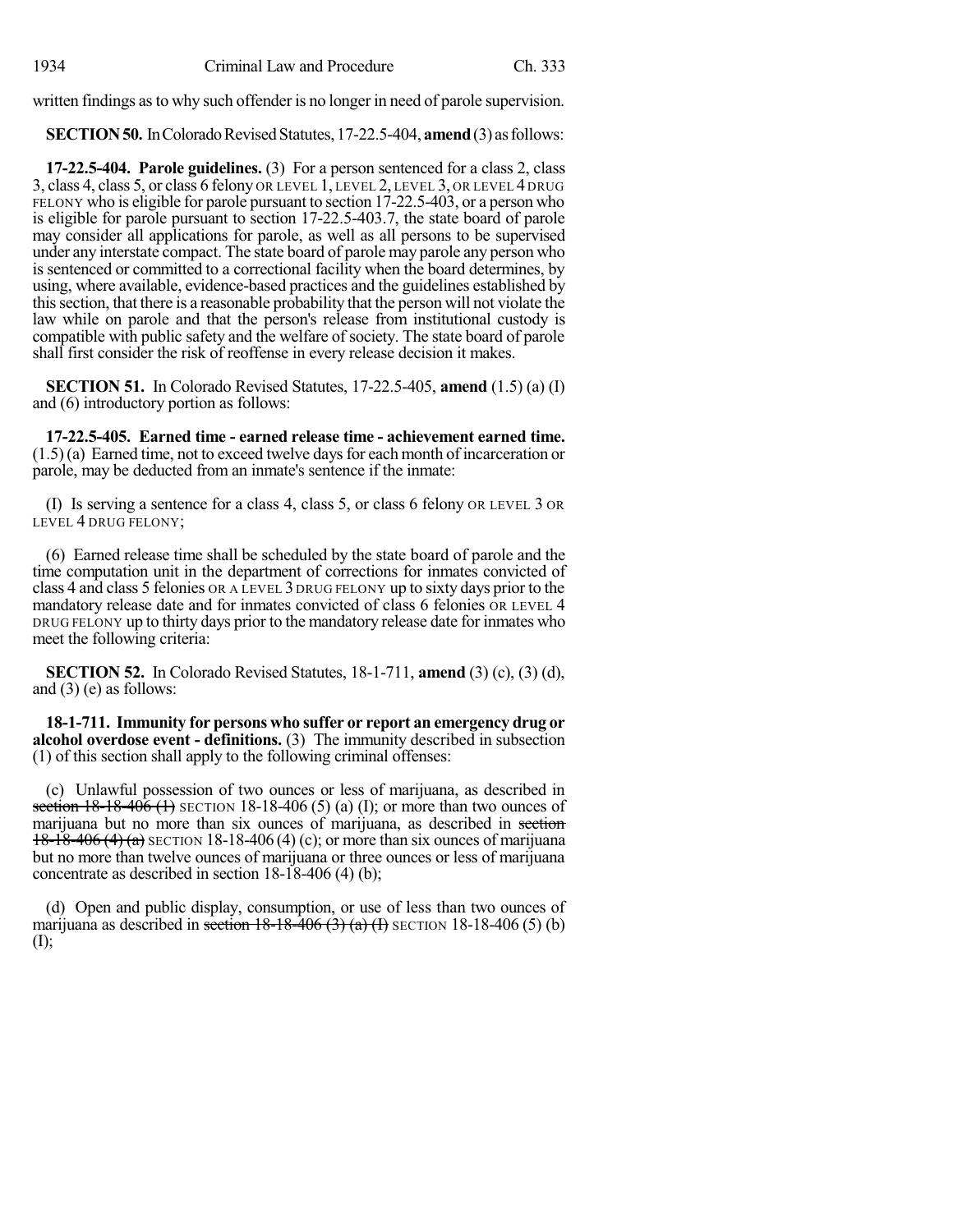(e) Transferring or dispensing two ounces or less of marijuana from one person to another for no consideration, as described in section 18-18-406 (5) SECTION  $18-18-406(5)$  (c);

**SECTION 53.** In Colorado Revised Statutes, 18-1.3-104, **amend** (1) (b); and **repeal** (2) (b) as follows:

**18-1.3-104. Alternatives in imposition of sentence.** (1) Within the limitations of the applicable statute pertaining to sentencing and subject to the provisions of this title, the trial court has the following alternatives in entering judgment imposing a sentence:

(b) Subject to the provisions of section 18-1.3-401, in class 2, class 3, class 4, class 5, and class 6 felonies AND SECTION 18-1.3-401.5 FOR LEVEL 1,LEVEL 2,LEVEL 3, AND LEVEL 4 DRUG FELONIES, the defendant may be sentenced to imprisonment for a definite period of time.

 $(2)(b)$  A nonviolent offender may be granted probation pursuant to paragraph  $(a)$ of subsection (1) of this section and, as a condition of probation, be required to participate in an intensive supervision program pursuant to section 18-1.3-208.

**SECTION 54.** In Colorado Revised Statutes, 18-1.3-201, **amend** (3) as follows:

**18-1.3-201. Application for probation.** (3) An application for probation shall be in writing upon forms furnished by the court, but, when the defendant has been convicted of a misdemeanor or a  $\frac{class}{1}$  ANY petty offense, the court, in its discretion, may waive the written application for probation.

**SECTION 55.** In Colorado Revised Statutes, 18-19-103, **amend** (1) and (2); and **add** (3.5) (c) as follows:

**18-19-103. Source of revenues - allocation of moneys.** (1) For offenses committed on and after July 1, 1996, each drug offender who is convicted, or receives a deferred sentence pursuant to section 18-1.3-102, shall be required to pay a surcharge to the clerk of the court in the county in which the conviction occurs or in which the deferred sentence is entered. Such surcharge shall be in the following amounts:

(a) For each class 2 felony OR LEVEL 1 DRUG FELONY of which a person is convicted, four thousand five hundred dollars;

(b) For each class 3 felony OR LEVEL 2 DRUG FELONY of which a person is convicted, three thousand dollars;

(c) For each class 4 felony OR LEVEL 3 DRUG FELONY of which a person is convicted, two thousand dollars;

(d) For each class 5 felony OR LEVEL 4 DRUG FELONY of which a person is convicted, one thousand five hundred dollars;

(e) For each class 6 felony of which a person is convicted, one thousand two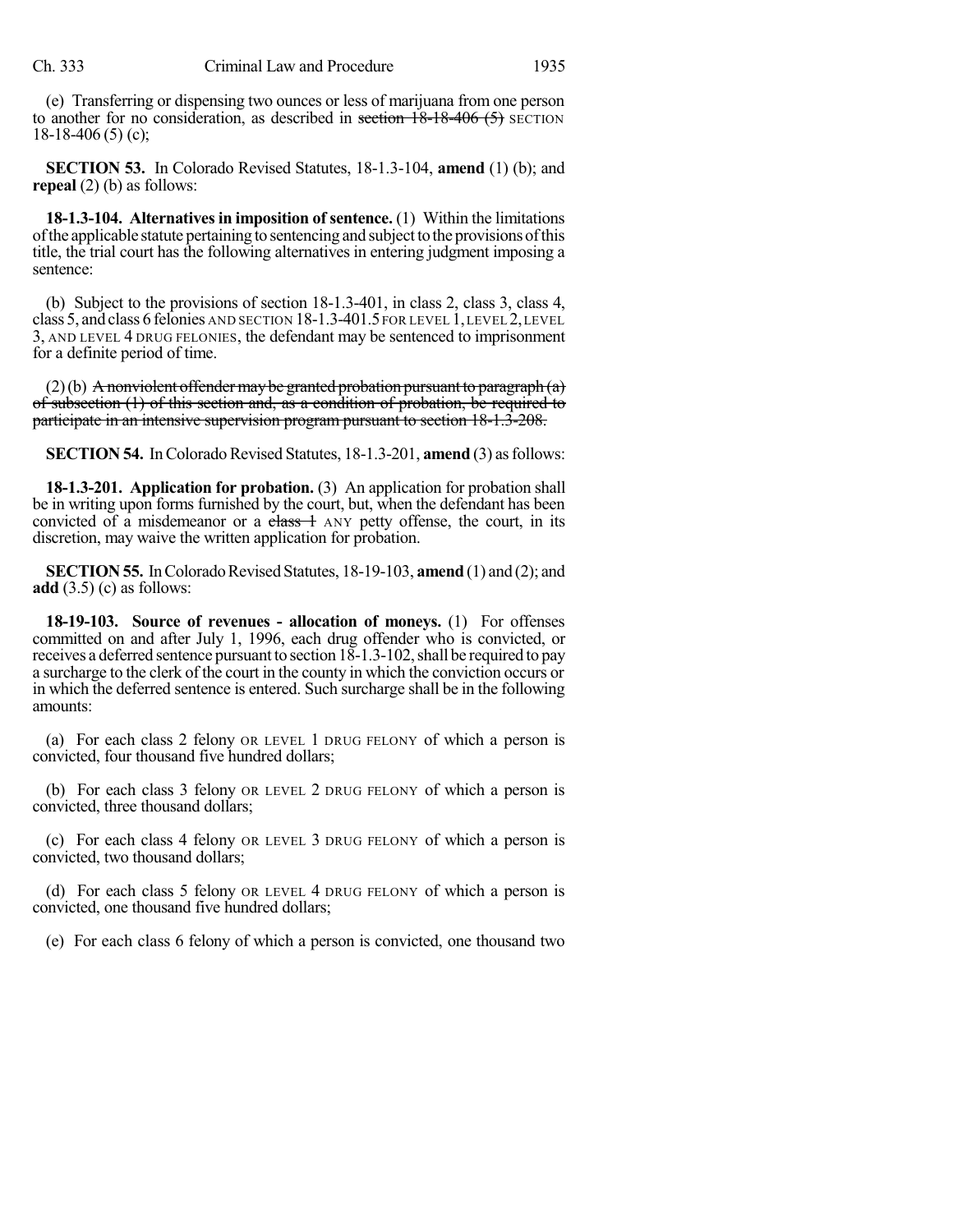hundred fifty dollars;

(f) For each class 1 misdemeanor or LEVEL 1 DRUG MISDEMEANOR of which a person is convicted, one thousand dollars;

(g) For each class 2 misdemeanor of which a person is convicted, six hundred dollars;

(h) For each class 3 misdemeanor OR LEVEL 2 DRUG MISDEMEANOR of which a person is convicted, three hundred dollars.

(2) Each drug offender convicted of a violation of section  $18-18-406$  ( $\pm$ ) SECTION 18-18-406 (5) (a) (I), or who receives a deferred sentence pursuant to section 18-1.3-102 for a violation of section 18-18-406 (1) SECTION 18-18-406 (5) (a) (I), shall be assessed a surcharge of two hundred dollars.

(3.5) (c) THE GENERAL ASSEMBLY SHALL APPROPRIATE TO THE CORRECTIONAL TREATMENT CASH FUND CREATED PURSUANT TO SUBSECTION (4) OF THIS SECTION AT LEAST THREE MILLION FIVE HUNDRED THOUSAND DOLLARS IN FISCAL YEAR 2014-15 FROM THE GENERAL FUND GENERATED FROM ESTIMATED SAVINGS FROM SENATE BILL 13-250, ENACTED IN 2013.

**SECTION 56.** In Colorado Revised Statutes, 19-2-104, **amend** (1)(a)(I) and (5) as follows:

**19-2-104. Jurisdiction.** (1) Except as otherwise provided by law, the juvenile court shall have exclusive original jurisdiction in proceedings:

(a) Concerning any juvenile ten years of age or older who has violated:

(I) Any federal or state law, except nonfelony state traffic, game and fish, and parks and recreation laws or rules, the offenses specified in section 18-13-121, C.R.S., concerning tobacco products, the offense specified in section 18-13-122, C.R.S., concerning the illegal possession or consumption of ethyl alcohol by an underage person, and the offenses specified in section  $18-18-406 \text{ (+)}(5)$  (a) (I), (5) (b) (I), and (5) (b) (II) and  $(3)$ , C.R.S., concerning marijuana and marijuana concentrate;

(5) Notwithstanding any other provision of this section to the contrary, the juvenile court and the countycourtshall have concurrentjurisdiction over a juvenile who is under eighteen years of age and who is charged with a violation of section 18-13-122, 18-18-406  $\overline{(1)}$ , (5) (a)  $\overline{(1)}$ , (5) (b) (I), and  $\overline{(5)}$  (b) (II) and  $\overline{(3)}$ , 18-18-428, 18-18-429, 18-18-430, or 42-4-1301, C.R.S.; except that, if the juvenile court accepts jurisdiction over such a juvenile, the county court jurisdiction shall terminate.

**SECTION 57.** In Colorado Revised Statutes, 24-72-308.6, **add** (2) (a) (II.5) and  $(2)$  (a) (III.5) as follows:

**24-72-308.6. Sealing of criminal conviction recordsinformation for offenses involvingcontrolledsubstancesfor convictions enteredonorafterJuly1, 2011.**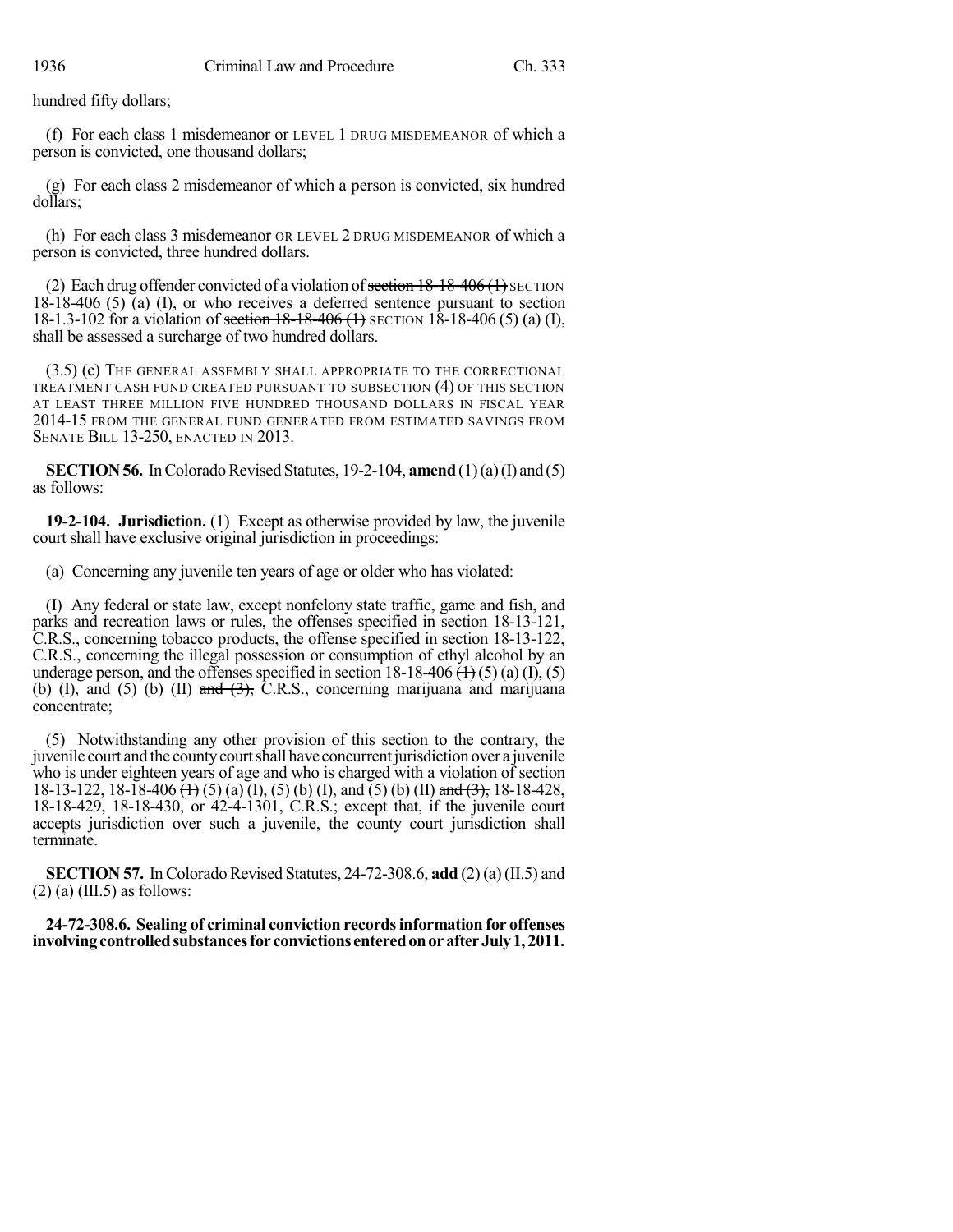(2) **Sealing of conviction records.** (a) (II.5) (A) IF THE OFFENSE IS A PETTY DRUG OFFENSE IN ARTICLE 18 OF TITLE 18,C.R.S., THE PETITION MAY BE FILED ONE YEAR AFTER THE LATER OF THE DATE OF THE FINAL DISPOSITION OF ALL CRIMINAL PROCEEDINGS AGAINST THE DEFENDANT OR THE RELEASE OF THE DEFENDANT FROM SUPERVISION CONCERNING A CRIMINAL CONVICTION.

(B) IF THE OFFENSE IS A LEVEL 2 OR LEVEL 3 DRUG MISDEMEANOR IN ARTICLE 18 OF TITLE 18, C.R.S., THE PETITION MAY BE FILED THREE YEARS AFTER THE LATER OF THE DATE OF THE FINAL DISPOSITION OF ALL CRIMINAL PROCEEDINGS AGAINST THE DEFENDANT OR THE RELEASE OF THE DEFENDANT FROM SUPERVISION CONCERNING A CRIMINAL CONVICTION.

(C) IF THE OFFENSE IS A LEVEL 1 DRUG MISDEMEANOR IN ARTICLE 18 OF TITLE 18, C.R.S., THE PETITION MAY BE FILED FIVE YEARS AFTER THE LATER OF THE DATE OF THE FINAL DISPOSITION OFALL CRIMINAL PROCEEDINGS AGAINST THE DEFENDANT OR THE RELEASE OF THE DEFENDANT FROM SUPERVISION CONCERNING A CRIMINAL CONVICTION.

(D) IF THE OFFENSE IS A LEVEL 4 DRUG FELONY, THE PETITION MAY BE FILED SEVEN YEARS AFTER THE LATER OF THE DATE OF THE FINAL DISPOSITION OF ALL CRIMINAL PROCEEDINGS AGAINST THE DEFENDANT OR THE RELEASE OF THE DEFENDANT FROM SUPERVISION CONCERNING A CRIMINAL CONVICTION.

(E) FOR ALL OTHER FELONY DRUG OFFENSES IN ARTICLE 18 OF TITLE 18, C.R.S., THE PETITION MAY BE FILED TEN YEARS AFTER THE LATER OF THE DATE OF THE FINAL DISPOSITION OF ALL CRIMINAL PROCEEDINGS AGAINST THE DEFENDANT OR THE RELEASE OF THE DEFENDANT FROM SUPERVISION CONCERNING A CRIMINAL CONVICTION.

(III.5) (A) IF A PETITION IS FILED FOR THE SEALING OF A PETTY DRUG OFFENSE IN ARTICLE 18 OF TITLE 18, C.R.S., THE COURT SHALL ORDER THE RECORD SEALED AFTER THE PETITION IS FILED, THE FILING FEE IS PAID, AND THE CRIMINAL HISTORY FILED WITH THE PETITION AS REQUIRED BY PARAGRAPH  $(b)$  OF THIS SUBSECTION  $(2)$ DOCUMENTS TO THE COURT THAT THE DEFENDANT HAS NOT BEEN CHARGED OR CONVICTED FOR A CRIMINAL OFFENSE SINCE THE DATE OF THE FINAL DISPOSITION OF ALL CRIMINAL PROCEEDINGS AGAINST HIM OR HER OR SINCE THE DATE OF THE DEFENDANT'S RELEASE FROM SUPERVISION, WHICHEVER IS LATER.

(B) IF A PETITION IS FILED FOR THE SEALING OF A LEVEL 1, LEVEL 2, OR LEVEL 3 DRUGMISDEMEANOR IN ARTICLE 18 OF TITLE 18, C.R.S., THE DEFENDANT SHALL PAY THE FILING FEE AND PROVIDE NOTICE OF THE PETITION TO THE DISTRICT ATTORNEY. THE DISTRICT ATTORNEY MAY OBJECT TO THE PETITION AFTER CONSIDERING THE FACTORS IN SECTION 24-72-308.5 (2) (c). IF THE DISTRICT ATTORNEY DOES NOT OBJECT, THE COURT SHALL ORDER THAT THE RECORD BE SEALED AFTER THE DEFENDANT DOCUMENTS TO THE COURT THAT HE OR SHE HAS NOT BEEN CHARGED OR CONVICTED FOR A CRIMINAL OFFENSE SINCE THE DATE OF THE FINAL DISPOSITION OF ALL CRIMINAL PROCEEDINGS AGAINST HIM OR HER OR THE DATE OF THE DEFENDANT'S RELEASE FROM SUPERVISION, WHICHEVER IS LATER. IF THE DISTRICT ATTORNEY OBJECTS TO THE PETITION, THE COURT SHALL SET THE MATTER FOR HEARING. TO ORDER THE RECORD SEALED, THE CRIMINAL HISTORY FILED WITH THE PETITION AS REQUIRED BY PARAGRAPH  $(b)$  OF THIS SUBSECTION  $(2)$  MUST DOCUMENT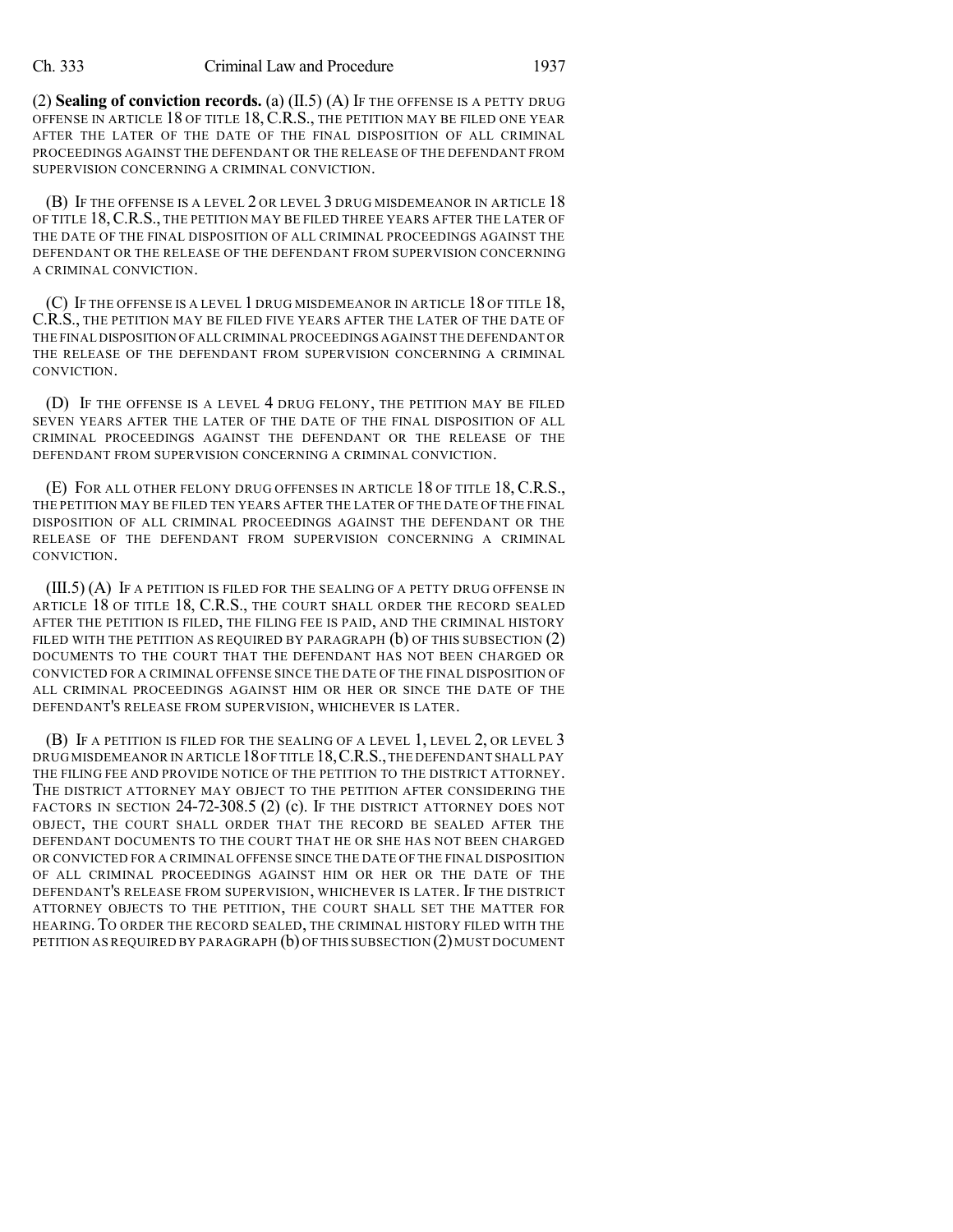TO THE COURT THAT THE DEFENDANT HAS NOT BEEN CHARGED WITH OR CONVICTED OF A CRIMINAL OFFENSE SINCE THE DATE OF THE FINAL DISPOSITION OF ALL CRIMINAL PROCEEDINGS AGAINST HIM OR HER OR SINCE THE DATE OF THE DEFENDANT'S RELEASE FROM SUPERVISION, WHICHEVER IS LATER.THE COURT SHALL DECIDE THE PETITION AFTER CONSIDERING THE FACTORS IN SECTION 24-72-308.5 (2) (c).

(C) IF A PETITION IS FILED FOR THE SEALING OF A LEVEL 4 DRUG FELONY POSSESSION OFFENSE DESCRIBED IN SECTION 18-18-403.5,C.R.S., THE DEFENDANT SHALL PAY THE FILING FEE AND PROVIDE NOTICE OF THE PETITION TO THE DISTRICT ATTORNEY. THE DISTRICT ATTORNEY MAY OBJECT TO THE PETITION AFTER CONSIDERING THE FACTORS IN SECTION 24-72-308.5 (2) (c). IF THE DISTRICT ATTORNEY DOES NOT OBJECT, THE COURT MAY DECIDE THE PETITION WITH OR WITHOUT THE BENEFIT OF A HEARING. IF THE DISTRICT ATTORNEY OBJECTS TO THE PETITION, THE COURT SHALL SET THE MATTER FOR HEARING.TO ORDER THE RECORD SEALED, THE CRIMINAL HISTORY FILED WITH THE PETITION AS REQUIRED BY PARAGRAPH (b) OF THIS SUBSECTION (2) MUST DOCUMENT TO THE COURT THAT THE DEFENDANT HAS NOTBEEN CHARGED OR CONVICTED FOR A CRIMINAL OFFENSE SINCE THE DATE OF THE FINAL DISPOSITION OF ALL CRIMINAL PROCEEDINGS AGAINST HIM OR HER OR SINCE THE DATE OF THE DEFENDANT'S RELEASE FROM SUPERVISION, WHICHEVER IS LATER. THE COURT SHALL DECIDE THE PETITION AFTER CONSIDERING THE FACTORS IN SECTION 24-72-308.5 (2) (c).

(D) IF A PETITION IS FILED FOR ANY OTHER FELONY DRUG OFFENSE IN ARTICLE 18 OF TITLE 18,C.R.S., THAT IS NOT COVERED BY SUB-SUBPARAGRAPHS (A) TO (C) OF THIS SUBPARAGRAPH (III.5), THE DEFENDANT SHALL PAY THE FILING FEE AND PROVIDE NOTICE OF THE PETITION TO THE DISTRICT ATTORNEY. THE DISTRICT ATTORNEY MAY OBJECT TO THE PETITION AFTER CONSIDERING THE FACTORS IN SECTION 24-72-308.5 (2) (c). IF THE DISTRICT ATTORNEY OBJECTS TO THE PETITION, THE COURT SHALL DISMISS THE PETITION. IF THE DISTRICT ATTORNEY DOES NOT OBJECT, THE COURT SHALL SET THE PETITION FOR A HEARING. TO ORDER THE RECORD SEALED, THE CRIMINAL HISTORY FILED WITH THE PETITION AS REQUIRED BY PARAGRAPH (b) OF THIS SUBSECTION (2) MUST DOCUMENT TO THE COURT THAT THE DEFENDANT HAS NOTBEEN CHARGED OR CONVICTED FOR A CRIMINAL OFFENSE SINCE THE DATE OF THE FINAL DISPOSITION OF ALL CRIMINAL PROCEEDINGS AGAINST HIM OR HER OR THE DATE OFTHE DEFENDANT'S RELEASE FROM SUPERVISION,WHICHEVER IS LATER.THECOURT SHALL DECIDE THE PETITION AFTER CONSIDERING THE FACTORS IN SECTION 24-72-308.5 (2) (c).

**SECTION 58.** In Colorado Revised Statutes, **add** 18-18-606 as follows:

**18-18-606. Drug case data collection.** (1) THE DIVISION OF CRIMINAL JUSTICE IN THE DEPARTMENT OF PUBLIC SAFETY SHALL COLLECT THE DATA SPECIFIED IN SUBSECTION (2) OF THIS SECTION FOR THE PERIOD BETWEEN OCTOBER 1, 2013, AND SEPTEMBER 30,2016, AND ISSUE A REPORT BY DECEMBER 31, 2016, ON THE IMPACT OF SENATE BILL 13-250, ENACTED IN 2013.

(2) THE DATA MUST INCLUDE, BUT IS NOT LIMITED TO:

(a) THE TOTAL NUMBER OF DRUG CASES DIVERTED FROM PROSECUTION PRIOR TO FILING THROUGH REFERRAL TO LAW ENFORCEMENT OR DISTRICT ATTORNEY DIVERSION PROGRAMS;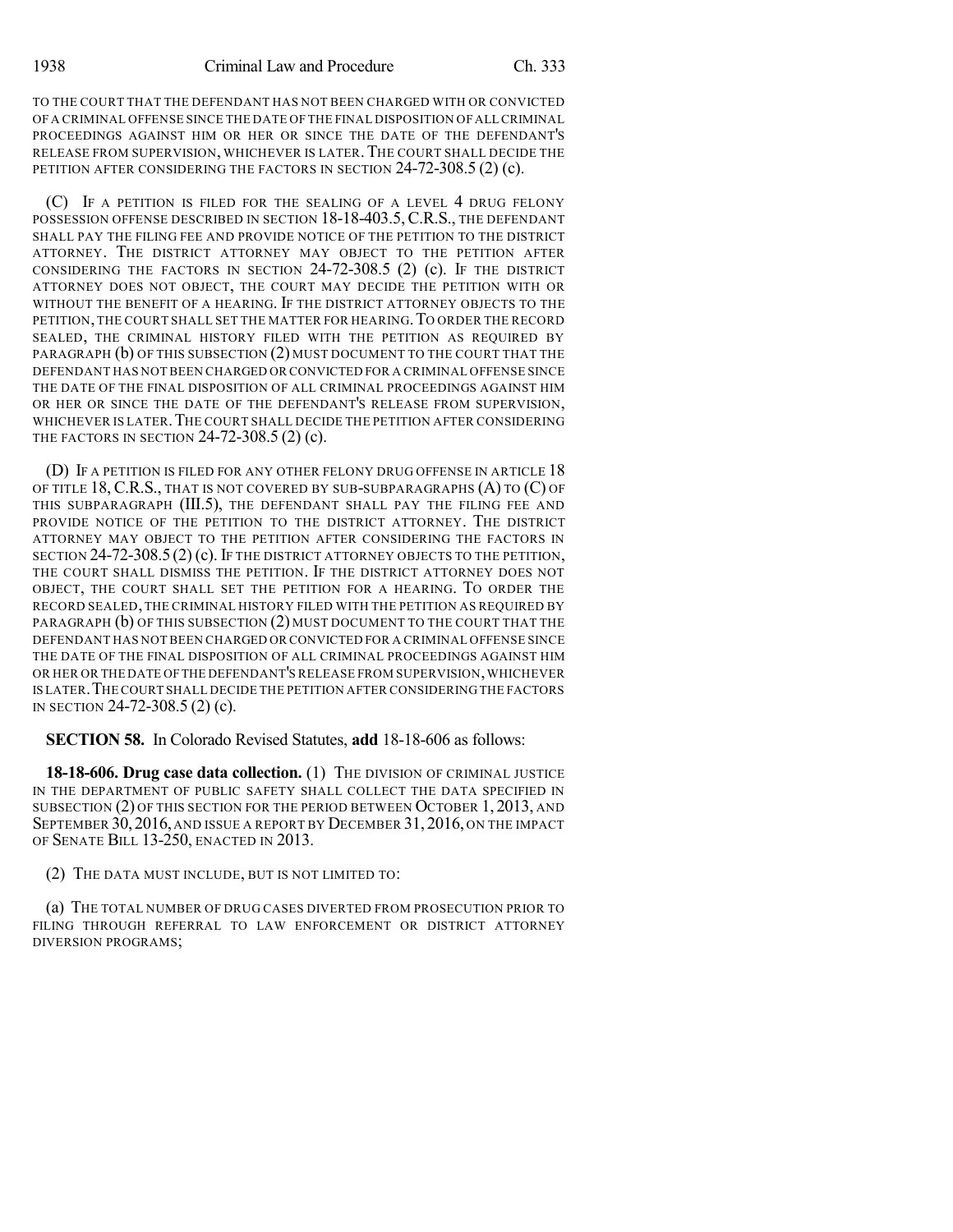(b) THE TOTAL NUMBER OF DRUG CASES FILED STATEWIDE BY JURISDICTION;

(c) ALL DEMOGRAPHIC INFORMATION AND RELEVANT BACKGROUND INFORMATION ON THE DEFENDANTS FOR WHICH A DRUG CASE HAS BEEN FILED OR DIVERTED INCLUDING PRIOR CRIMINAL HISTORY; AND

(d) FOR ALL CASES FILED,THE NATURE OF THE CHARGES BY STATUTORY CITATION AND THE OUTCOME OR DISPOSITION INFORMATION ON ALL THE CASES FILED WHICH SHALL INCLUDE BUT NOT BE LIMITED TO:

(I) DISMISSAL WITHOUT PROSECUTION;

(II) DISMISSAL AS A RESULT OF A PLEA BARGAIN;

(III) DEFERRED JUDGMENT TO THE ORIGINAL CHARGE OR A LESSER CHARGE;

(IV) ANY PLEA BARGAIN THAT REDUCES THE ORIGINAL CHARGE OR CHARGES FILED;

(V) ANY SENTENCE BARGAIN INCLUDING,BUT NOT LIMITED TO,A STIPULATION TO A CERTAIN SENTENCE OR A LIMIT ON THE AMOUNT OF JAIL OR DEPARTMENT OF CORRECTIONS IMPOSED;

(VI) ANY PLEA BARGAIN THAT INVOLVES MULTIPLE CASES;

(VII) ANY SENTENCE BARGAIN THAT INVOLVES CONCURRENT OR CONSECUTIVE TIME IN THE CUSTODY OF THE DEPARTMENT OF CORRECTIONS;

(VIII) ANY PROBATION OR DEFERRED JUDGMENT REVOCATION FILED AND THE RESULT OF ANY REVOCATION;

(IX) ANY SUCCESSFUL COMPLETION OF PROBATION OR A DEFERRED JUDGMENT; AND

(X) ANY SUCCESSFUL COMPLETION OF SUPERVISION RESULTING IN CONVERSION OF THE FELONY TO A MISDEMEANOR PURSUANT TO THE PROVISIONS OF 18-1.3-103.5 (2).

**SECTION 59.** In Colorado Revised Statutes, 12-64-111, **amend** (1) (p) as follows:

**12-64-111. Discipline of licensees.** (1) Upon receipt of a signed complaint by a complainant or upon its own motion, the board may proceed to a hearing in conformity with section 12-64-112. After a hearing, and by a concurrence of a majority of members, the board may deny a license to an applicant or revoke or suspend the license of, place on probation, or otherwise discipline or fine, a licensed veterinarian for any of the following reasons:

(p) Conviction of a violation of the "Uniform Controlled Substances Act of  $\frac{1992}{2}$ 2013", article 18 of title 18, C.R.S., the federal "Controlled Substances Act", or the federal "Controlled Substances Import and Export Act", or any of them;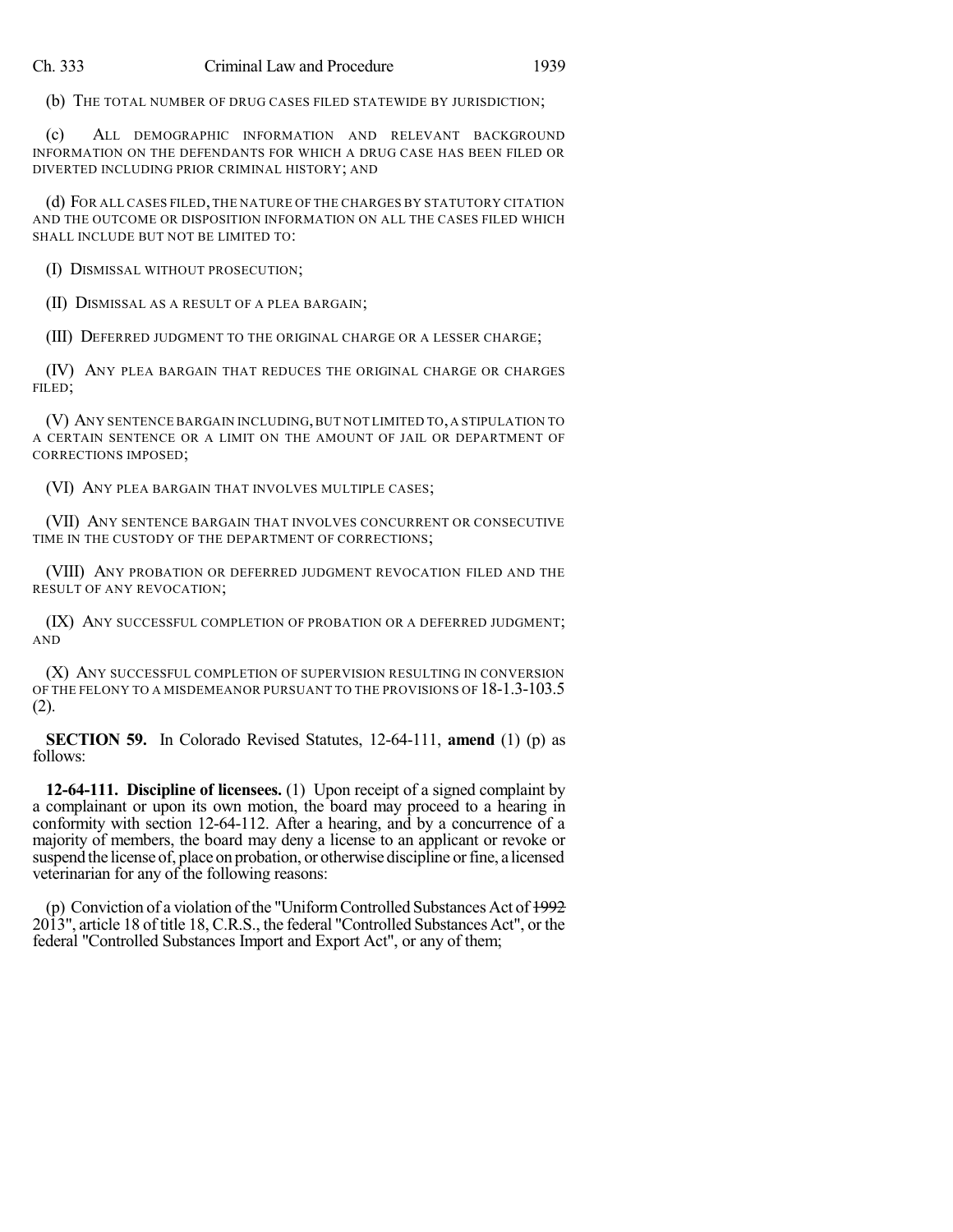**SECTION 60.** In Colorado Revised Statutes, **amend** 18-18-602 as follows:

**18-18-602. Continuation of rules- application to existing relationships.** Any orders and rules adopted under any law affected by this article and in effect on July 1, 1992, and not in conflict with this article continue in effect until modified, superseded, or repealed. Rights and duties that matured, penalties that were incurred, and proceedings that were begun prior to July 1, 1992, are not affected by the enactment of the "Uniform Controlled Substances Act of 1992 2013" or the corresponding repeal of provisions in article 42.5 of title 12, C.R.S., and part 6 of article 5 of this title.

**SECTION 61.** In Colorado Revised Statutes, **amend** 18-18-604 as follows:

**18-18-604. Uniformity of interpretation.** To the extent that this article is uniform, the judiciary may look to decisions regarding the "Uniform Controlled Substances Act of 1990 2013" among states enacting it, subject to rights and obligations provided under other Colorado statutes and the state constitution.

**SECTION 62.** In Colorado Revised Statutes, 25-1.5-302, **amend** (1) (b) as follows:

**25-1.5-302. Administration of medications - powers and duties of department- criminalhistory recordchecks.**(1) The department has, in addition to all other powers and duties imposed upon it by law, the power and duty to establish and maintain by rule and regulation a program for the administration of medications in facilities, which program shall be developed and conducted by the department of human services and the department of corrections, as provided in this part 3, within the following guidelines:

(b) Any individual who is not otherwise authorized by law to administer medication in a facility shall be allowed to perform such duties only after passing a competency evaluation. An individual who administers medications in facilities in compliance with the provisions of this part 3 shall be exempt from the licensing requirements of the "Colorado Medical Practice Act", the "Nurse Practice Act", and the laws of this state pertaining to possession of controlled substances as contained in article 42.5 of title 12, C.R.S., part 2 of article 80 of title 27, C.R.S., or the "Uniform Controlled Substances Act of 1992 2013", article 18 of title 18, C.R.S.

**SECTION 63.** In Colorado Revised Statutes, 24-72-308.6, **amend** (2)(a)(II)(C) and  $(2)$  (a)  $(III)$  (C) as follows:

**24-72-308.6. Sealing of criminal conviction recordsinformation for offenses involving controlled substances for convictions entered on or after July 1, 2011.** (2) **Sealing of conviction records.** (a) (II) (C) If the offense is a class 5 felony or class 6 felony drug possession offense described in section 18-18-403.5,C.R.S., AS IT EXISTED PRIOR TO THE EFFECTIVE DATE OF THIS SUB-SUBPARAGRAPH  $(C)$ , AS AMENDED, or 18-18-404, C.R.S., or section 18-18-405, C.R.S., as it existed prior to August 11, 2010, the petition may be filed seven years after the later of the date of the final disposition of all criminal proceedings against the defendant or the release of the defendant from supervision concerning a criminal conviction.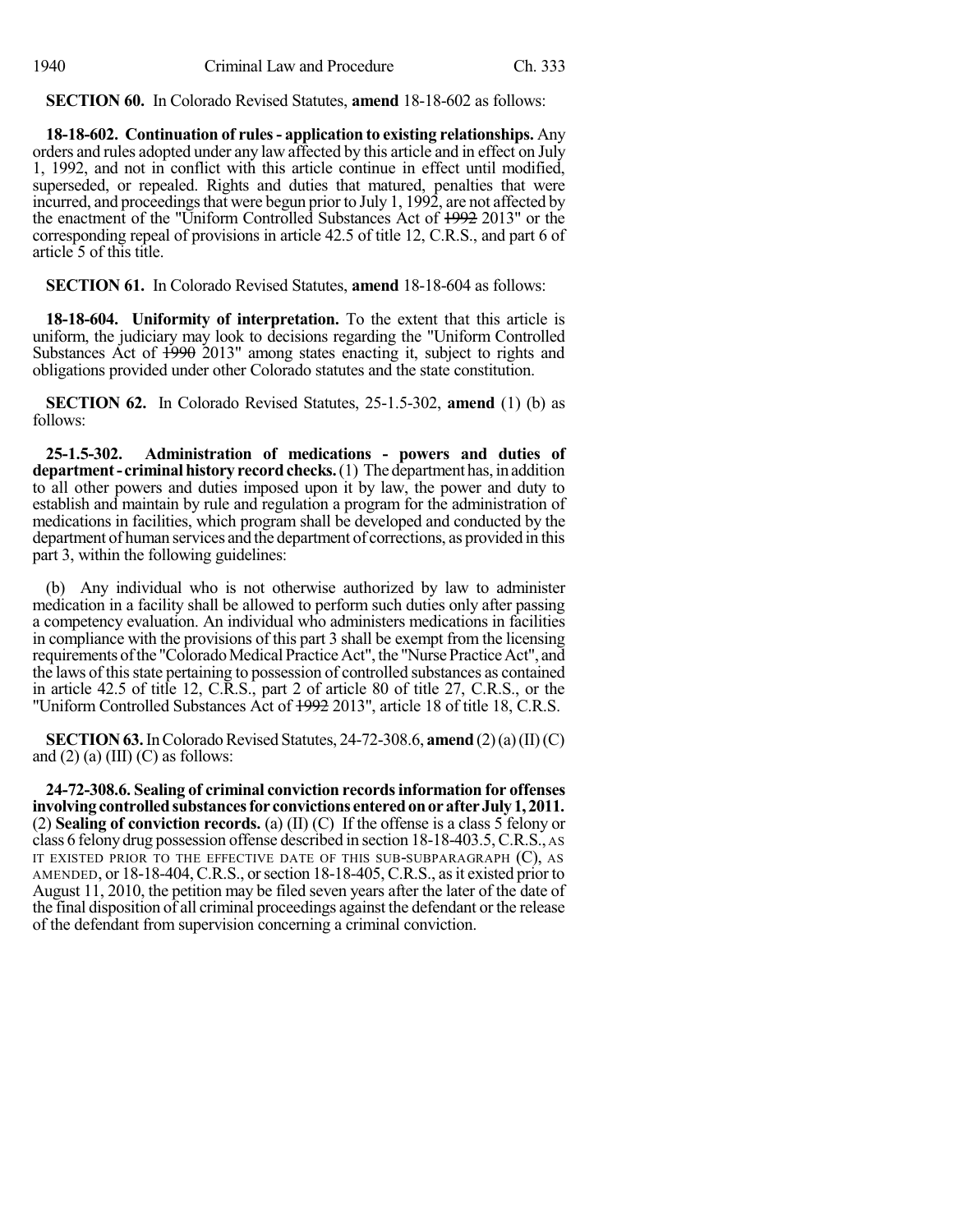(III) (C) If a petition is filed for the sealing of a class 5 or class 6 felony possession offense described in section 18-18-403.5, C.R.S., AS IT EXISTED PRIOR TO THE EFFECTIVE DATE OF THIS SUB-SUBPARAGRAPH (C), AS AMENDED, or 18-18-404, C.R.S., or section 18-18-405, C.R.S., as it existed prior to August 11, 2010, the defendant shall pay the filing fee and provide notice of the petition to the district attorney. The district attorney shall determine whether to object to the petition after considering the factors in section 24-72-308.5 (2) (c). If the district attorney does not object, the court may decide the petition with or without the benefit of a hearing. If the district attorney objects to the petition, the court shall set the matter for hearing. To order the record sealed, the criminal history filed with the petition as required by paragraph (b) of this subsection (2) shall document to the court that the defendant has not been charged or convicted for a criminal offense since the date of the final disposition of all criminal proceedings against himor her orsince the date ofthe defendant'srelease fromsupervision, whicheverislater. The court shall decide the petition after considering the factors in section 24-72-308.5 (2) (c).

## **SECTION 64.** In Colorado Revised Statutes, 18-1.3-102, **amend** (2) as follows:

**18-1.3-102. Deferred sentencing of defendant.** (2) Prior to entry of a plea of guiltyto be followed by deferred judgment and sentence, the district attorney, in the course of plea discussion as provided in sections 16-7-301 and 16-7-302, C.R.S., is authorized to enter into a written stipulation, to be signed by the defendant, the defendant's attorney of record, and the district attorney, under which the defendant is obligated to adhere to such stipulation. The conditionsimposed in the stipulation shall be similar in all respects to conditions permitted as part of probation. Any A person convicted of a crime, the underlying factual basis of which included an act of domestic violence, as defined in section 18-6-800.3 (1), shall stipulate to the conditions specified in section 18-1.3-204 (2) (b). In addition, the stipulation may require the defendant to perform community or charitable work service projects or make donations thereto. Upon full compliance with such conditions by the defendant, the plea of guilty previously entered shall be withdrawn and the charge upon which the judgment and sentence of the court was deferred shall be dismissed with prejudice. Such THE stipulation shall specifically provide that, upon a breach by the defendant of any condition regulating the conduct ofthe defendant, the court shall enter judgment and impose sentence upon such THE guilty plea; EXCEPT THAT, IF THE OFFENSE IS A VIOLATION OF ARTICLE 18 OF THIS TITLE, THE COURT MAY ACCEPT AN ADMISSION OR FIND A VIOLATION OF THE STIPULATION WITHOUT ENTERING JUDGMENT AND IMPOSING SENTENCE IF THE COURT FIRST MAKES FINDINGS OF FACT ON THE RECORD STATING THE ENTRY OF JUDGMENT AND SENTENCING WOULD NOT BE CONSISTENT WITH THE PURPOSES OF SENTENCING, THAT THE DEFENDANT WOULD BE BETTER SERVED BY CONTINUING THE DEFERRED JUDGMENT PERIOD, AND THAT PUBLIC SAFETY WOULD NOT BE JEOPARDIZED BY THE CONTINUATION OF THE DEFERRED JUDGMENT. IF THE COURT MAKES THOSE FINDINGS AND CONTINUES THE DEFERRED JUDGMENT OVER THE OBJECTION OF THE PROSECUTION, THE COURT SHALL ALSO IMPOSE ADDITIONAL AND IMMEDIATE SANCTIONS UPON THE DEFENDANT TO ADDRESS THE VIOLATION, TO INCLUDE, BUT NOT BE LIMITED TO,THE IMPOSITION OF FURTHER TERMS AND CONDITIONS THAT WILL ENHANCE THE LIKELIHOOD OF THE DEFENDANT'S SUCCESS, RESPOND TO THE DEFENDANT'S NON-COMPLIANCE, AND PROMOTE FURTHER INDIVIDUAL ACCOUNTABILITY, INCLUDING EXTENDING THE TIME PERIOD OF THE DEFERRED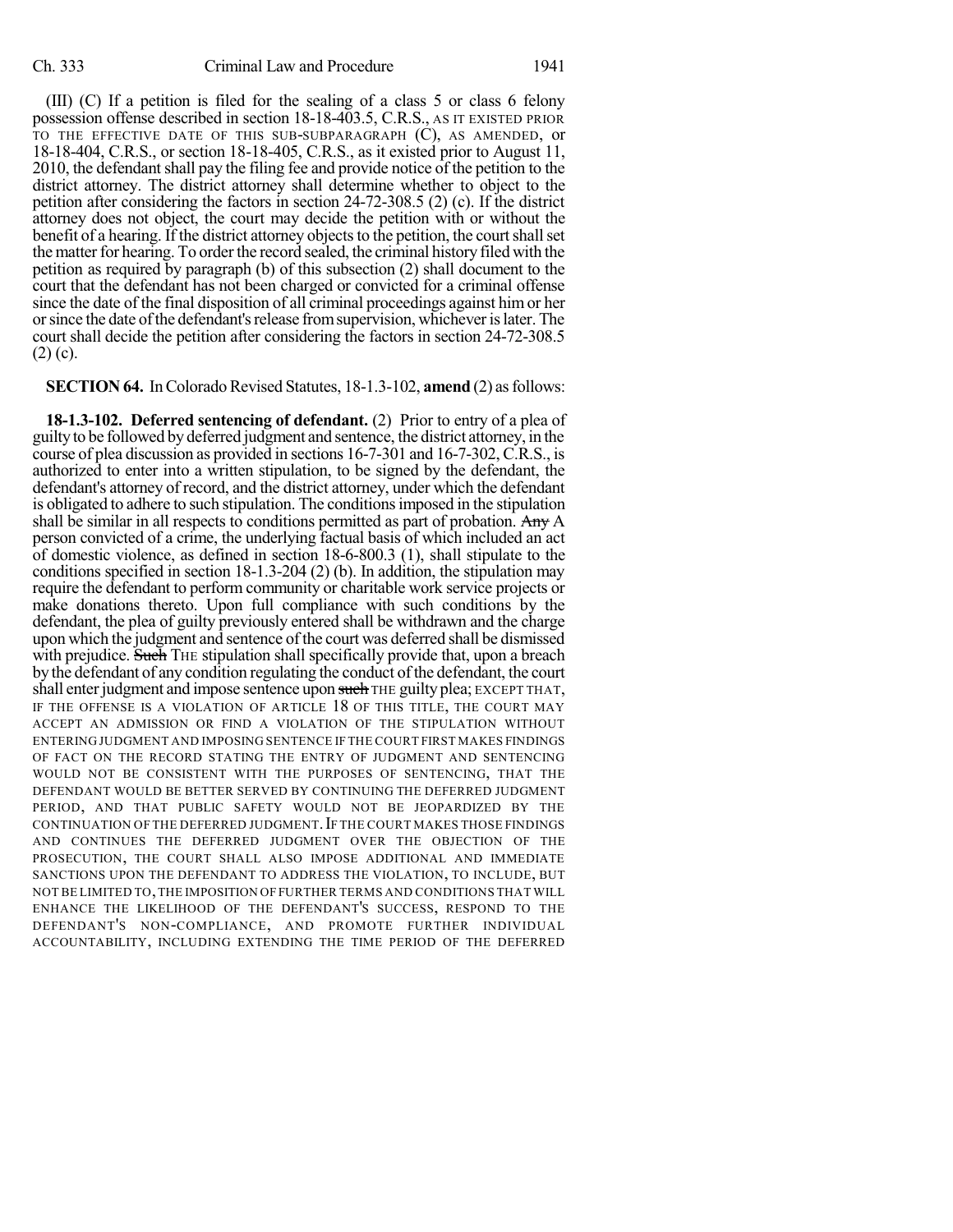JUDGMENT FOR UP TO TWO ADDITIONAL YEARS OR INCARCERATION IN THE COUNTY JAIL FOR A PERIOD NOT TO EXCEED NINETY DAYS CONSISTENT WITH THE PROVISIONS OF SECTION  $18-1.3-202(1)$ , OR BOTH. When, as a condition of the deferred sentence, the court orders the defendant to make restitution, evidence of failure to pay the said restitution shall constitute prima facie evidence of a violation. Whether a breach of condition has occurred shall be determined by the court without a jury upon application of the district attorney or a probation officer and upon notice of hearing thereon of not less than seven days to the defendant or the defendant's attorney of record. Application for entry of judgment and imposition of sentence may be made by the district attorney or a probation officer at any time within the term of the deferred judgment or within thirty-five days thereafter. The burden of proof at such THE hearing shall be by a preponderance of the evidence, and the procedural safeguards required in a revocation of probation hearing shall apply.

**SECTION 65.** In Colorado Revised Statutes, 2-4-401, **add** (3.5) as follows:

**2-4-401. Definitions.** The following definitions applyto everystatute, unlessthe context otherwise requires:

(3.5) "FELONY"INCLUDES A DRUG FELONY DESCRIBED IN ARTICLE 18 OF TITLE 18, C.R.S.

**SECTION 66.** In Colorado Revised Statutes, 18-2-101, **add** (10) as follows:

**18-2-101. Criminal attempt.**(10)(a) EXCEPT AS OTHERWISE PROVIDED BY LAW, CRIMINAL ATTEMPT TO COMMIT A LEVEL 1DRUG FELONY IS A LEVEL 2DRUG FELONY; CRIMINAL ATTEMPT TO COMMIT A LEVEL 2DRUG FELONY IS A LEVEL 3DRUG FELONY; CRIMINAL ATTEMPT TO COMMIT A LEVEL 3DRUG FELONY IS A LEVEL 4DRUG FELONY; AND CRIMINAL ATTEMPT TO COMMIT A LEVEL 4 DRUG FELONY IS A LEVEL 1 DRUG MISDEMEANOR.

(b) EXCEPT AS OTHERWISE PROVIDED BY LAW, CRIMINAL ATTEMPT TO COMMIT A LEVEL 1 DRUG MISDEMEANOR IS A LEVEL 2 DRUG MISDEMEANOR; AND CRIMINAL ATTEMPT TO COMMIT A LEVEL 2 MISDEMEANOR IS A LEVEL 2 MISDEMEANOR.

**SECTION 67.** In Colorado Revised Statutes, 18-2-206, **add** (7) as follows:

**18-2-206. Penalties for criminal conspiracy - when convictions barred.** (7)(a) EXCEPT AS OTHERWISE PROVIDED BY LAW,CONSPIRACY TO COMMIT A LEVEL 1 DRUG FELONY IS A LEVEL 2 DRUG FELONY; CONSPIRACY TO COMMIT A LEVEL 2 DRUG FELONY IS A LEVEL 3 DRUG FELONY;CONSPIRACY TO COMMIT A LEVEL 3 DRUG FELONY IS A LEVEL 4 DRUG FELONY; AND CONSPIRACY TO COMMIT A LEVEL 4 DRUG FELONY IS A LEVEL 1 DRUG MISDEMEANOR.

(b) EXCEPT AS OTHERWISE PROVIDED BY LAW, CONSPIRACY TO COMMIT A LEVEL 1 DRUG MISDEMEANOR IS A LEVEL 2 DRUG MISDEMEANOR; AND CONSPIRACY TO COMMIT A LEVEL 2 DRUG MISDEMEANOR IS A LEVEL 2 DRUG MISDEMEANOR.

**SECTION 68.** In Colorado Revised Statutes, 18-1.3-202, **amend** (2) as follows:

**18-1.3-202. Probationary power of court.** (2) The probation department in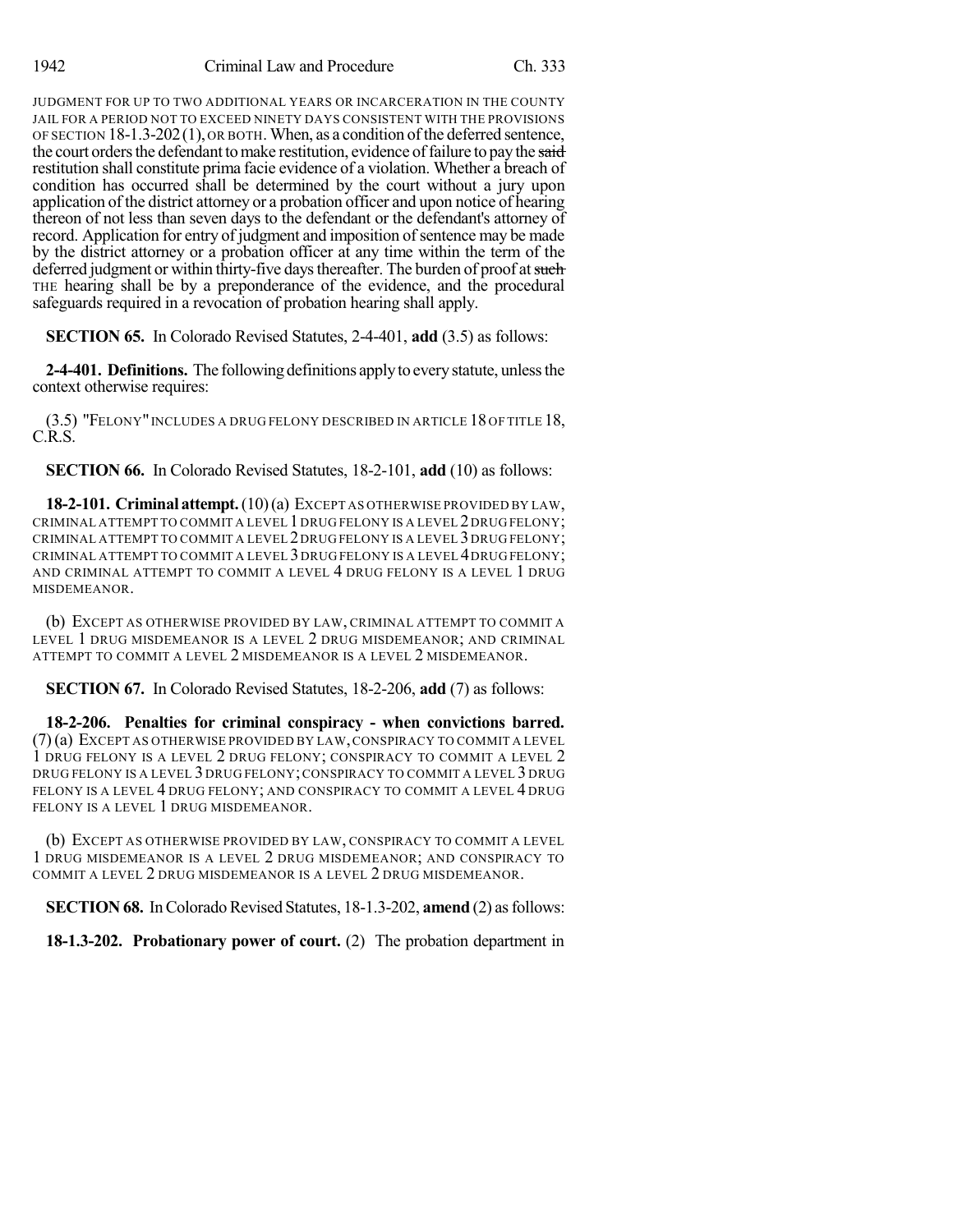each judicial district may enter into agreements with any state agency or other public agency, any corporation, and any private agency or person to provide supervision or other services for defendants placed on probation by the court. THE AGREEMENTS SHALL NOT INCLUDE MANAGEMENT OF ANY INTENSIVE SUPERVISION PROBATION PROGRAMS CREATED PURSUANT TO SECTION 18-1.3-208.

**SECTION 69.** In Colorado Revised Statutes, 20-1-111, **add** (4) as follows:

**20-1-111. District attorneys may cooperate or contract - contents.** (4) THE STATEWIDE ORGANIZATION REPRESENTING DISTRICT ATTORNEYS OR ANY OTHER ORGANIZATION ESTABLISHED PURSUANT TO THIS ARTICLE MAY RECEIVE, MANAGE, AND EXPEND STATE FUNDS IN THE MANNER PRESCRIBED BY THE GENERAL ASSEMBLY ON BEHALF OF THE DISTRICT ATTORNEYS WHO ARE MEMBERS OF THE ORGANIZATION.

**SECTION 70. Appropriation.** (1) In addition to any other appropriation, there is hereby appropriated, out of any moneys in the general fund not otherwise appropriated, to the judicial department, for the fiscal year beginning July 1, 2013, the sum of \$339,764 and 4.8 FTE, or so much thereof as may be necessary, to be allocated for the implementation of this act as follows:

- (a) \$111,407 and 1.5 FTE for general courts administration, personal services;
- (b) \$1,425 for general courts administration, operating expenses;
- (c) \$24,195 for courthouse capital/infrastructure maintenance;
- (d) \$194,202 and 3.3 FTE for probation programs, personal services; and
- (e) \$8,535 for probation programs, operating expenses.

(2) In addition to anyother appropriation, there is herebyappropriated, out of any moneys in the general fund not otherwise appropriated, to the department of corrections, for the fiscal year beginning July  $\hat{1}$ , 2013, the sum of \$521,850, or so much thereof as may be necessary, for allocation to the information systems subprogram for the purchase of computer center services.

(3) In addition to any other appropriation, there is hereby appropriated to the governor - lieutenant governor - state planning and budgeting, for the fiscal year beginning July 1, 2013, the sum of \$521,850 and 1.5 FTE, or so much thereof as may be necessary, for allocation to the office of information technology, for the provision of computer center services for the department of corrections related to the implementation of this act. Said sum is from reappropriated funds received from the department of corrections out of the appropriation made in subsection  $(2)$  of this section.

**SECTION 71. Effective date - applicability.** This act takes effect October 1, 2013, and applies to offenses committed on or after said date.